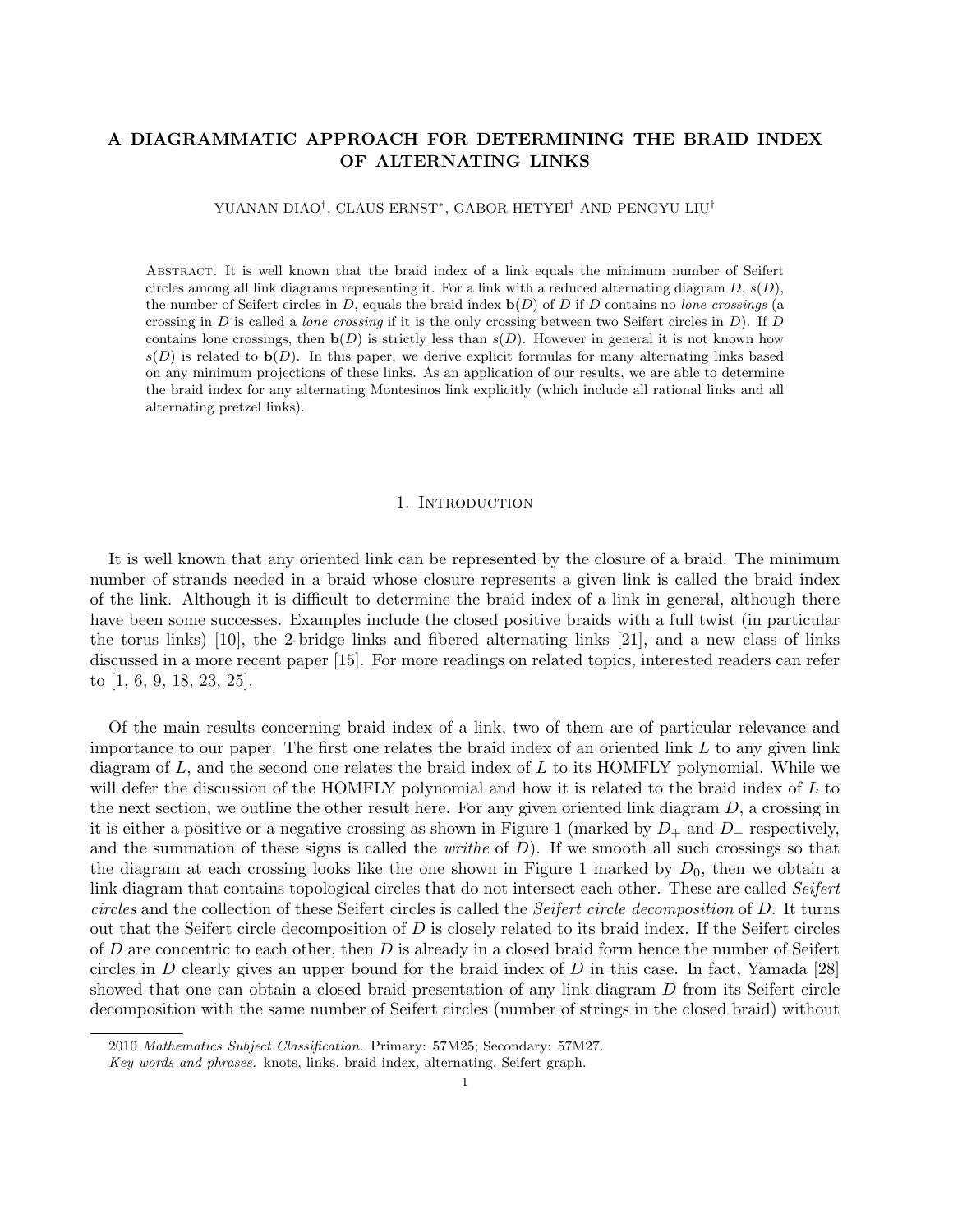changing the writhe of the diagram. It follows immediately that the braid index of a link equals the minimum number of Seifert circles among all link diagrams of the link.



Figure 1. The sign convention at a crossing of an oriented link and the splitting of the crossing: the crossing in  $D_+$  ( $D_-$ ) is positive (negative) and is assigned  $+1$  (-1) in the calculation of the writhe of the link diagram.

In this paper we are able to determine the braid index of many alternating links as an explicit function based on any minimum projection diagram of the link. Let  $D$  be a reduced alternating link diagram of some oriented alternating link L. A crossing in D is called a *lone crossing* (or l-crossing for short) if it is the only crossing between two Seifert circles in  $D$ . If there are more than one crossings between two Seifert circles, then each of these crossings is called a regular crossing (or r-crossing for short). It is known [7] that the braid index of  $D$  equals the number of Seifert circles in  $D$  if and only if  $D$  contains no lone crossings. Thus, if  $D$  contains no lone crossings, then we know its braid index is simply the number of Seifert circles in D. When D contains lone crossings the problem of how to determine the braid index remains open in general, and this paper provides a solution for certain link families. Through careful examination of the structures of Seifert circle decompositions, we are able to explicitly determine the braid indices for many alternating links with simple formulas. In fact, our results are applicable to a very large class of links that include all alternating Montesinos links (which contain all two bridge links and alternating pretzel links).

This paper is structured as follows. In Section 2, we introduce the HOMFLY polynomial and state several known results that will play key roles in our proofs later. In Section 3 we introduce the concepts of reduction numbers and base link diagrams. In Section 4 we identify several classes of alternating link diagrams that are base link diagrams and show how a base link diagram can be obtained from another base link diagram. In Section 5, we first derive the formulas that allow us to calculate the maximum and minimum powers of the variable  $a$  in the HOMFLY polynomial for a rational link diagram based on a minimum projection of it. We then extend this result to derive a closed formula for the braid index of an alternating Montesinos link, that is also based only on a minimum projection of the Montesinos link.

#### 2. Preparations and prior results

For the sake of convenience, from this point on, when we talk about a link diagram  $D$ , it is with the understanding that it is the link diagram of some oriented link L. Since we will only be dealing with link invariants such as braid index and the HOMFLY polynomial, it should not cause any confusion for us to use D as a link without mentioning L. Let  $D_+$ ,  $D_-$ , and  $D_0$  be oriented link diagrams that coincide with each other except at a small neighborhood of a crossing where the diagrams are presented as in Figure 1. We say the crossing presented in  $D_{+}$  has a *positive* sign and the crossing presented in D<sup>−</sup> has a negative sign. The following result appears in [11, 12].

**Proposition 2.1.** There is a unique function that maps each oriented link diagram D to a two-variable Laurent polynomial with integer coefficients  $H(D, z, a)$  such that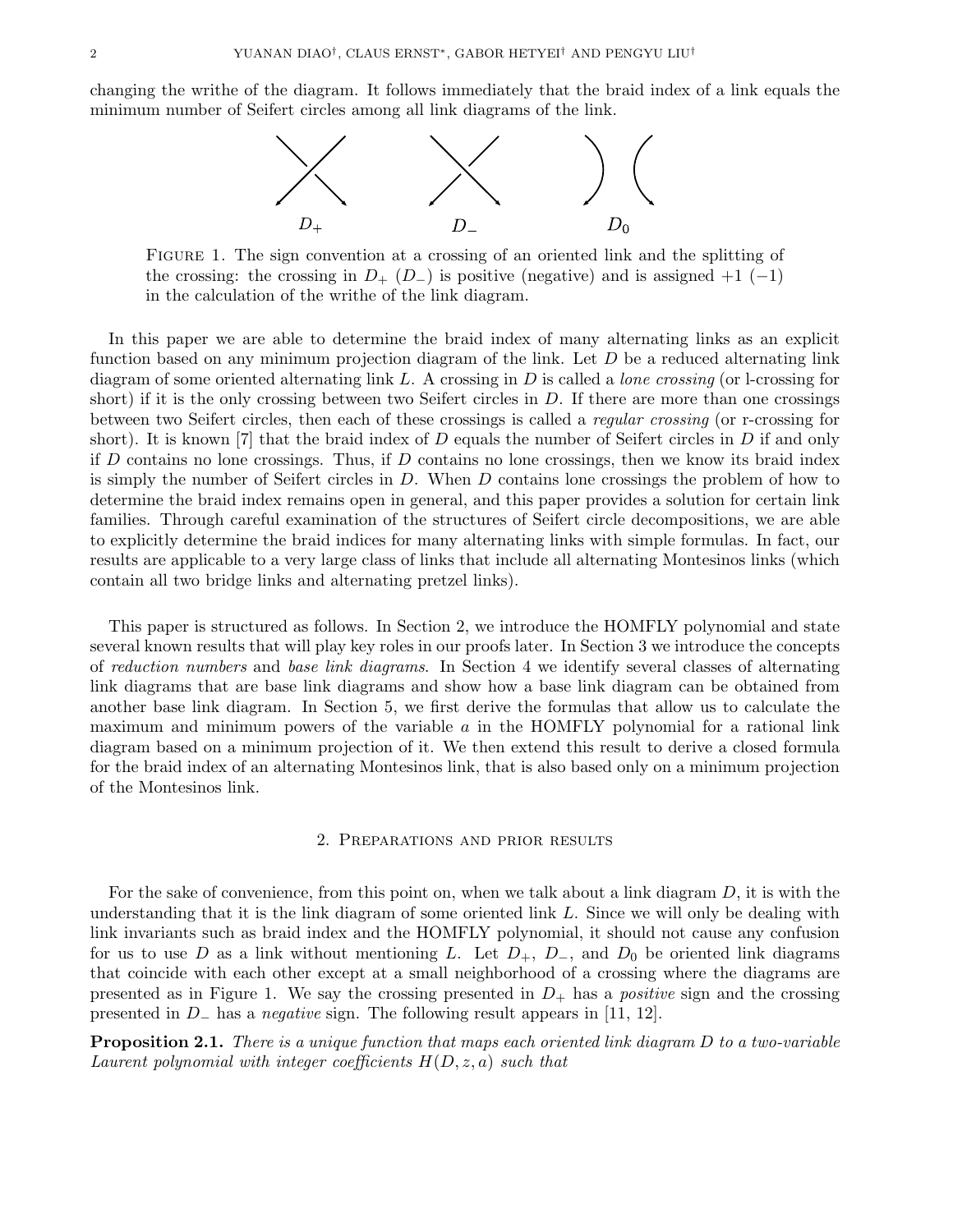- (1) If  $D_1$  and  $D_2$  are ambient isotopic, then  $H(D_1, z, a) = H(D_2, z, a)$ .
- (2)  $aH(D_+, z, a) a^{-1}H(D_-, z, a) = zH(D_0, z, a).$
- (3) If D is an unknot, then  $H(D, z, a) = 1$ .

The Laurent polynomial  $H(D, z, a)$  or  $H(D)$  is called the HOMFLY polynomial or HOMFLY-PT polynomial of the oriented link D. The second condition in the proposition is called the *skein relation* of the HOMFLY polynomial. With conditions  $(2)$  and  $(3)$  above, one can easily show that if D is a trivial link with n connected components, then  $H(D, z, a) = ((a - a^{-1})z^{-1})^{n-1}$  (by applying these two conditions repeatedly to a simple closed curve with  $n - 1$  twists in its projection). For our purposes, we will actually be using the following two equivalent forms of the skein relation:

(2.1) 
$$
H(D_+, z, a) = a^{-2}H(D_-, z, a) + a^{-1}zH(D_0, z, a),
$$

(2.2)  $H(D_-, z, a) = a^2 H(D_+, z, a) - a z H(D_0, z, a).$ 

It is well known that

(2.3) 
$$
H(D_1 \# D_2) = H(D_1)H(D_2),
$$

where  $D_1 \# D_2$  is the connected sum of the link diagrams  $D_1, D_2$  and that

(2.4) 
$$
H(D, z, a) = H(D', z, -a^{-1}),
$$

where  $D'$  is the mirror image of  $D$ . The following is a list of terms and notations used in this paper (D stands for a link diagram).

- $c(D)$ : the number of crossings in D;
- $c^-(D)$ : the number of negative crossings in D.
- $s(D)$ : the number of Seifert circles in D;
- $w(D) = c(D) 2c^{-}(D)$ : the writhe of D;
- $E(D)$  and  $e(D)$ : the maximum and minimum powers of the variable a in  $H(D, z, a)$ ;
- $E(P(z, a))$  and  $e(P(z, a))$ : the maximum and minimum powers of the variable a in any Laurent polynomial  $P(z, a)$ ;
- $H^h(D)$  and  $H^{\ell}(D)$ : the two terms corresponding to the highest and lowest powers of a respectively when  $H(D, z, a)$  is written as a polynomial of a;
- $p^{h}(D, z)$  and  $p^{\ell}(D, z)$ : the Laurent polynomials of z serving as the coefficients of  $a^{E(D)}$  and  $a^{e(D)}$  in  $H^h(D)$  and  $H^{\ell}(D)$ , respectively. That is  $H^h(D) = p^h(D, z)a^{E(D)}$  and  $H^{\ell}(D) =$  $p^{\ell}(D,z)a^{e(D)};$
- $p_0^h(D)$  and  $p_0^{\ell}(D)$ : the highest power terms in  $p^h(D, z)$  and  $p^{\ell}(D, z)$  respectively. That is,  $p_0^h(D) = b^h z^{\deg(p^h)}$  and  $p_0^{\ell}(D) = b^{\ell} z^{\deg(p^{\ell})}$  for some constants  $b^h$  and  $b^{\ell}$  respectively, where  $\deg(p^h)$  and  $\deg(p^l)$  denote the maximum power of z in  $p^h(D, z)$  and  $p^\ell(D, z)$  respectively;
- $\sigma^+(D)$ ,  $\sigma^-(D)$ : the number of pairs of Seifert circles in D that share multiple positive crossings and multiple negative crossings respectively;
- We sometimes use the terms  $p_0^h(P)$  and  $p_0^{\ell}(P)$  where P is not a diagram but a Laurent polynomial in the variables  $a$  and  $z$ . Just as in the case of a diagram, our notation indicates the highest power terms in the z variable of the Laurent polynomials of z serving as the coefficients of the highest and lowest a power in P.

The following result is well known:

**Theorem 2.2.** [17] Let D be any link diagram, then  $E(D) \leq s(D) - w(D) - 1$  and  $e(D) \geq -s(D) - 1$  $w(D) + 1.$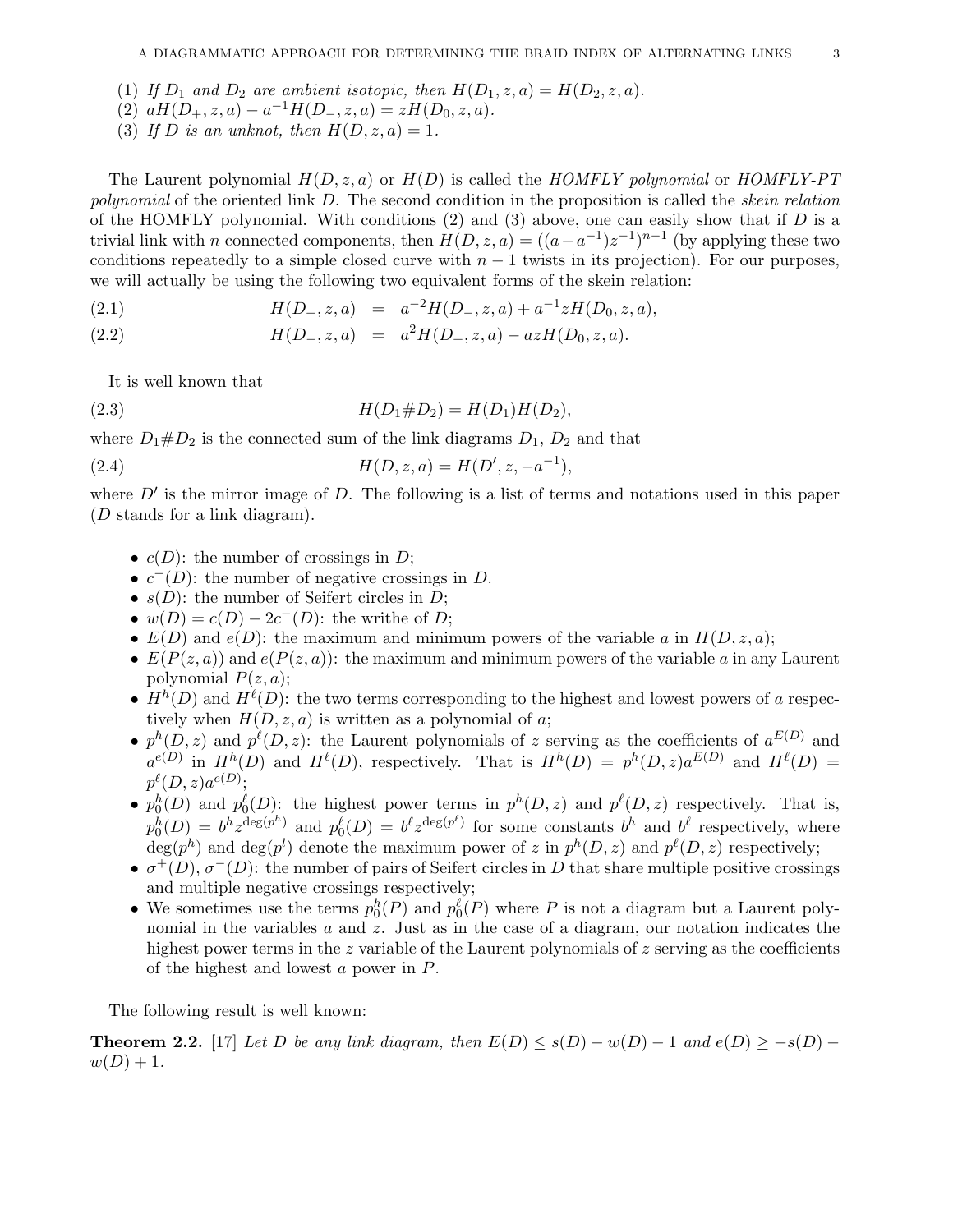From the above theorem, it is immediate that  $2s(D) - 2 \ge E(D) - e(D)$  hence  $s(D) \ge (E(D) - 2)$  $e(D)/2 + 1$ . It follows from the result of Yamada (as we mentioned in the introduction) that  $\mathbf{b}(D) \geq (E(D) - e(D))/2 + 1$ . This last inequality is called Morton-William-Frank inequality (or MWF inequality for short). Clearly, if the equality in  $s(D) \geq (E(D) - e(D))/2 + 1$  holds, then we must have  $s(D) = b(D)$ . This is the other important result that we mentioned in the introduction section.

In the rest of this section, we will focus on the Seifert circle decomposition of an alternating link diagram D. Such a decomposition has a very special property as one can easily check: let  $C$  be a Seifert circle in  $D$ , then the crossings that  $C$  shares with other Seifert circles on one side of  $C$  are either all positive or all negative, while the crossings that  $C$  shares with other Seifert circles on the other side of C have exactly the opposite sign. Thus if we smooth all positive crossings in  $D$ , we obtain a link diagram D<sup>−</sup> (with only negative crossings) that is still alternating, but may be consisting of disjoint link diagrams. Similarly, if we smooth all negative crossings in  $D$ , we obtain an alternating link diagram  $D^+$  with only positive crossings and may be consisting of disjoint link diagrams. We will call these components the  $\partial^+S$ -components ( $\partial^-S$ -components) if they are obtained by smoothing all negative crossings (positive crossings) of D, or just  $\partial S$ -components when there is no need to stress the signs. (The term ∂S refers to "partial Seifert circle decomposition" since only crossings of one sign are smoothed.) Notice that each  $\partial S$ -component is completely bounded within one Seifert circle with only one possible exception involving the unbounded region. (However there is no exception if we consider the diagram drawn on the 2-sphere.) The exception can be removed without creating any additional crossings if we use a diagram  $D$  where the inside of an innermost Seifert circle becomes the unbounded region. See Figure 2 for an example of the three diagrams  $D, D^+$  and  $D^-$ .



FIGURE 2. An alternating link diagram and its  $\partial S$ -components: the  $\partial^+ S$  components are in  $D^+$  and the  $\partial^- S$  components are in  $D^-$ . The Seifert circles in each component are connected by the remaining crossings. Notice that the  $\partial$ <sup>-</sup>S-component containing the large Seifert circle is the exception where no Seifert circles in the component are contained in the interior of another in the component and it is apparent that a strand of this large Seifert circle can be rerouted (without causing any crossing changes) so the resulting (large) Seifert circle contains the other Seifert circles in this component.

**Definition 2.3.** A cycle of Seifert circles is a sequence of distinct Seifert circles  $C_1, C_2, ..., C_n$  such that  $C_j$  and  $C_{j+1}$  share at least one crossing and  $C_n$  and  $C_1$  also share at least one crossing.

Remark 2.4. In light of the above observations about the  $\partial S$ -components, and the fact that the strands over which two Seifert circles share crossings must be oriented in the same direction, we see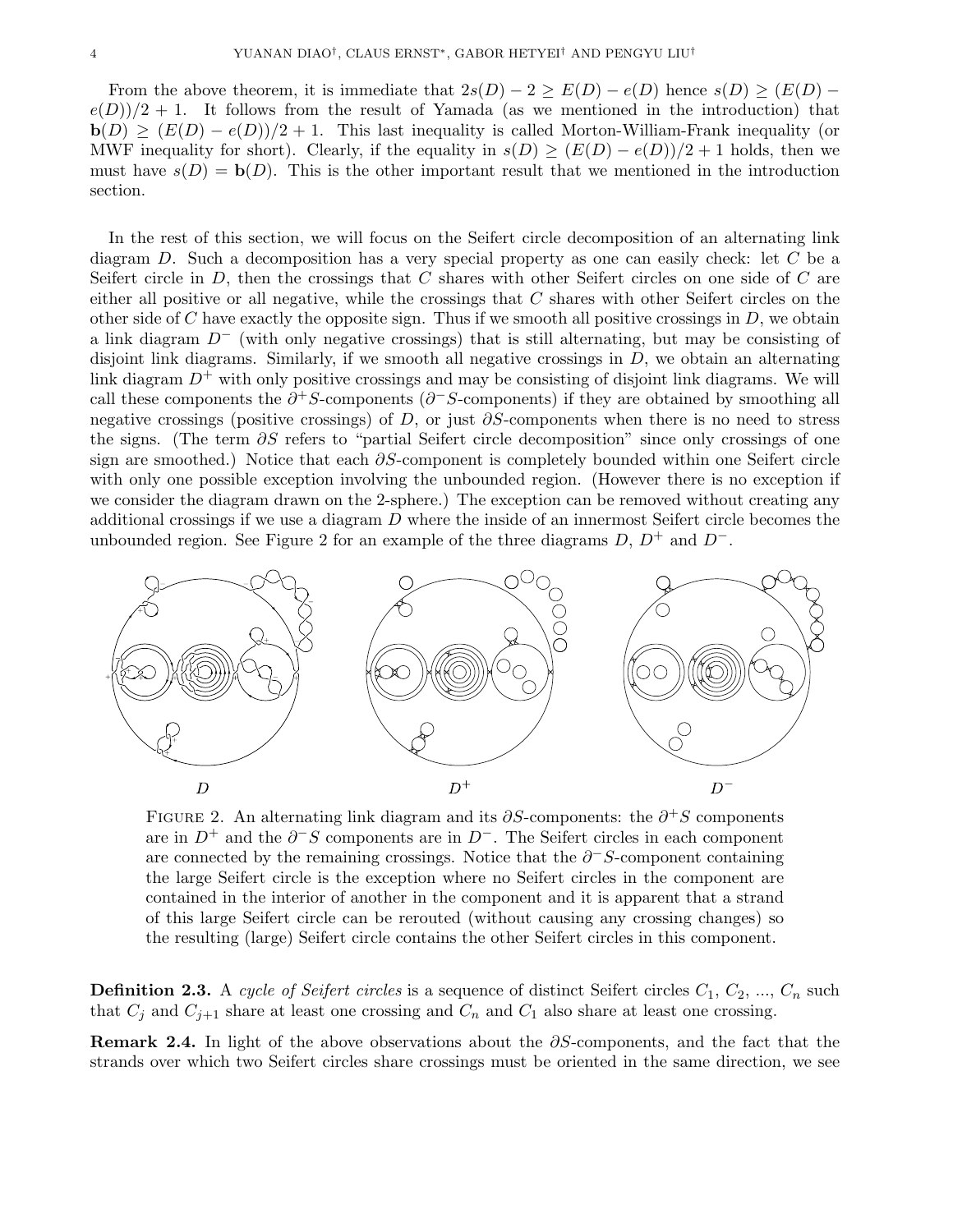that a cycle of Seifert circles can only occur within a  $\partial S$ -component hence all crossings involved must be of the same sign. Moreover the length of any cycle of Seifert circles must be even.

Remark 2.5. In [19] the concept of a special link diagram was introduced. Basically, a link diagram is called special if for every Seifert circle in the link diagram, either its interior or its exterior contains no other Seifert circles of the diagram. It is rather obvious that each ∂S-component of an alternating link diagram is a special link diagram.

## 3. Reduction numbers and base link diagrams

Let us now consider a reduced alternating link diagram D containing lone crossings. Then it is necessary that each lone crossing is part of a cycle of Seifert circles (otherwise the crossing is nugatory and  $D$  is not reduced). In the case when  $D$  consists of exactly one cycle of Seifert circles, such that the lone crossings occur in a consecutive manner, Figure 3 illustrates a systematic way to reduce the number of Seifert circles. The diagram on the left has eight Seifert circles. We now replace three short overpasses by the thin arcs as shown in Figure 3 on the left. This new diagram is isotopic to the original diagram and has only five Seifert circles as shown in Figure 3 on the right.



Figure 3. A systematic way to reduce the number of Seifert circles in a cycle of Seifert circles. In this example,  $2n = 8$  is the length of cycle,  $k = 6$  is the number of lone crossings and the reduction number is  $\min\{k, n-1\} = 3$ . Notice that in the figure on the right side 4 Seifert circles in the original diagram have been combined into one marked by the thin curve.

Let  $2n$  be the length of the cycle and k be the number of lone crossings. If the lone crossings are next to each other as shown in the figure, then in this particular case we see that we can reduce the number of Seifert circles in the diagram by k if  $k \leq n-1$ , and by  $n-1$  if  $k \geq n-1$ . Thus we will call  $\min\{n-1,k\}$  the (Seifert circle) reduction number associated to this string of lone crossings. With some modest effort, the reader can verify that (1) the same number of Seifert circles can be reduced even if the lone crossings in the cycle are not consecutive; (2) a similar operation can still be carried out if some of the Seifert circles in the cycle also share crossings with other Seifert circles in the same ∂S-component resulting in the same reduction number (of course, if there are two cycles in the same ∂S-component both containing lone crossings, then the reduction operations on one cycle may prevent the operations on the other); (3) this operation only involves Seifert circles in the  $\partial S$ component containing the cycle. We can extend this concept to a general reduced alternating link diagram as follows: define  $r^{-}(D)$  to be the maximum number of Seifert circles that can be reduced by rerouting strands at negative lone crossings, and define  $r^+(D)$  to be the maximum number of Seifert circles that can be reduced by rerouting strands at positive lone crossings of D, and define  $r(D) = r^{-1}(D) + r^{+1}(D)$  to be the (Seifert circle) reduction number of D. Our goal is to identify reduced alternating link diagrams D satisfying the condition

(3.1) 
$$
E(D) = s(D) - w(D) - 1 - 2r^{-}(D),
$$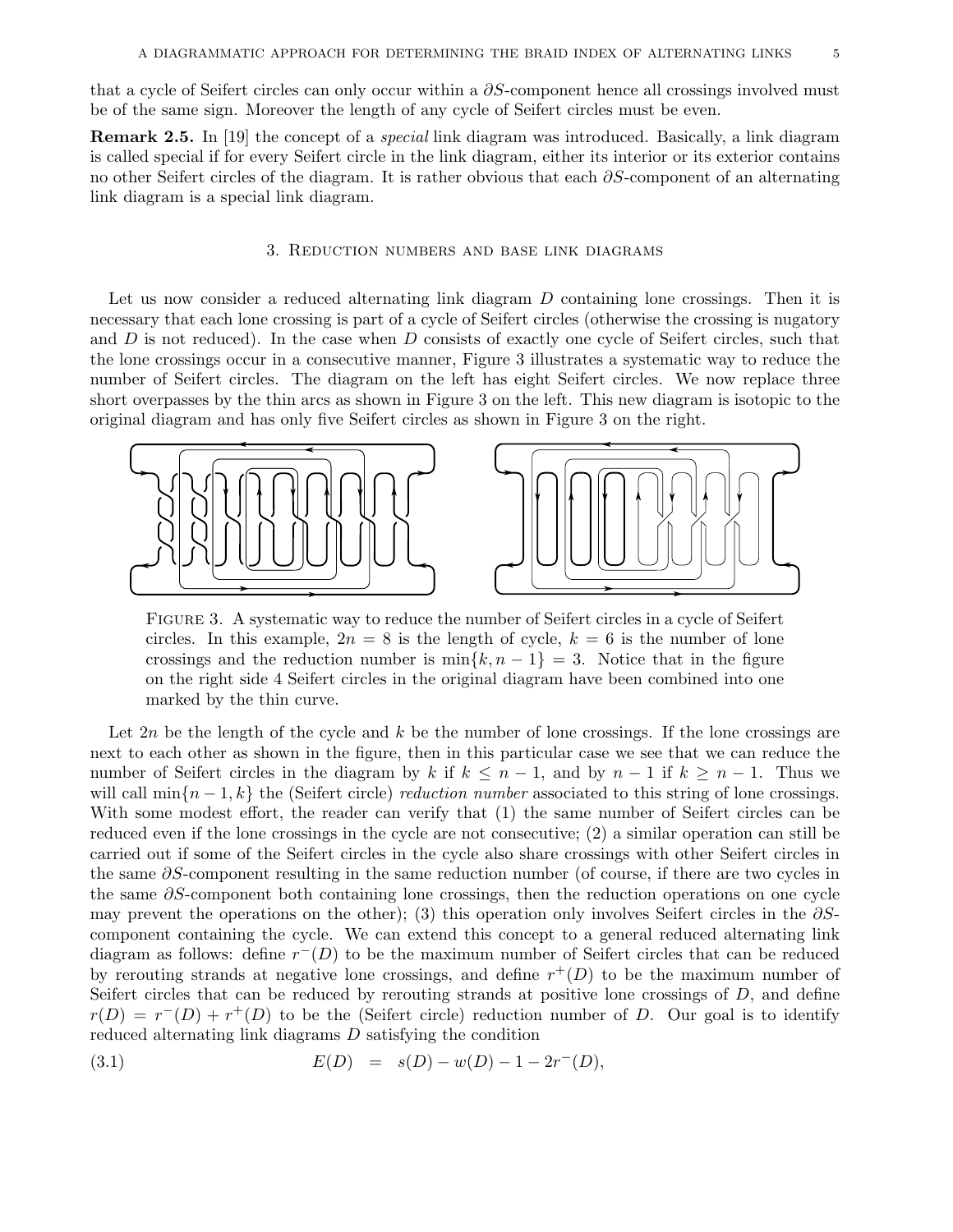(3.2) 
$$
e(D) = -s(D) - w(D) + 1 + 2r^+(D).
$$

For if (3.1) and (3.2) hold, then we will have  $s(D) - r(D) = (E(D) - e(D))/2 + 1 \leq b(D)$ . However by the definition of  $r(D)$  we also have  $s(D) - r(D) \geq b(D)$ . Thus for link diagrams satisfying (3.1) and (3.2), we have  $s(D) - r(D) = b(D)$ .

Remark 3.1. Throughout the paper, the reduction numbers are established as follows for a reduced alternating diagram D: First we identify  $r^-(D)$  and  $r^+(D)$  by showing that we can reduce the number of Seifert circles in D by these numbers in the  $\partial^- S$ -components and  $\partial^+ S$ -components of D respectively. Then we establish that that (3.1) and (3.2) hold, that is  $E(D) = s(D) - w(D) - 1 - 2r^{-}(D)$  and  $e(D) = -s(D) - w(D) + 1 + 2r^{+}(D)$  for  $r^{-}(D)$  and  $r^{+}(D)$ .

Remark 3.2. The rerouting move used to reduce the number of Seifert circles in a link diagram at a lone crossing as described in the above is well known and is sometimes referred to as an M-P move [22]. A graph index based on the Seifert graph of a link diagram was introduced in [22] which is essentially the same as the reduction number defined here. Since we have chosen to use a diagrammatic approach in this paper, we have decided to adopt the reduction number terminology to avoid the technical details of graph theory which are unnecessary in this paper.

**Remark 3.3.** In general, it may be difficult to determine  $r^-(D)$  and  $r^+(D)$  directly. In this paper,  $r^-(D)$  and  $r^+(D)$  are determined in the following way (which of course does not always apply). First we demonstrate that we can reduce the number of Seifert circles by some  $r_0^-$  and  $r_0^+$  in the  $\partial$ <sup>-</sup>S-components and  $\partial$ <sup>+</sup>S-components of D respectively, then we establish that  $E(D) = s(D)$   $w(D) - 1 - 2r_0^-$  and  $e(D) = -s(D) - w(D) + 1 + 2r_0^+$ . The MFW inequality then implies that  $\mathbf{b}(D) = s(D) - (r_0^- + r_0^+)$ , which in turn implies that  $r_0^- = r^-(D)$  and  $r_0^+ = r^+(D)$ . Because of this, throughout the rest of the paper, we often do not distinguish  $r_0^-, r_0^+$  and  $r^-(D)$ ,  $r^+(D)$ , knowing that at the end they will be the same once we establish the equalities  $E(D) = s(D) - w(D) - 1 - 2r_0^{-}$  and  $e(D) = -s(D) - w(D) + 1 + 2r_0^+$ .

**Definition 3.4.** Let D be a reduced alternating link diagram. We say that D is a base link diagram if it satisfies  $(3.1)$  and  $(3.2)$ .

The following theorem states that base link diagrams are additive under the connected sum operation.

**Theorem 3.5.** The reduction numbers are additive under the connected sum operation and the connected sum of two base link diagrams is again a base link diagram.

*Proof.* Let  $D_1$  and  $D_2$  be two base link diagrams. It is obvious that  $r^-(D_1\# D_2) \ge r^-(D_1) + r^-(D_2)$ and  $r^+(D_1\# D_2) \geq r^+(D_1) + r^+(D_2)$  since the reduction can be performed on each diagram first before they are connected. It follows that

$$
b(D_1 \# D_2) \leq s(D_1 \# D_2) - (r^-(D_1 \# D_2) + r^+(D_1 \# D_2))
$$
  
\n
$$
\leq s(D_1 \# D_2) - (r^-(D_1) + r^-(D_2) + r^+(D_1) + r^+(D_2))
$$
  
\n
$$
= s(D_1 \# D_2) - (r(D_1) + r(D_2)).
$$

On the other hand,  $E(D_1 \# D_2) = E(D_1) + E(D_2)$  and  $e(D_1 \# D_2) = e(D_1) + e(D_2)$  since  $H(D_1 \# D_2) =$  $H(D_1)H(D_2)$ . By the facts that  $s(D_1 \# D_2) = s(D_1) + s(D_2) - 1$ ,  $w(D_1 \# D_2) = w(D_1) + w(D_2)$  and that  $D_1$ ,  $D_2$  are base link diagrams, we have

$$
E(D_1 \# D_2) = s(D_1 \# D_2) - w(D_1 \# D_2) - 1 - 2(r^-(D_1) + r^-(D_2)),
$$
  
\n
$$
e(D_1 \# D_2) = -s(D_1 \# D_2) - w(D_1 \# D_2) + 1 + 2(r^+(D_1) + r^+(D_2)).
$$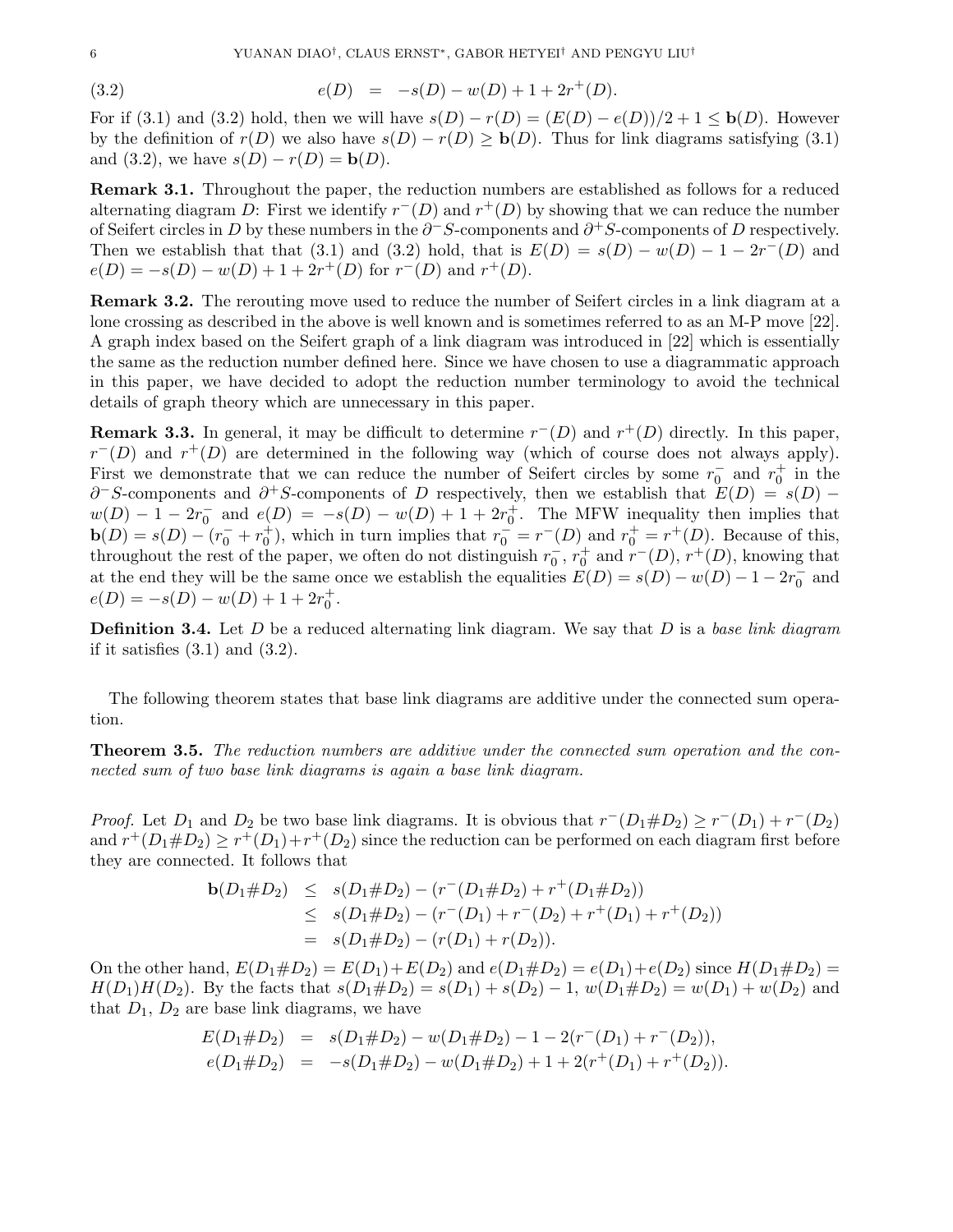Thus  $E(D_1 \# D_2) - e(D_1 \# D_2) = 2s(D_1 \# D_2) - 2 - 2(r(D_1) + r(D_2))$  hence  $s(D_1 \# D_2) - (r(D_1) + r(D_2))$  $r(D_2) = (E(D_1 \# D_2) - e(D_1 \# D_2))/2 + 1 \leq b(D_1 \# D_2)$  by the MWF inequality. Combining this with the other inequality established earlier, we see that  $r^-(D_1 \# D_2) + r^+(D_1 \# D_2) = r^-(D_1) + r^-(D_2) +$  $r^+(D_1) + r^+(D_2)$ . Since  $r^-(D_1 \# D_2) \ge r^-(D_1) + r^-(D_2)$  and  $r^+(D_1 \# D_2) \ge r^+(D_1) + r^+(D_2)$ , we must have  $r^-(D_1\# D_2) = r^-(D_1) + r^-(D_2)$  and  $r^+(D_1\# D_2) = r^+(D_1) + r^+(D_2)$ . Hence  $D_1\# D_2$  is a base link diagram.

## 4. Several families of base link diagrams

In this section, we introduce several families of base link diagrams. While these link families are already quite large themselves, we can use them as building blocks to construct even more base link diagrams in other constructions that are additional to the connected sum operation. We shall demonstrate this in the next section. The names of these link diagrams are not significant at the moment, they will be needed in Section 5 and some of reasons for these names will become clear.

4.1. Type A link diagrams. A Type A link diagram is an alternating link diagram that contains no lone crossings. The reduction numbers  $r^+$  and  $r^-$  are both zero. This type of link diagrams qualify for a base link diagram since (3.1) and (3.2) hold due to the following theorem. The additional details in the statement of the theorem are needed in the proofs of theorems stated later in this paper.

**Theorem 4.1.** [7] If D is a Type A base link diagram, then  $E(D) = s(D) - w(D) - 1$  and  $e(D) =$  $-s(D) - w(D) + 1$ . Furthermore, the degree and sign of  $p_0^h(D, z)$  are  $c(D) - 2\sigma^-(D) - s(D) + 1$  and  $(-1)^{c^-(D)}$  respectively. On the other hand, the degree and sign of  $p_0^{\ell}(D, z)$  are  $c(D)-2\sigma^+(D)-s(D)+1$ and  $(-1)^{c^-(D)+s(D)-1}$  respectively.

4.2. Type B link diagrams. Let us start with a definition.

**Definition 4.2.** Let  $D_1$ ,  $D_2$  be two disjoint oriented link diagrams and  $C_1$ ,  $C_2$  be two Seifert circles in  $D_1$  and  $D_2$  respectively. Let  $T_m$  be an oriented elementary torus link with parallel orientation and  $m \geq 1$  crossings. We say that  $C_1$  is properly attached to  $C_2$  with m crossings if the following hold:

(i) The attachment forms the link  $D_1 \# T_m \# D_2$ .

(ii) The connected sum operation of  $T_m$  with  $D_1$  and  $D_2$  involves a subarc of  $C_1$  and  $C_2$  respectively, that is the Seifert circles  $C_1$  and  $C_2$  now meet along the m crossings of  $T_m$ 

(iii) The connected sum operation respects the orientations of  $C_1$ ,  $C_2$  and  $T_m$ .

Let  $D_i$ ,  $1 \leq j \leq 2n$   $(n \geq 2)$  be disjoint Type A link diagrams and  $C_j$  be a Seifert circle in  $D_j$  $(1 \leq j \leq 2n)$  that is not contained in the interior of any other Seifert circle in  $D_j$ . If we can properly attach each  $C_j$  to  $C_{j+1}$  with  $m_j$  (multiple) crossings  $(1 \leq j \leq 2n$  with  $C_{2n+1} = C_1$ ) without creating any other crossings, then the resulting new link diagram  $D$  is called a Type  $B$  link diagram. Since the original link diagrams  $D_i$  are of Type A, all lone crossings in a Type B link diagram must lie on the cycle of Seifert circles  $C_1C_2 \cdots C_{2n}$ . It is necessary in this case that all crossings used for the attachment operation to create a Type B link diagram have the same sign. Moreover all these crossings and belong to the same  $\partial S$ -component of D. See Figure 4 for an illustration of a Type B link diagram.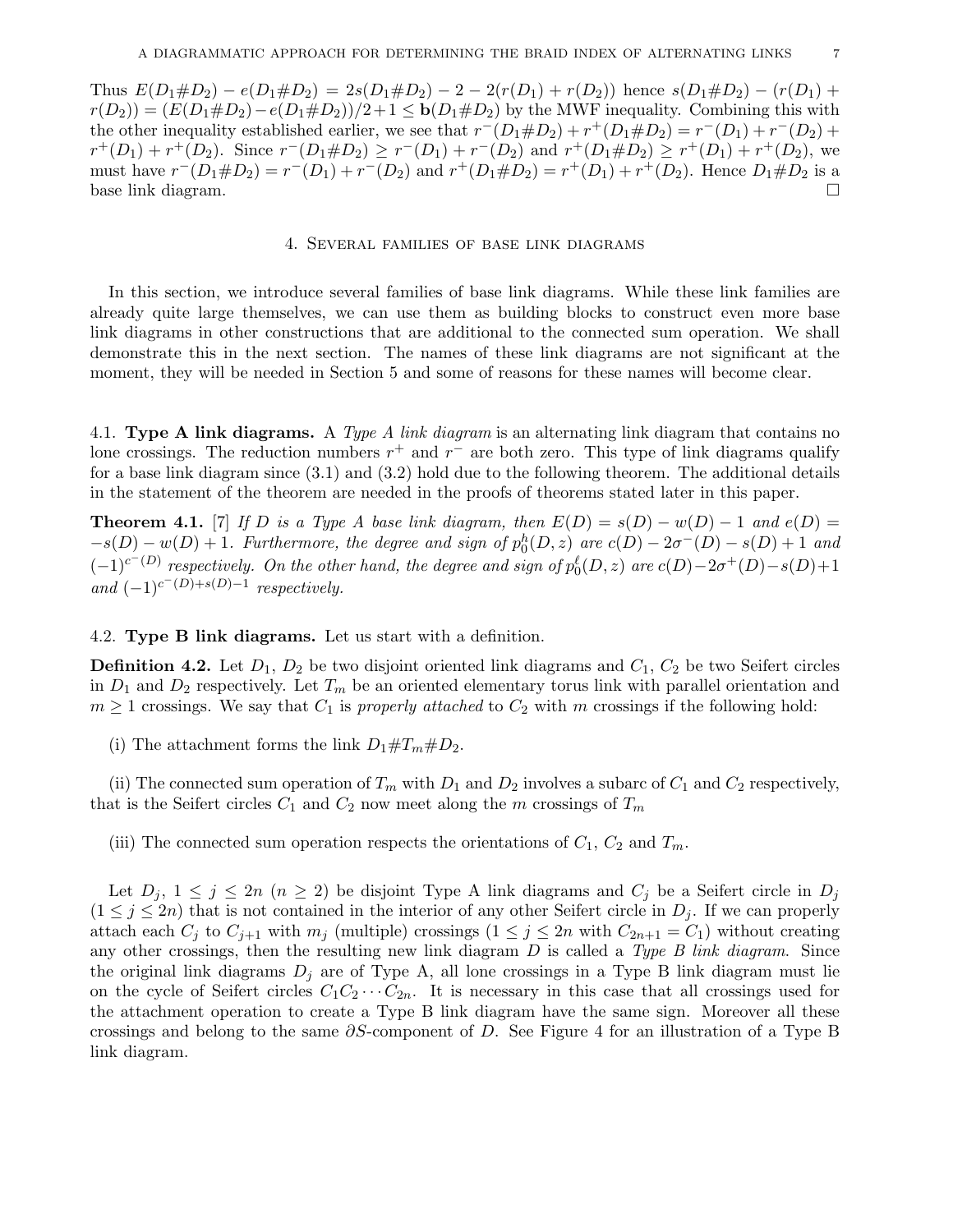

FIGURE 4. Left: A Type B link diagram D with  $n = 3$ . Each  $D_i$  is not necessarily bounded within  $C_j$ , the  $C_j$ 's are shaded in the figure only to indicate that they are part of the diagram  $D_j$ 's; Right: The re-arranged diagram D after the flype moves, where  $D_1' = D_1, D_2' = D_2 \text{ and } D_3' = D_3 \# D_4 \# D_5 \# D_6.$ 

**Theorem 4.3.** Let D be a Type B link diagram, then D is a base link diagram. Furthermore, if the cycle of Seifert circles used to define D has length 2n and k lone crossings, then  $r^-(D) = \min\{k, n-1\}$ and  $r^+(D) = 0$  if the lone crossings are of negative sign and  $r^+(D) = \min\{k, n-1\}$  and  $r^-(D) = 0$ if the lone crossings are of positive sign.

Let us point out that in the theorems of this article, whenever there are two symmetric cases, one involving the positive crossings and the other involving the negative crossings, we will always only give the proof for the positive case. The case for the negative crossings can be obtained from the positive one by (2.4). The reader needs to keep this in mind when reading the proofs: in the proofs we always assume that we are dealing with the positive case, even though in the statement of the theorems we mention both cases.

Before we proceed to prove the theorem, let us state and prove the following lemma. This lemma will also be needed later in the next section.

**Lemma 4.4.** Let D be a reduced alternating link diagram with reduction numbers  $r^-(D)$  and  $r^+(D)$ 0, then we have  $E(D) \leq s(D) - w(D) - 1 - 2r^{-}(D)$  and  $e(D) \geq -s(D) - w(D) + 1 + 2r^{+}(D)$ .

Remark 4.5. Before we proceed to prove Lemma 4.4, let us make the following observation. In the case when a link diagram D (not necessarily alternating) has only positive crossings (called a positive diagram in the literature), if we apply Algorithm P as defined in [7] to D, then it is not hard to see that  $E(D) = s(D) - w(D) - 1$  with a single leaf vertex in the resulting resolving tree obtained by smoothing all crossings in D contributing uniquely to  $p^h(D, z)$ . Similarly, if D contains only negative crossings, then we have  $e(D) = -s(D) - w(D) + 1$ .

*Proof.* We will first resolve D by applying  $(2.2)$  to every negative crossing in D. This leads us to

(4.1) 
$$
H(D, z, a) = \sum W(D^j)H(D^j)
$$

where each  $D^j$  is a positive link diagram and its weight  $W(D^j)$  is a monomial obtained from the powers of the a and z variables in (2.2). If  $D^j$  is obtained by smoothing  $m_j$  negative crossings in D and flipping the rest of the negative crossings (there are  $c^{-}(D) - m_j$  of them) then  $W(D^j) =$  $(-az)^{m_j} \cdot a^{2(c^-(D)-m_j)} = (-z)^{m_j} a^{w(D^j)-w(D)}$ . By the Remark 4.5, we have  $E(D^j) = s(D^j) - w(D^j) 1 = s(D) - w(D^{j}) - 1$ . Since smoothing or flipping a negative crossing does not affect how we reduce the number of Seifert circles using the original positive lone crossings in  $D$ , we can still reduce the number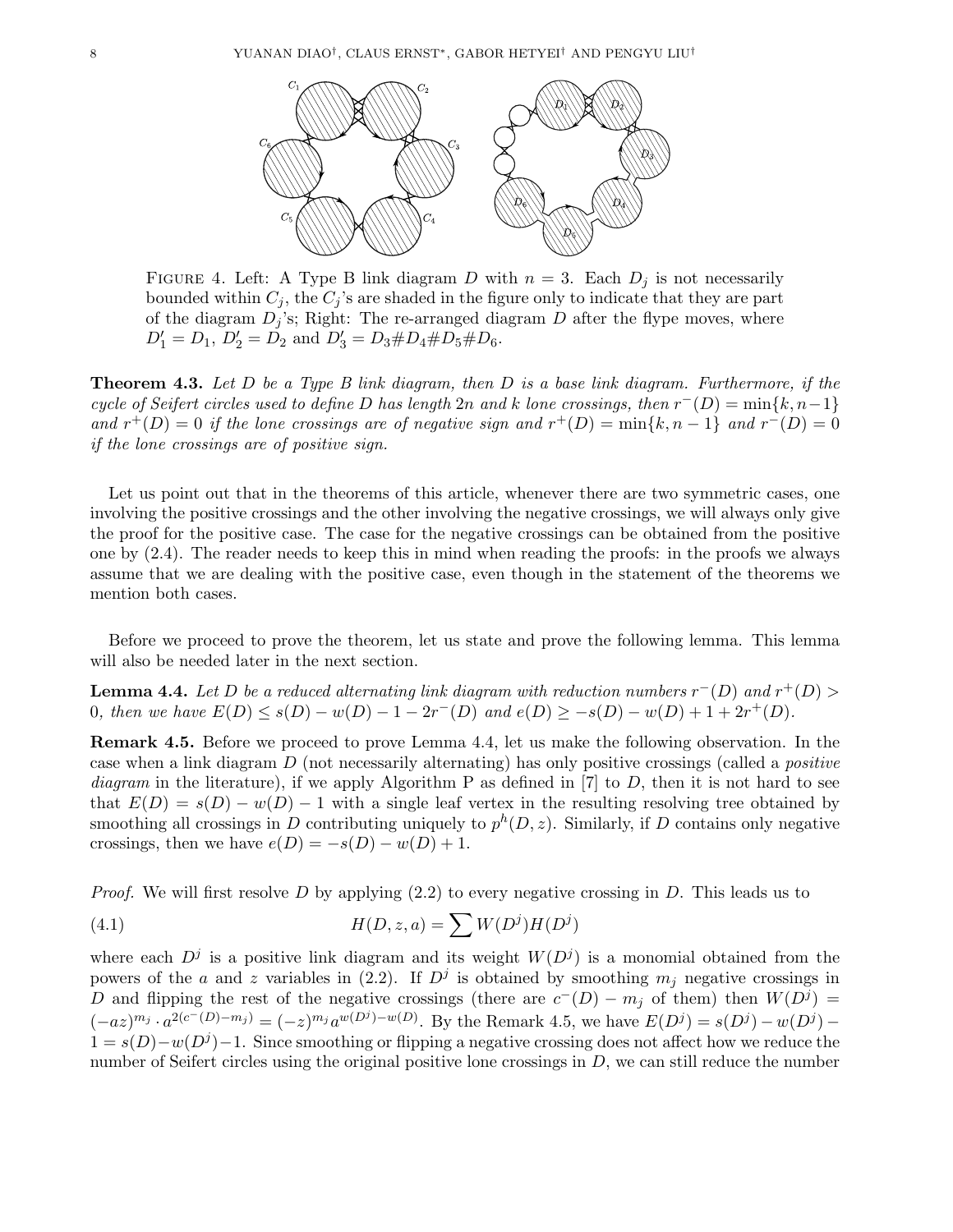of Seifert circles in  $D^j$  by at least  $r^+(D)$ . Hence  $\mathbf{b}(D^j) \leq s(D^j) - r^+(D)$ . By the MWF inequality  $E(D^{j}) - e(D^{j}) \leq 2(b(D^{j}) - 1)$ , we have  $e(D^{j}) \geq E(D^{j}) + 2 - 2b(D^{j}) \geq s(D^{j}) - w(D^{j}) - 1 + 2 - 2b(D^{j})$  $2s(D^{j})+2r^{+}(D)=-s(D)-w(D^{j})+1+2r^{+}(D)$ . It follows that  $e(W(D^{j})H(D^{j}))\geq w(D^{j})-w(D)+$  $(-s(D) - w(D^j) + 1 + 2r^+(D)) = -s(D) - w(D) + 1 + 2r^+(D)$ . This shows that the lowest a power of each summand  $W(D^j)H(D^j)$  in  $\sum W(D^j)H(D^j)$  is at least  $-s(D) - w(D) + 1 + 2r^+(D)$ , therefore  $e(D) \geq -s(D) - w(D) + 1 + 2r^+(\overline{D})$  as desired. The inequality  $E(D) \leq s(D) - w(D) - 1 - 2r^-(D)$ can be proven analogously and is left to the reader.  $\Box$ 

Proof. (of Theorem 4.3.) As we mentioned before, we will only give the proof for the case where the crossings involved in the attachment operations are positive. Let k be the number of lone crossings in D. Using flype moves, we can arrange the lone crossings in D as a single group of  $k$  half-twists. That is D can be re-arranged into a diagram that is obtained by attaching a string of k lone crossings to  $C_1'$ and  $C'_{2n-k+1}$  in  $D'_1 \# T_1 \# D'_2 \# \cdots \# T_q \# D'_{2n-k+1} = \hat{D} \# T_1 \# T_2 \# \cdots \# T_{2n-k}$ , where each  $D'_j$  is either one of the original  $D_i$ 's or a connected sum of some of them (which is a Type A link diagram), each  $T_j$  is an elementary torus link with  $m_j \geq 2$  crossings, and the  $C'_i$  are a subset of the original Seifert circles  $C_1, C_2, \cdots, C_{2n}$ . We denote  $\hat{D} = D'_1 \# D'_2 \# \cdots \# D'_{2n-k+1} = D_1 \# D_2 \# \cdots \# D_{2n}$ , and assume that  $C'_1$  and  $C'_{2n-k+1}$  are Seifert circles in  $D'_1$  and  $D'_{2n-k+1}$  respectively, see Figure 4.

Part 1. In this part we will show that  $E(D) = s(D) - w(D) - 1$ . We will do this by induction on k, the number of lone crossings. If  $k = 0$ , D is a Type A link diagram and the statement is true by Theorem 4.1. If  $k = 2$ , apply (2.1) to one of the two lone crossings. For  $D_{-}$ , a Reidemeister II move reduces it to a Type A link diagram  $D_-\text{ with } s(D_-) = s(D)-2, w(D_-) = w(D)-2.$  For  $D_0$ , a Reidemeister I move reduces it to the Type A link diagram  $\tilde{D}_0 = \hat{D} \# T_1 \# T_2 \# \cdots \# T_{2n-2}$  with  $s(\tilde{D}_0) = s(D) - 1$  and  $w(\tilde{D}_{-}) = w(D) - 2$ . It follows that  $-2 + E(D_{-}) = -2 + E(\tilde{D}_{-}) = -2 + s(D) - 2 - (w(D) - 2) - 1 =$  $s(D)-w(D)-3$  and  $-1+E(D_0)=-1+E(\tilde{D}_0)=-1+s(D)-1-(w(D)-2)-1=s(D)-w(D)-1.$ Thus we have  $E(D) = s(D) - w(D) - 1$  and  $p_0^h(D) = z p_0^h(\tilde{D}_0)$ . If  $k = 1$ , wlog let us assume the lone crossing is between  $C_1$  and  $C_{2n}$ , and we will use induction on q, the number crossings between  $C_1$  and  $C_2$ . We note that the case  $q = 1$  corresponds to the case  $k = 2$  dealt with previously. If  $q = 2$ , apply (2.1) to one of the two crossings between  $C_1$  and  $C_2$ .  $D_$  reduces to  $\tilde{D}_0$  in the above case k = 2 and D<sub>0</sub> is D in the case k = 2 (or  $q = 1$ ) already discussed. We have  $-2 + E(D_{-})$  =  $-2+s(\tilde{D}_0)-w(\tilde{D}_0)-1=-2+s(D)-(w(D)-2)-1=s(D)-w(D)-1$  with  $p_0^h(a^{-2}H(D_-))=p_0^h(\tilde{D}_0),$ and  $-1 + E(D_0) = -1 + s(D) - (w(D) - 1) - 1 = s(D) - w(D) - 1$  with  $p_0^h(a^{-1}zH(D_0)) = z^2p_0^h(\tilde{D}_0)$ . It follows that  $E(D) = s(D) - w(D) - 1$  with  $p_0^h(D) = z^2 p_0^h(D_0)$ . Assume that for some  $q_0 \ge 2$  we have  $E(D) = s(D) - w(D) - 1$  with  $p_0^h(D) = z^q p_0^h(\tilde{D}_0)$  for any q such that  $1 \le q \le q_0$ . Then for  $q = q_0 + 1$ , D<sub>-</sub> corresponds to the case  $q = q_0 - 1$  and D<sub>0</sub> corresponds to the case  $q = q_0$  so the induction hypothesis applies. It is then straightforward to check that we have  $E(D) = s(D) - w(D) - 1$ with  $p_0^h(D) = z^{q_0+1} p_0^h(\tilde{D}_0)$ . This complete the proof for the case of  $k = 1$ .

Now assume that for some  $k_0 \geq 2$ , the statement  $E(D) = s(D) - w(D) - 1$  holds for any k such that  $1 \leq k \leq k_0$  and let us consider the case  $k = k_0 + 1$ . Again apply (2.1) to one of the lone crossings. D corresponds to the case  $k = k_0 - 1$  and  $D_0$  reduces to a Type A link diagram  $\tilde{D}'_0$ , which is similar to  $\tilde{D}_0$ as discussed in the case of  $k = 2$ . We have  $s(D_{-}) = s(D) - 2$ ,  $w(D_{-}) = w(D) - 2$ ,  $s(D_{0}) = s(D) - k_{0}$ and  $w(\tilde{D}'_0) = w(D) - k_0 - 1$ . It follows that  $-2 + E(D_{-}) = -2 + s(D) - 2 - (w(D) - 2) - 1 =$  $s(D) - w(D) - 3 - 2r^{-}(D)$  and  $-1 + E(D_0) = -1 + s(D) - k_0 - (w(D) - k_0 - 1) - 1 = s(D) - w(D) - 1$ . Thus  $E(D) = s(D) - w(D) - 1$  as desired.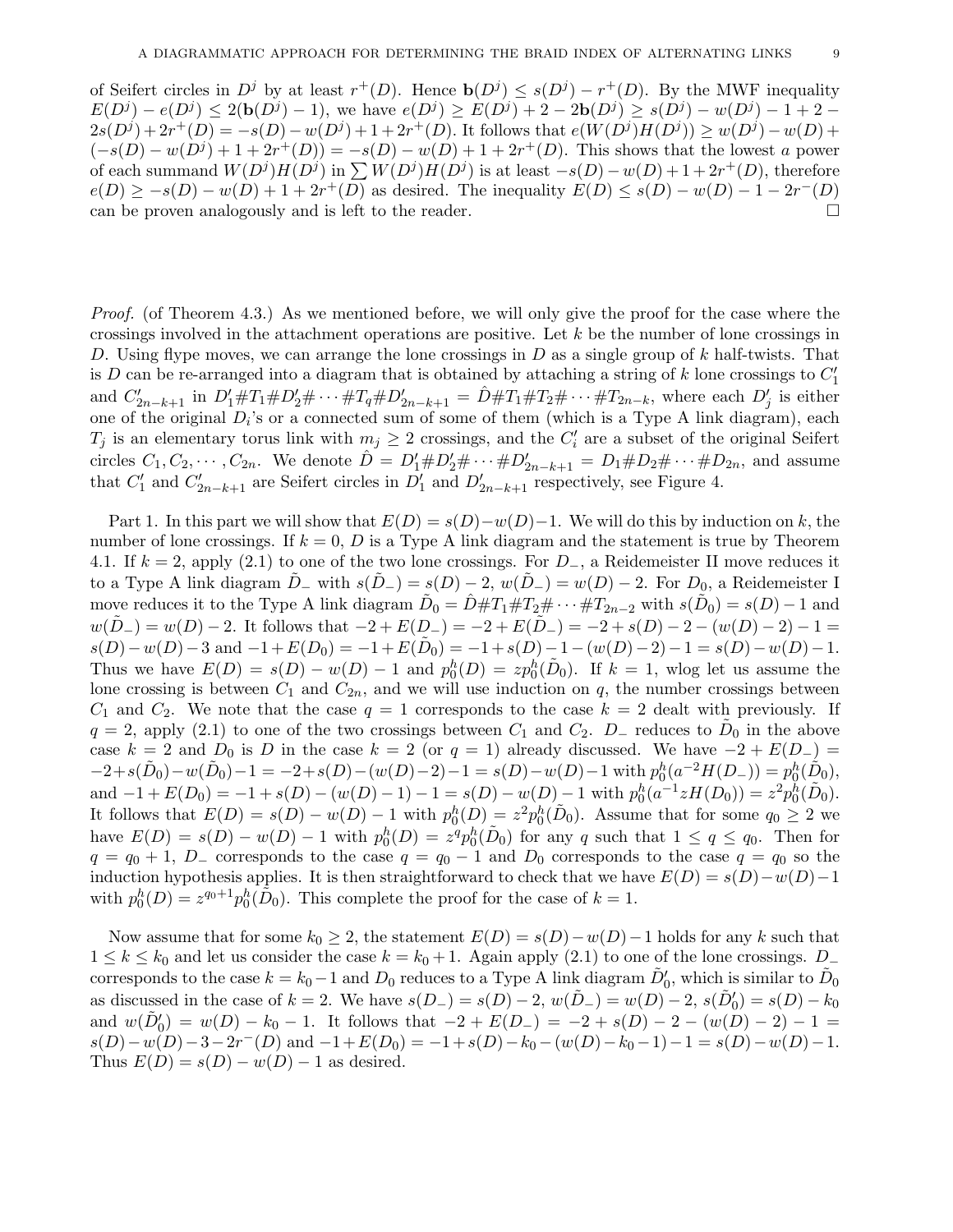

Figure 5. Branching at the m-crossings between two Seifert circles corresponding to two adjacent vertices in a cycle. Shown in the figure are the representatives (one from each group) with the maximum number of crossings smoothed.

Part 2. In this part we show that  $e(D) = -s(D) - w(D) + 1 + 2r^+(D)$ . A big difference between the proof presented here and the proof in [7] is that we will not be examining  $H(D, z, a)$  using a complete resolving tree. Instead, we will only take several steps in that branching process using the same branching algorithm. Let  $D^j$  be one of the link diagrams at the end of our branching process and let  $\tilde{D}^j$  be the reduced link diagram of  $D^j$ . Let  $W(D^j) = z^{t(D^j)} a^{w(D^j) - w(D)}$  be the combined weights through the Skein relation path leading to  $D<sup>j</sup>$  (where  $t(D<sup>j</sup>)$  is the number of crossings being smoothed along this path). Similar to  $(4.1)$ , by  $(2.1)$  we have

(4.2) 
$$
H(D, z, a) = \sum W(D^{j})H(D^{j}) = \sum W(D^{j})H(D^{j}).
$$

By Lemma 4.4,  $e(D) \geq -s(D) - w(D) + 1 + 2r^+(D)$ . Thus we are done if we can demonstrate that one of the terms in the above summation attains  $a^p$  as its lowest a power where  $p = -s(D) - w(D) +$  $1+2r^+(D)$ . Moreover among all the terms in the summation that have the same  $a^p$  power, there is one term with the highest z power in its corresponding  $p_0^{\ell}$  function.

Case 1.  $k < n-1$  so  $r^+(D) = k$ . If  $k = 0$  then D is a Type A link diagram and the statement holds. For  $k \geq 1$ , let  $C_1$  and  $C_2$  be two Seifert circles in D sharing  $m \geq 2$  crossings. Figure 5 is an illustration of the situation with  $m = 4$ . We will choose a starting point as shown in Figure 5 and apply Algorithm N as defined in [7]. This means we will apply either the ascending or the descending algorithm, whichever does not allow smoothing nor flipping at the first crossing encountered. For example in the case of Figure 5, the ascending algorithm will be applied. We will end our branching process when we have traversed all crossings between  $C_1$  and  $C_2$ . At this point the  $D<sup>j</sup>$ 's fall into one of the following two groups. In the first group  $C_1$  and  $C_2$  detaches (via Type II Reidemeister moves) and all lone crossings in  $D^j$  become nugatory hence are removed in  $D^j$ , while in the second group  $C_1$ and  $C_2$  remains Seifert circles in  $\tilde{D}^j$  that share a lone crossing. Thus the  $\tilde{D}^j$ 's in the first group equal to the same Type A link diagram  $\tilde{D}_1^{max} = \hat{D} \# T_2 \# \cdots \# T_{2n-k}$  and  $\tilde{D}^j$ 's in the second group equal to the same link diagram  $\tilde{D}_2^{max}$  which is similar to D but with  $k+1 \leq n-1$  lone crossings. The  $D^j$  in each corresponding group with the maximum number of crossings smoothed is illustrated in Figure 5 which we will denote by  $D_1^{max}$  and  $D_2^{max}$  respectively.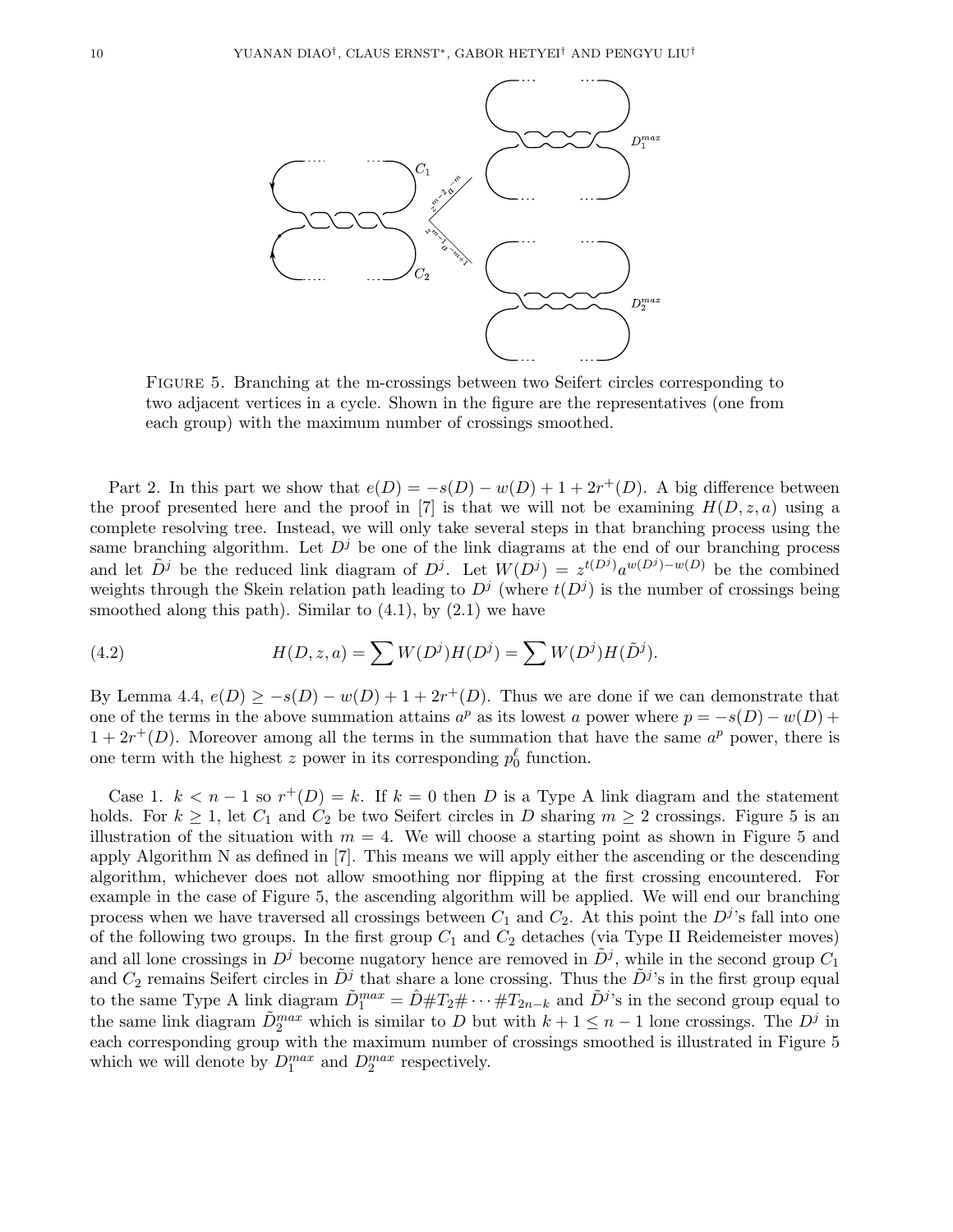For  $D_1^{max}$ , we have  $W(D_1^{max}) = z^{m-2}a^{-m}$ ,  $s(\tilde{D}_1^{max}) = s(D) - k$ ,  $w(\tilde{D}_1^{max}) = w(D) - k - m$ . For  $D_2^{max}$ , we have  $W(D_2^{max}) = z^{m-1}a^{-m+1}$ ,  $s(\tilde{D}_2^{max}) = s(D)$  and  $w(\tilde{D}_2^{max}) = w(D) - m + 1$ . Since  $\tilde{D}_1^{max}$ is a Type A base link diagram, we have

$$
e(W(D_1^{max})H(D_1^{max})) = -m + e(\tilde{D}_1^{max})
$$
  
= -m + 1 - s(\tilde{D}\_1^{max}) - w(\tilde{D}\_1^{max})  
= -m + 1 - s(D) + k - w(D) + k + m  
= -s(D) - w(D) + 1 + 2r<sup>+</sup>(D) and  

$$
p_0^{\ell}(W(D_1^{max})H(D_1^{max})) = z^{m-2}p_0^{\ell}(\tilde{D}_1^{max}).
$$

We observe that in the above if we replace two smoothings with the flipping of a single crossing then we obtain the same diagram. Moreover in the term  $W(D_1^{max})$  the power of a remains unchanged, however the power of z will be reduced by one. Thus there are multiple terms containing the same lowest a power however the one obtained by the maximal number of smoothings exhibits the largest power of z.

On the other hand,  $\tilde{D}_2^{max}$  contains  $k+1 \leq n-1$  lone crossings, so  $r^+(\tilde{D}_2^{max}) = k+1$  hence by Lemma 4.4,  $e(\tilde{D}_2^{max}) \geq 1 + 2(k+1) - w(\tilde{D}_2^{max}) - s(\tilde{D}_2^{max}) = 2 + m + 2r^+(D) - w(D) - s(D)$ , thus  $e(W(D_2^{max})H(D_2^{max})) \geq 3 + 2r^+(D) - w(D) - s(D)$ . Combining the two cases, we see that  $W(D_1^{max})H(D_1^{max})$  is the unique term in the summation on the right side of Equation (4.2) making a contribution to the lowest a power term in  $H(D, z, a)$  with the highest z degree in  $p_0^{\ell}(D)$  which equals  $z^{m-2}p_0^{\ell}(\tilde{D}_1^{max}) = (-1)^{s(D)+c^-(D)}z^{c(D)-2\sigma^+(D)-s(D)+1}$ . One should compare this with the similar result in Theorem 4.1. This proves the case  $k < n - 1$ .

Case 2.  $k \ge n$  and  $r^+(D) = n-1$ . We will use induction on  $q = 2n-k$ . We have  $n+1 \ge q \ge 0$ . For  $q = 0$  (so  $k = 2n$ ),  $\hat{D}^n = D$  is obtained by attaching a string of 2n lone crossings to the same Seifert circle in  $\hat{D}$ . Notice that the statement is true for  $\hat{D}^1$   $(n = 1)$  since it is obtained by adding a Seifert circle to  $\hat{D}$  that shares two crossings with a Seifert circle in  $\hat{D}$  hence is still a Type A link diagram. The case  $n \geq 2$  can then be proven inductively on n in a manner similar to the case of  $k \geq 2$  in Part 1. Furthermore,  $p_0^{\ell}(D) = p_0^{\ell}(D^1)$ . The details are left to the reader. For  $q = 1$ , let  $C_1$ ,  $C_2$  and  $D_1^{max}$ ,  $D_2^{max}$  be as described in Case 1 and assume that there are  $m_1 \geq 2$  crossings between  $C_1$  and  $C_2$ . By similar discussion as in Case 1, we have  $W(D_1^{max}) = z^{m_1-2}a^{-m_1}$ ,  $s(\tilde{D}_1^{max}) = s(D) - k$   $(k = 2n - 1)$ ,  $w(\tilde{D}_1^j) = w(D) - k - m_1, \ W(D_2^{max}) = z^{m_1-1}a^{-m_1+1}, \ s(\tilde{D}_2^{max}) = s(D), \ w(\tilde{D}_2^{max}) = w(D) - m_1 + 1$ and  $r^+(\tilde{D}_2^{max}) = r^+(D) = n - 1$ . Thus

$$
e(W(D_1^{max})H(D_1^{max})) = -m_1 + e(\tilde{D}_1^{max})
$$
  
= -m\_1 + 1 - s(\tilde{D}\_1^{max}) - w(\tilde{D}\_1^{max})  
= -m\_1 + 1 - s(D) + k - w(D) + k + m\_1  
= -s(D) - w(D) + 1 + 2k  
> -s(D) - w(D) + 1 + 2r<sup>+</sup>(D),

and

$$
e(W(D_2^{max})H(D_2^{max})) = -m_1 + 1 + e(\tilde{D}_2^{max})
$$
  
= -m\_1 + 1 - s(\tilde{D}\_2^{max}) - w(\tilde{D}\_2^{max}) + 1 + 2r^+(\tilde{D}\_2^{max})  
= -m\_1 + 1 - s(D) - (w(D) - m\_1 + 1) + 1 + 2r^+(D)  
= -s(D) - w(D) + 1 + 2r^+(D).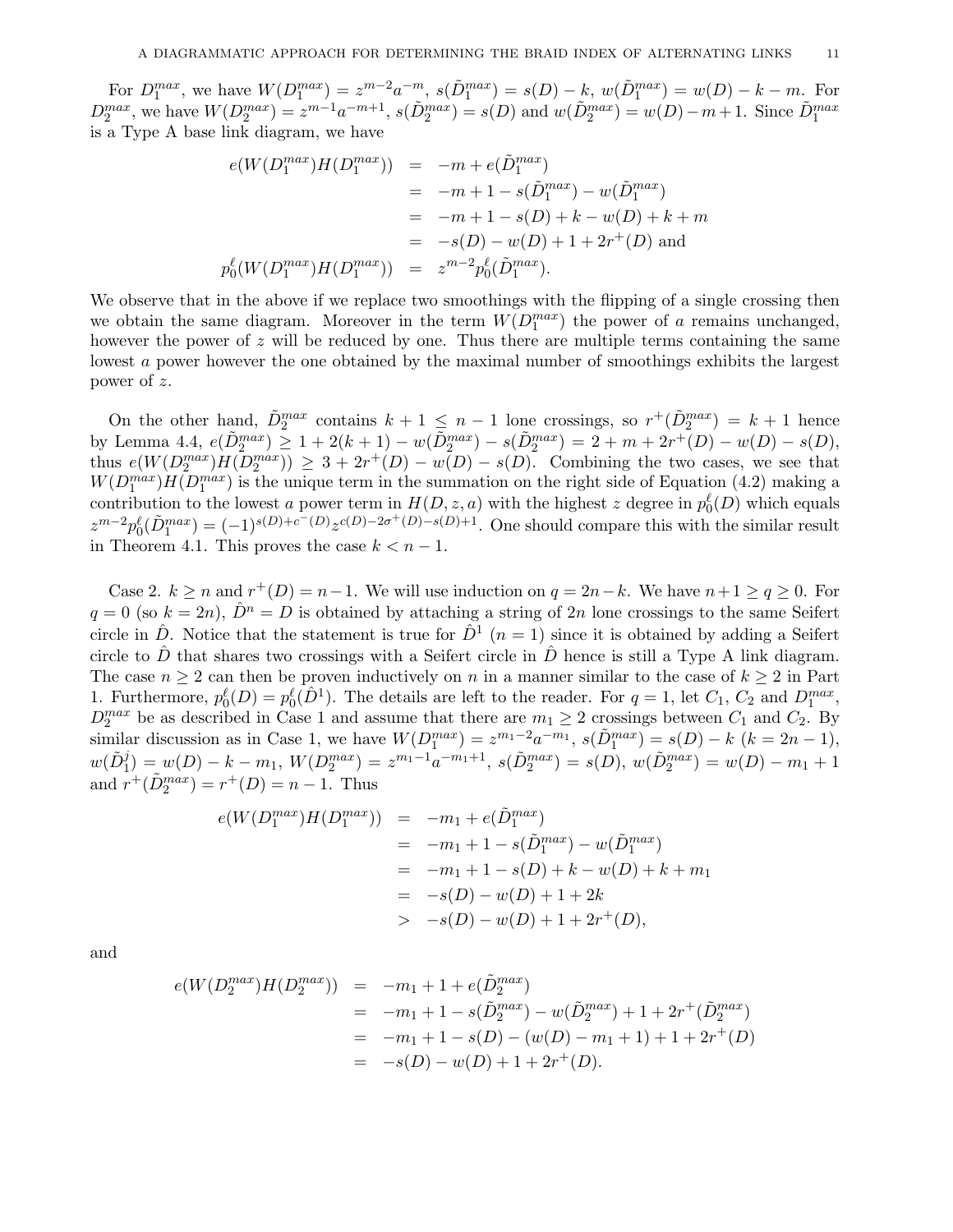Thus  $e(D) = -s(D) - w(D) + 1 + 2r^+(D)$  with  $p_0^{\ell}(D) = z^{m_1-1}p_0^{\ell}(\tilde{D}_2^{max}) = z^{m_1-1}p_0^{\ell}(\hat{D}^1)$  since  $\tilde{D}_2^{max}$ reduces to  $\hat{D}^1$ . Repeating the above argument, we can similarly show that in general,  $1 \le q \le n$ (namely  $k \ge n$ ), with  $m_1 \ge 2, ..., m_q \ge 2$  being the number of corresponding m-crossings, we have  $e(D) = -s(D) - w(D) + 1 + 2r^{+}(D)$  and  $p_{0}^{\ell}(D) = z^{\sum_{1 \leq j \leq q} (m_{j}-1)} p_{0}^{\ell}(\hat{D}^{1})$ . In particular, for  $q = n$ , we have  $p_0^{\ell}(D) = z^{\sum_{1 \leq j \leq n} (m_j - 1)} p_0^{\ell}(\hat{D}^1)$ .

Case 3. Let us now consider the last case  $q = n + 1$  (or  $k = n - 1$ ). Let  $C_1$ ,  $C_2$  and  $D_1^{max}$ ,  $D_2^{max}$  be as defined before and assume that there are  $m_1 \geq 2$  crossings between  $C_1$ ,  $C_2$ . By the discussion earlier, we now have  $e(W(D_1^{max})H(D_1^{max})) = -s(D) - w(D) + 1 + 2r^+(D)$  with  $p_0^{\ell}(W(D_1^{max})H(D_1^{max}) = z^{m_1-2}p_0^{\ell}(\tilde{D}_1^{max})$  where in this case  $\tilde{D}_1^{max} = \tilde{D} \# T_2 \# \cdots \# T_n$ . It follows that  $p_0^{\ell}(W(D_1^{max})H(D_1^{max})) = (-1)^n z^{1+\sum_{1 \leq j \leq n+1}(m_j-3)} p_0^{\ell}(\hat{D})$  by applying Theorem 4.1 to the individual connected sum component  $T_j$ . On the other hand, we also have  $e(W(D_2^{max})H(D_2^{max}))$  $-s(D) - w(D) + 1 + 2r^+(D)$ , but with  $p_0^{\ell}(W(D_2^{max})H(D_2^{max})) = z^{m_1-1}p_0^{\ell}(\tilde{D}_2^{max})$ . Since  $\tilde{D}_2^{max}$  corresponds to the case of  $q = n$ , the result in Case 2 above applies to it. Hence  $p_0^{\ell}(W(D_2^{max})H(D_2^{max})) =$  $z^{\sum_{1\leq j\leq n+1}(m_j-1)}p_0^{\ell}(\hat{D}^1)$ . By the construction of  $\hat{D}^1$ , we have  $s(\hat{D}^1)=s(\hat{D})+1$ ,  $c(\hat{D}^1)=c(\hat{D})+2$ ,  $c^-(\hat{D}^1) = c^-(\hat{D})$  and  $\sigma^+(\hat{D}^1) = \sigma^+(\hat{D}) + 1$ . Since  $\hat{D}^1$  is also a Type A link diagram, it follows that  $p_0^{\ell}(\hat{D}^1) = -z^{-1}p_0(\hat{D})$  by Theorem 4.1. Thus  $p_0^{\ell}(W(D_2^{max})H(D_2^{max})) = -z^{-1+\sum_{1 \leq j \leq n+1}(m_j-1)}p_0^{\ell}(\hat{D}).$ Since  $n \ge 2$ ,  $-1+\sum_{1 \le j \le n+1} (m_j-1) > 1+\sum_{1 \le j \le n+1} (m_j-3)$ . Thus  $e(D) = -s(D)-w(D)+1+2r^+(D)$ and  $p_0^{\ell}(D) = -z^{-1+\sum_{1 \le j \le n+1} (m_j-1)} p_0^{\ell}$  $(\hat{D}).$ 

4.3. Type M base link diagrams. A Type M link diagram is an alternating link diagram D obtained by attaching  $m \geq 2$  strings of Seifert circles to two Seifert circles  $C_1$  and  $C_2$  belonging to two disjoint Type A link diagrams  $D_1$  and  $D_2$  such that all crossings involved in each string are positive (negative) lone crossings with one exception as depicted in Figure 6. That is, the Seifert circle in the string that is attached to  $C_1$  may share multiple positive (negative) crossings. Notice that the case  $m = 2$  results in a base link diagram of Type B. Thus the case of interest is  $m \geq 3$ . Depending on the orientations of  $C_1$  and  $C_2$ , the strings will either all contain an even number of Seifert circles or all contain an odd number of Seifert circles, see Figure 6. We will call these two types of link diagrams by Type M1 if  $C_1$ and  $C_2$  are parallel (so each string contains an even number of Seifert circles) or Type M2 if  $C_1$  and  $C_2$  are antiparallel (so each string contains an odd number of Seifert circles). The two Seifert circles  $C_1$  and  $C_2$  used for this construction are called the *anchor Seifert circles*. We should point out that, strictly speaking, in the case when two or more strings in a Type M1 link diagram contain only one crossing each, then these crossings are actually not lone crossings since they are now multiple crossings between  $C_1$  and  $C_2$ .

In the case of Type M1, let each string contain  $2k_j$  Seifert circles and at least  $2k_j$  lone crossings. Then the number of Seifert circles in the string can be reduced by  $k_j$  (using the reduction scheme illustrated in Figure 3). If these crossings are positive (negative), then we have  $r^+(D) = \sum_{1 \leq j \leq m} k_j$ ,  $r^-(D) = 0$   $(r^+(D) = 0, r^-(D) = \sum_{1 \leq j \leq m} k_j$ . In the case of Type M2, the situation is slightly different. Let each string contain  $2k_j - 1$  Seifert circles and at least  $2k_j - 1$  lone crossings. Then the number of Seifert circles in this string can be reduced by  $k_j - 1$ . Figure 7 illustrates that an additional Seifert circle can be eliminated from the diagram. That is, if a Type M2 link diagram D has  $m \geq 2$ strings such that its j-th string  $(k_j \geq 1, 1 \leq j \leq m)$  contains  $2k_j - 1$  Seifert circles with at least  $2k_j - 1$  positive (negative) lone crossings, then we have  $r^+(D) = -m + 1 + \sum_{1 \leq j \leq m} k_j$ ,  $r^-(D) = 0$  $(r^+(D) = 0, r^-(D) = -m + 1 + \sum_{1 \leq j \leq m} k_j$ . As we indicated in Remark 3.1, we shall see that these are indeed the reduction numbers of  $\overline{D}$  after we establish Theorem 4.6.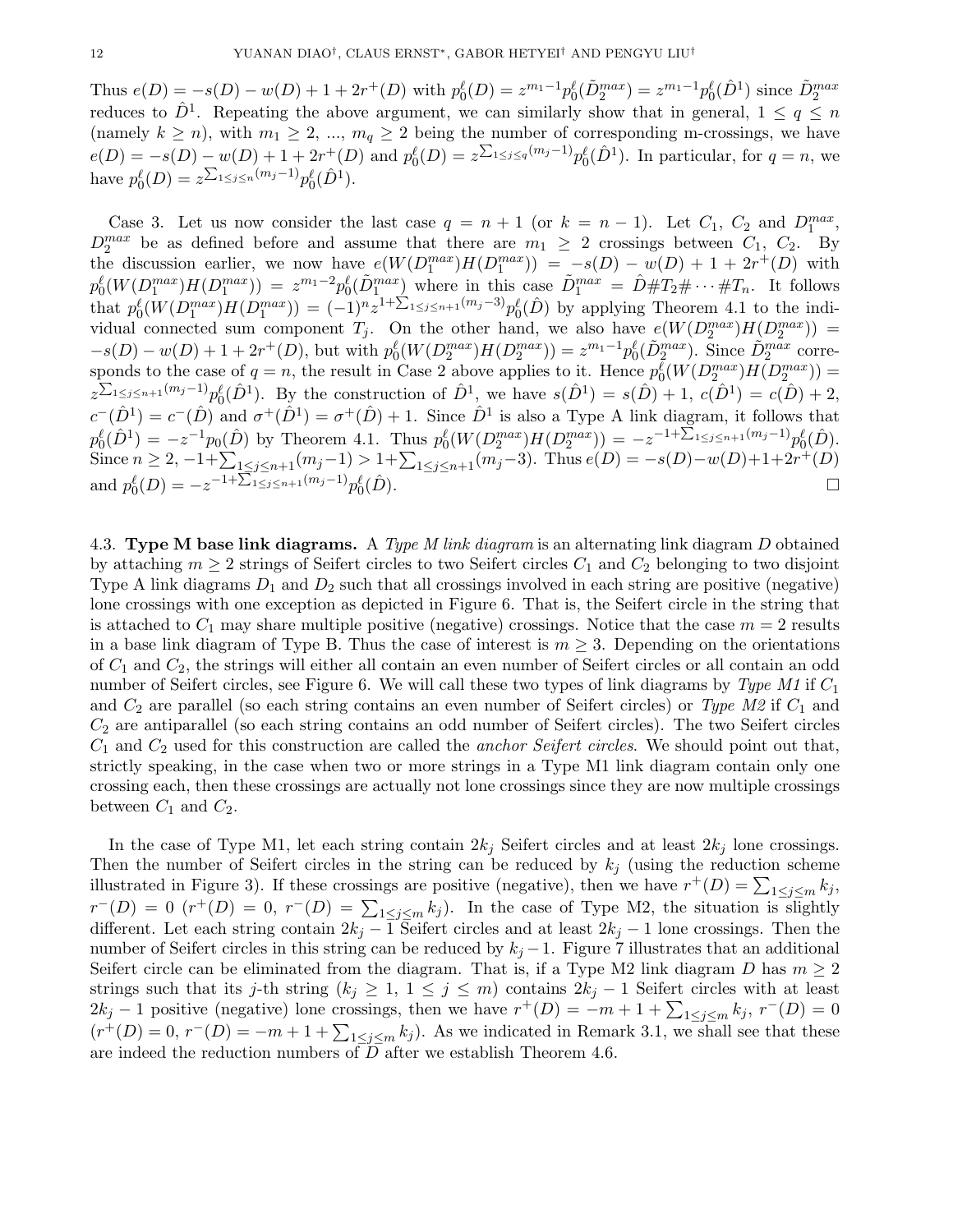

Figure 6. Left: A Type M1 link diagram where the two anchor Seifert circles are parallel and the attached strings contain an even number of Seifert circles; Right: A Type M2 link diagram where the two anchor Seifert circles are antiparallel and the attached strings contain an odd number of Seifert circles. The anchor Seifert circles are shaded to indicate that they belong to two disjoint Type A link diagrams. Notice that a Seifert circle in a string attached to  $C_1$  may share multiple crossings with  $C_1$ .



Figure 7. How an additional Seifert circle can be eliminated from the first string in a Type M2 base link diagram.

**Theorem 4.6.** A Type M link diagram  $D$  is a base link diagram with the reduction numbers as defined above. Then  $\mathbf{b}(D) = s(D) - r(D)$ , where  $r(D)$  is the reduction number discussed in the previous paragraph.

*Proof.* We will only prove the case where all lone crossings in the attachments are positive so  $r^{-}(D)$  = 0.

The case of Type M1 link diagrams. Assume that we have  $m \geq 3$  strings and the j-th string contains  $2k_j$  Seifert circles with  $2k_j$  ( $k_j \geq 0$ ) lone crossings while the Seifert circle in the string attached to  $C_1$  shares  $\gamma_j \geq 1$  crossings with  $C_1$ . We have  $r^-(D) = 0$ ,  $s(D) = s(D_1) + s(D_2) + 2\sum_{1 \leq j \leq m} k_j$ ,  $w(D) = w(D_1) + w(D_2) + \sum_{1 \le j \le m} (2k_j + \gamma_j)$  and we need to show that  $E(D) = s(D) - w(D) - 1 2r^-(D) = s(D) - w(D) - 1$ . We will use induction on  $m \geq 2$ . For  $m = 2$ , D is a Type B link diagram so the statement of the theorem follows from Theorem 4.3. Assume that the statement holds for some  $m_0 \geq 2$  and consider the case  $m = m_0 + 1 \geq 3$ . If  $k_1 = k_2 = \cdots = k_m = 0$ , then D is a Type A base link diagram and the statement holds by Theorem 4.1. Assume that the claim is true for some  $k_j = k'_j \geq 0$ ,  $1 \leq j \leq m$  and let us consider the case when one of the  $k_j$ 's has been increased by one. W.l.o.g. we assume that  $k_m = k'_m + 1$  and apply (2.1) to a lone crossing within the m-th string. Then  $D_-\$  is the diagram with  $k_j = k'_j$ ,  $1 \le j \le m$ ,  $s(D_+) = s(D) - 2$ ,  $w(D_-) = w(D) - 2$ ,  $r^-(D_-) = r^-(D) = 0$ ,  $r^+(D_-) = r^+(D) - 1$  hence  $-2 + E(D_-) = -2 + (s(D) - 2) - (w(D) - 2) - 1 = s(D) - w(D) - 3 = E(D) - 2$ and  $-2+e(D) = -2-(s(D)-2)-(w(D)-2)+1+2(r^+(D)-1) = -s(D)-w(D)+1+2r^+(D)$ . On the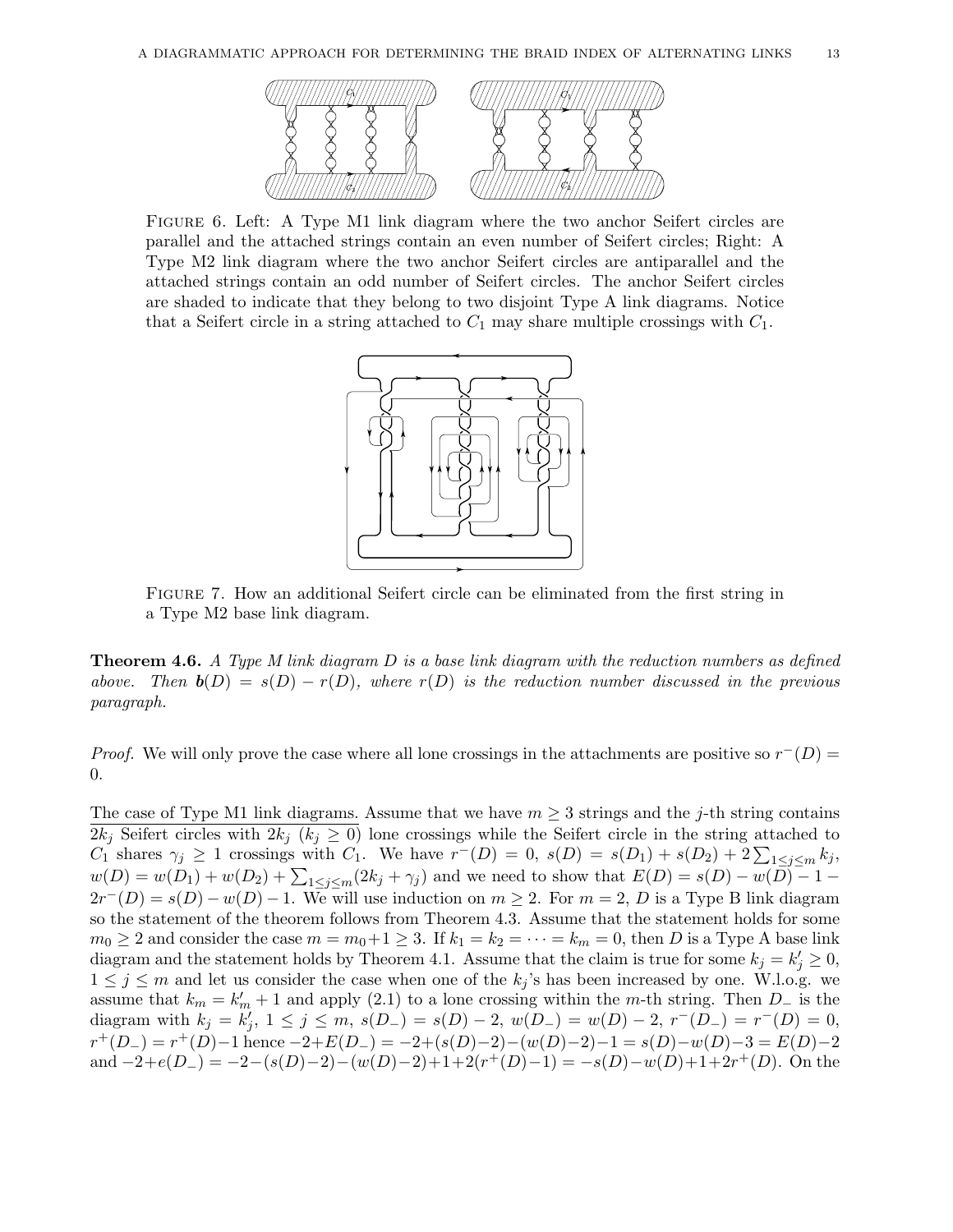other hand,  $D_0$  simplifies to  $\tilde{D}_0 = D' \# T_{\gamma_m}$ , where  $D'$  is the Type M1 link diagram with  $m-1=m_0 \geq 2$ strings (obtained from D by removing the m-th string from it) and  $T_{\gamma_m}$  is trivial if  $\gamma_m = 1$ . If  $\gamma_m = 1$ , then  $s(\tilde{D}_0) = s(D) - 2k_m$ ,  $w(\tilde{D}_0) = w(D) - 2k_m - 1$ ,  $r^-(\tilde{D}_0) = r^-(D) = 0$ ,  $r^+(D_0) = r^+(D) - k_m$  hence by the induction hypothesis  $-1+E(D_0) = -1+E(\tilde{D}_0) = -1+(s(D)-2k_m)-(w(D)-2k_m-1)-1=$  $s(D) - w(D) - 1 = E(D)$ , and  $-1 + e(D_0) = -1 + e(D_0) = -1 - (s(D) - 2k_m) - (w(D) - 2k_m 1) + 1 + 2(r^+(D) - k_m) = -s(D) - w(D) + 1 + 2k_m + 2r^+(D) > -s(D) - w(D) + 1 + 2r^+(D)$ . Thus  $E(D) = s(D) - w(D) - 1$  and  $e(D) = -s(D) - w(D) + 1 + 2r^+(D)$ . Similarly, if  $\gamma_m > 1$ , then  $s(D_0) = s(D) - 2k_m + 1$ ,  $w(D_0) = w(D) - 2k_m$ ,  $r^-(D_0) = r^-(D) = 0$ ,  $r^+(D_0) = r^+(D) - k_m$ . Thus by the induction hypothesis we also have  $-1 + E(D_0) = -1 + E(D_0) = -1 + (s(D) - 2k_m + 1) - (w(D) - 1)$  $2k_m)-1 = s(D) - w(D) - 1 = E(D)$  and  $-1 + e(D_0) = -1 + e(D_0) = -1 - (s(D) - 2k_m + 1) - (w(D) - 1)$  $2k_m$ ) + 1 + 2( $r^+(D) - k_m$ ) =  $-s(D) - w(D) + 1 + 2k_m + 2r^+(D) > -s(D) - w(D) + 1 + 2r^+(D)$ . Thus we still have  $E(D) = s(D) - w(D) - 1$  and  $e(D) = -s(D) - w(D) + 1 + 2r^+(D)$ , as desired. This proves the case of Type M1 link diagrams.

The case of Type M2 link diagrams. We will skip the case of  $E(D)$  it is similar to the Type M1 link diagrams. Below we only provide the proof for  $e(D)$ , keep in mind that in the case of a Type M2 diagram, the crossings in the attached strings are all lone crossings. Let us first consider the case  $k_j = 1$  for  $1 \le j \le m$ . Here  $r^+(D) = 1$  for all  $m \ge 2$ . If  $m = 2$ , the result holds by Theorem 4.3. Assume now that the formula in the theorem is true for  $m = n \geq 2$ ,  $k_1 = k_2 = \cdots = k_n = 1$ . Let us consider the case for  $m = n + 1$ ,  $k_1 = k_2 = \cdots = k_n = k_{n+1} = 1$ . If the last string contains two lone crossings, then we apply  $(2.1)$  to a lone crossing in the last string attached. D<sub>−</sub> simplifies to a Type A base link diagram  $D_-\text{ with } s(D_-\) = s(D)-2, w(D_-\) = w(D)-2.$  Thus by Theorem 4.1 we have  $-2 + e(D_{-}) = -2 - s(D_{-}) - w(D_{-}) + 1 = -2 - (s(D) - 2) - (w(D) - 2) + 1 = -s(D) - w(D) + 3 =$  $-s(D) - w(D) + 1 + 2r^+(D)$ . On the other hand,  $D_0$  simplifies to the link diagram  $\tilde{D}_0$  from the previous step with  $m = n$ ,  $s(D_0) = s(D) - 1$ ,  $w(D_0) = w(D) - 2$  and  $r^+(D_0) = 1 = r^+(D)$ . By the induction hypothesis we have  $-1 + e(D_0) = -1 + e(\tilde{D}_0) = -1 - s(\tilde{D}_0) - w(\tilde{D}_0) + 1 + 2r^+(\tilde{D}_0) =$  $-1-(s(D)-1)-(w(D)-2)+1+2r^+(D)=-s(D)-w(D)+3+2r^+(D)>s(D)-w(D)+1+2r^+(D).$ Hence  $e(D) = -s(D) - w(D) + 1 + 2r^+(D)$ . If on the other hand, the last string contains only one lone crossing and the Seifert circle in the string attached to  $C_1$  shares  $\gamma_m \geq 2$  crossings with  $C_1$ , then we resolve these crossings using the method depicted in Figure 5. In this case  $D_1^{max}$  simplifies to the diagram  $D_n$  corresponding to  $m = n$  with  $s(D_n) = s(D) - 1$ ,  $w(D_n) = w(D) - \gamma_m - 1$ , hence (by the induction hypothesis)  $-\gamma_m + e(D_1^{max}) = -m - (s(D) - 1) - (w(D) - m - 1) + 1 + 2r^+(D) =$  $-s(D)-w(D)+3+2r^+(D)$ . On the other hand,  $D_2^{max}$  corresponds to the diagram with  $m = n+1$  where the last string contains two lone crossings, we have  $s(D_2^{max}) = s(D)$ ,  $w(D_2^{max}) = w(D) - \gamma_m + 1$ , hence by the previous step we have  $-\gamma_m + 1 + e(D_2^{max}) = -\gamma_m + 1 - s(D) - (w(D) - \gamma_m + 1) + 1 + 2r^+(D) =$  $-s(D) - w(D) + 1 + 2r^+(D)$ . Thus we have  $e(D) = -s(D) - w(D) + 1 + 2r^+(D)$  as desired. This completes the proof that the theorem holds for any number of  $m$  strings as long as each string contains exactly one Seifert circle, that is,  $k_1 = k_2 = \cdots = k_m = 1$ .

Assume now that the statement of the theorem holds for some  $k_1 \geq 1, ..., k_m \geq 1$ . Notice that if  $m = 2$  then  $r^+(D) = k_1 + k_2 - 1$  and the statement of the theorem holds by Theorem 4.3. So we can further assume that  $m \geq 3$  and consider the case when one of the  $k_j$ 's is increased by one. W.l.o.g. assume that  $k_m$  is increased to  $k'_m = k_m + 1 \geq 2$  (so the number of lone crossings in the m-th string is increased by two). Apply (2.1) to a lone crossing within the m-th string.  $D_-\$  is the link diagram in the previous step and  $D_0$  simplifies to  $D_n \# T_{\gamma_m}$ , where  $D_n$  is the Type M2 base link diagram with  $m-1 = n$  strings obtained from D by removing the last string of Seifert circles attached to it, and  $\gamma_m \geq 1$  is the number of crossings between  $C_1$  and the Seifert circle in the m-string that is attached to it. We have  $r^+(D^-) = r^(D) - 1$  and  $r^+(D_n) = r^+(D) - k'_m + 1$ . In the case that  $\gamma_m > 1$ ,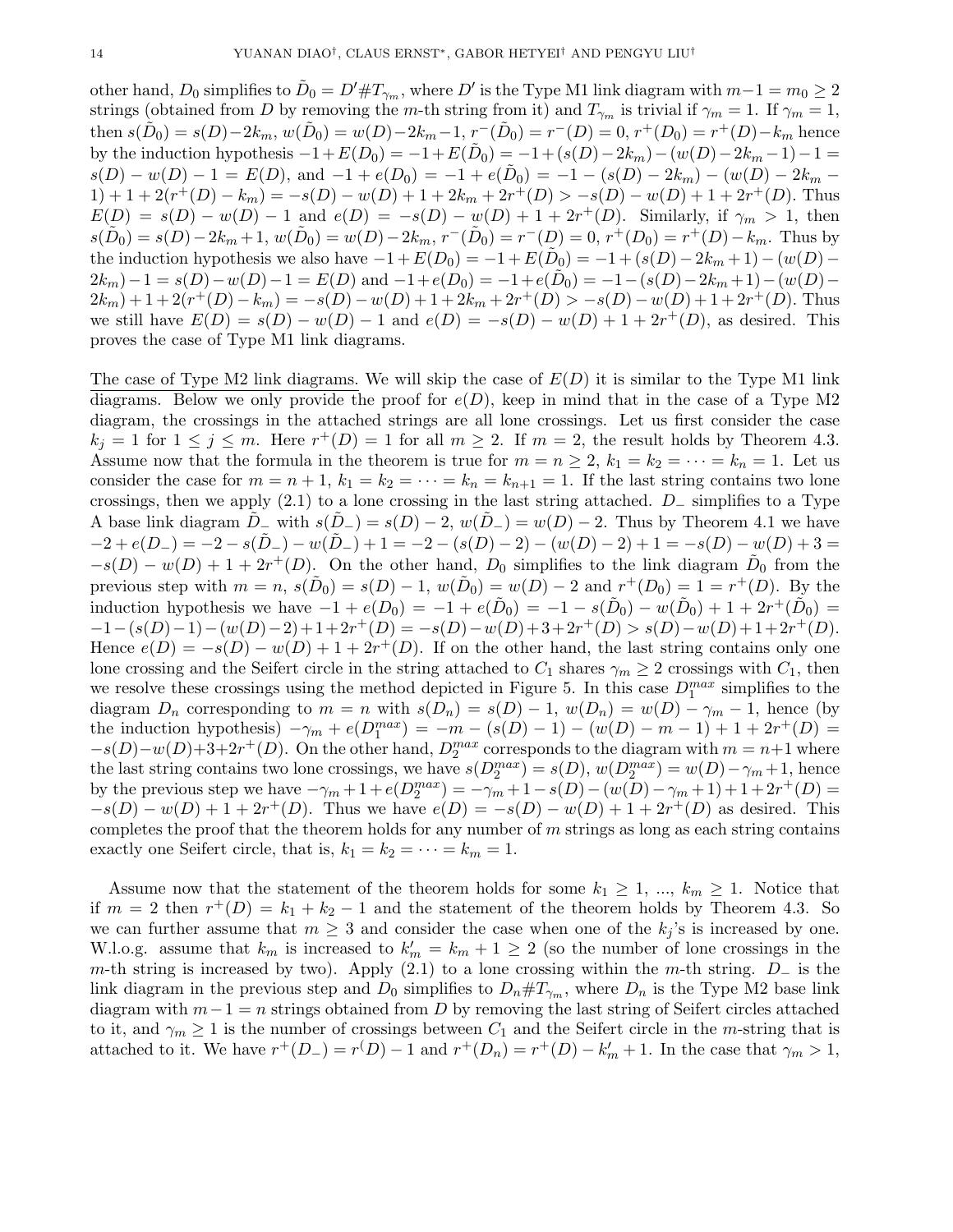$s(D_n \# T_{\gamma_m}) = s(D) - 2k'_m + 2$ ,  $w(D_n \# T_{\gamma_m}) = w(D) - 2k'_m + 1$ , thus we have (by the induction hypothesis)  $-2 + e(D_{-}) = -2 - s(D_{-}) - w(D_{-}) + 1 + 2r^{+}(D_{-}) = -2 - (s(D) - 2) - (w(D) - 2) + 1 +$  $2(r^+(D)-1) = -s(D) - w(D) + 1 + 2r^+(D)$  and  $-1 + e(D_0) = -1 - (s(D) - 2k'_m + 2) - (w(D) - 2k'_m + 2)$  $1) + 1 + 2(r^{+}(D) - k'_{m} + 1) = -s(D) - w(D) + 1 + 2r^{+}(D) + 2(k'_{m} - 1) > -s(D) - w(D) + 1 + 2r^{+}(D)$ since  $k'_m \ge 2$ . Thus  $e(D) = -s(D) - w(D) + 1 + 2r^+(D)$  as desired. This finishes the proof.

4.4. Base link diagrams through further attachment operations. In general, any alternating link diagram D can be constructed from Type A link diagrams by attaching strings of lone crossings to Seifert circles in these link diagrams, or/and by attaching Seifert circles to one another (so that they will share lone crossings or multiple crossings). We will call these Type A link diagrams used to construct  $D$  this way the *underlining* Type A link diagrams. The Type B or M link diagrams are two such examples. In the case of Type B or M link diagrams, our construction attached lone crossings to rather arbitrary Seifert circles in the Type A link diagrams and no particular properties of the Type A link diagrams were needed. Thus if we modify the underlining Type A link diagrams or replace the underlining Type A link diagrams with different ones to construct different Type B or M link diagrams, then the resulting (alternating) new link diagrams are still Type B or M link diagrams with the same reduction numbers. The only restriction on the modification or replacement of Type A link diagrams is that the new Type A link diagrams provide the needed Seifert circles with an unchanged orientation of these circles. Such modifications include (but certainly are not limited to) attaching (not necessarily properly) a new Seifert circle to one of the Type A link diagrams, or adding more crossings between two Seifert circles (in one of the Type A link diagrams) that already share multiple crossings. This observation motivates the following definition.

**Definition 4.7.** Let  $D$  be a base link diagram constructed from certain underlining Type A link diagrams. Let  $D'$  be an alternating link diagram that is constructed in the same way as D except that the construction uses different Type A link diagrams. If any such diagram  $D'$  is a base link diagram with the same reduction numbers as that of  $D$ , then  $D$  is called a *strong base link diagram*.

Remark 4.8. While we do not know whether all base link diagrams are strong, we know at least a connected sum of an arbitrary number of the Type A, B and M link diagrams is also a strong base link diagram.

In this subsection we introduce an approach to construct new base link diagrams from an existing strong base link diagram by attaching strings of Seifert circles with lone crossings.

**Definition 4.9.** Let  $C$  be a Seifert circle in an alternating link diagram. A string  $S$  consisting of  $2k-1$  ( $k \geq 1$ ) Seifert circles attached to C is called a Type I string if any two consecutive Seifert circles in the string are connected by a lone crossing, and either the first or the last Seifert circle in the string is attached to  $C$  by a lone crossing, while the other one is connected to  $C$  either by a lone crossing or by multiple crossings.

Notice that attaching S adds  $2k - 1$  Seifert circles to the diagram and increases the reduction number (either  $r^-$  or  $r^+$ ) by  $k-1$ . Multiple Type I strings are allowed to be attached to the same Seifert circle. See Figure 8 for an illustration.

**Theorem 4.10.** Let  $D_b$  be a strong base link diagram and let  $D$  be a link diagram obtained by attaching Type I strings to Seifert circles of the underlining Type A diagrams used to construct  $D_b$ , then D remains a strong base link diagram. Furthermore, the reduction numbers of D are the summations of the reduction numbers of  $D_b$  and those of the attached strings.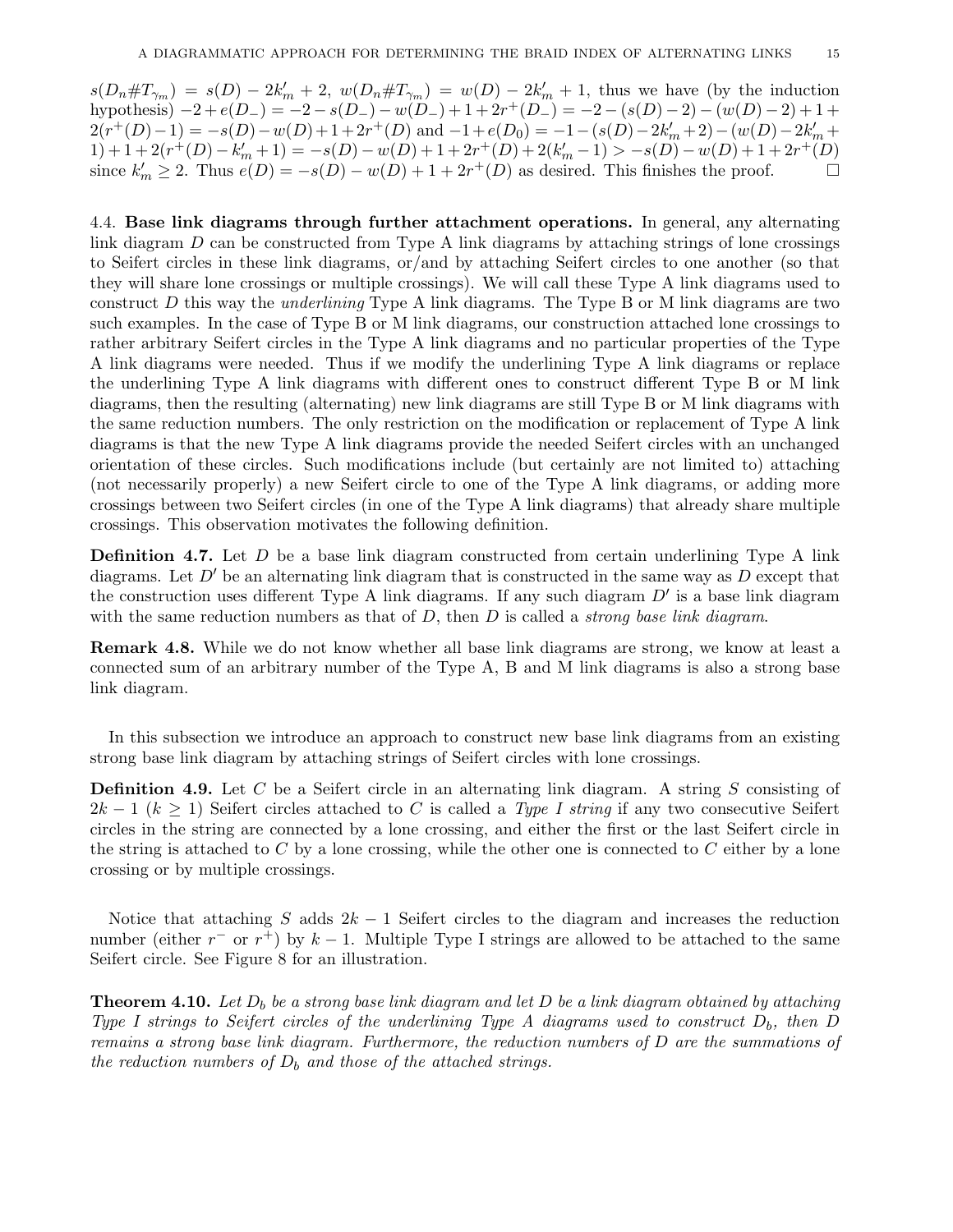

Figure 8. Type I attachment of several strings to a single Seifert circle. The shaded Seifert circles indicate other Seifert circles in the original (base) link diagram sharing crossings with C. Right: Repeated Type I attachment operations using Seifert circles created by previous Type I attachments.

*Proof.* We will use induction on n, the number of Type I strings attached to  $D_b$ . For  $n = 0$ , the result holds since the initial diagram is a strong base link diagram. Assume now that the statement of the theorem is true for  $n = n_0 \geq 0$ . Now consider the case  $n = n_0 + 1$ . Without loss of generality, let us assume that the crossings in S are of positive sign. For  $k = 1$ , the operation attaches a single new Seifert circle  $C'$  to  $C$  with at least two crossings (so they are not lone crossings). Thus this attachment only modifies the underlining Type A link diagrams used to construct  $D<sub>b</sub>$  since C belongs to one of the underlining Type A link diagrams. By the induction hypothesis,  $D$  is a strong base link diagram and the reduction number remains unchanged. Now assume that the statement is true for some  $k_0 \geq 1$  and consider the case  $k = k_0 + 1$ . Keep in mind that one end Seifert circle C' in S may be attached to C with multiple crossings. Let the number of crossings between C and  $C'$  be  $m \geq 1$ . Apply 2.1 to a lone crossing in the added string.  $D_-\$  reduces (via a Reidemeister move II) to the link diagram  $D_−$  which corresponds to  $k = k_0$  while  $D_0$  reduces (via Reidemeister I moves) to the link diagram  $\tilde{D}_0 = D' \# T_m$  where  $T_m$  is trivial if  $m = 1$ , and  $D'$  corresponds to  $n = n_0$ . If  $m = 1$ , then we have  $s(D) = s(D) - 2 = s(D_0) + 2k - 1$ ,  $w(D) = w(D) - 2 = w(D_0) + 2k$ ,  $r^-(D) = r^-(D_+) = r^-(\tilde{D}_-) = r^-(\tilde{D}_0)$  and  $r^+(D) = r^+(\tilde{D}_-) + 1 = r^+(\tilde{D}_0) + k - 1$ . Thus

$$
-2 + E(D_{-}) = -2 + s(\tilde{D}_{-}) - w(\tilde{D}_{-}) - 1 - 2r^{-}(\tilde{D}_{-})
$$
  
\n
$$
= -2 + (s(D) - 2) - (w(D) - 2) - 1 - 2r^{-}(D)
$$
  
\n
$$
= s(D) - w(D) - 3 - 2r^{-}(D),
$$
  
\n
$$
-1 + E(D_{0}) = -1 + s(\tilde{D}_{0}) - w(\tilde{D}_{0}) - 1 - 2r^{-}(\tilde{D}_{0})
$$
  
\n
$$
= -1 + (s(D) - 2k + 1) - (w(D) - 2k) - 1 - 2r^{-}(D)
$$
  
\n
$$
= s(D) - w(D) - 1 - 2r^{-}(D).
$$

It follows that  $E(D) = s(D) - w(D) - 1 - 2r^{-}(D)$  as desired. Similarly we have

$$
-2 + e(D_{-}) = -2 - s(\tilde{D}_{-}) - w(\tilde{D}_{-}) + 1 + 2r^{+}(\tilde{D}_{-})
$$
  
\n
$$
= -2 - (s(D) - 2) - (w(D) - 2) + 1 + 2(r^{+}(D) - 1)
$$
  
\n
$$
= -s(D) - w(D) + 1 + 2r^{+}(D),
$$
  
\n
$$
-1 + e(D_{0}) = -1 - s(\tilde{D}_{0}) - w(\tilde{D}_{0}) + 1 + 2r^{+}(\tilde{D}_{0})
$$
  
\n
$$
= -1 - (s(D) - 2k + 1) - (w(D) - 2k) + 1 + 2(r^{+}(D) - k + 1)
$$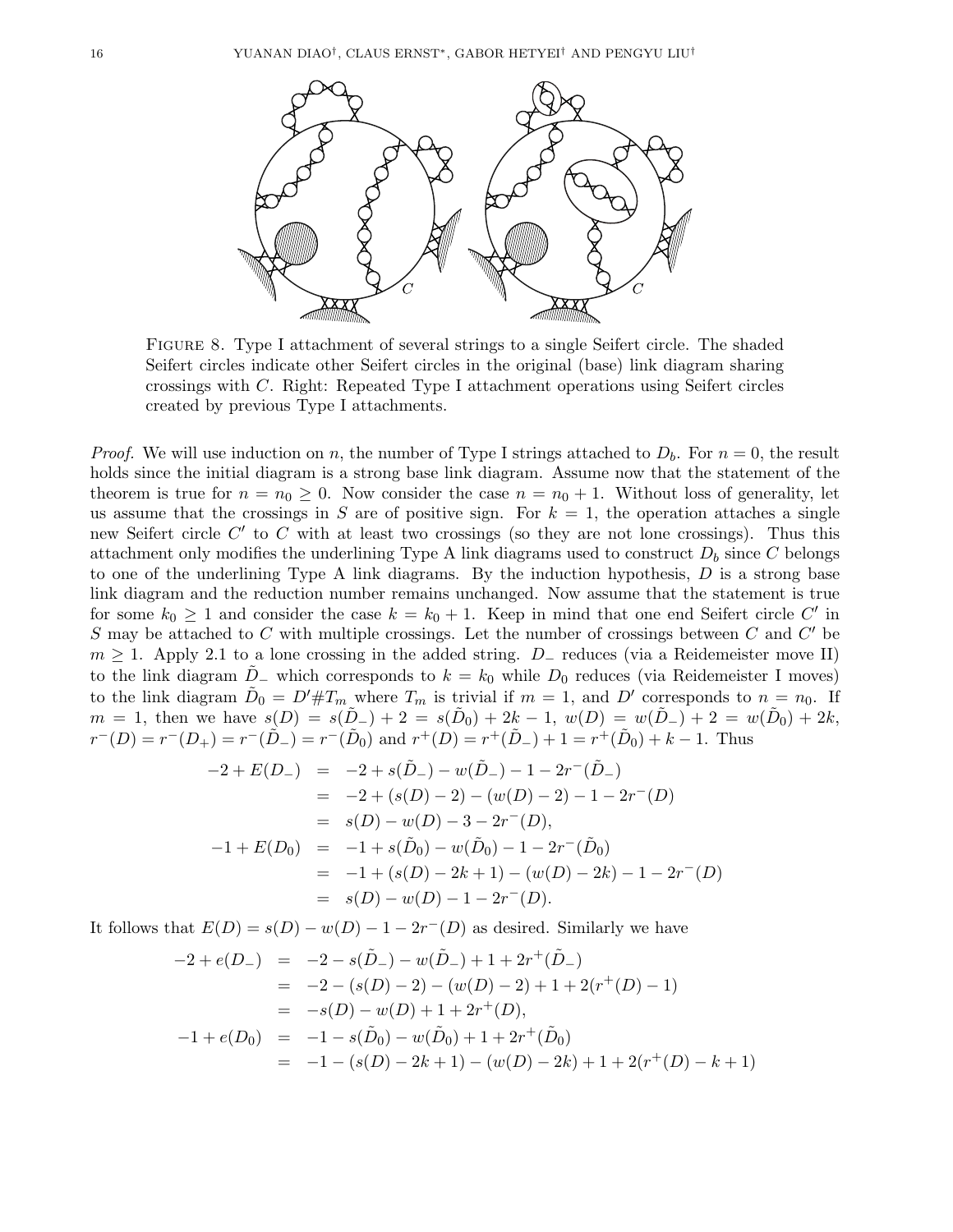$$
= -s(D) - w(D) + 2k + 1 + 2r^{+}(D),
$$

hence  $e(D) = -s(D) - w(D) + 1 + 2r^+(D)$  since  $k > 1$ . This proves that D is still a base link diagram. Since the proof is valid for any underlining Type A link diagrams, D is still a strong base link diagram. The case of  $m > 1$  can be similarly proved and is left to the reader.

A R-pattern is a string of Seifert circles that is attached to one side of a Seifert circle C in a strong base link diagram  $D_b$  in a consecutive manner over an arc of C (by an arc we mean that no other Seifert circles in  $D_b$  share crossings with C over this arc - with one exception described below in the case of interlocked R-patterns) where some of the Seifert circles in the string become attached to C by a lone crossing or multiple crossings (such Seifert circles in the pattern attached to C are called attaching circles). In particular, the first and the last Seifert circles in the string are attaching circles. The R in the name R-pattern stands for rational, see Section 5. Since a cycle of Seifert circles must have even length, the string of lone crossings between two consecutive attaching circles must be even. Two R-patterns are *interlocked* if they are attached to different sides of C and overlap such that the ending Seifert circle in one of them is attached to C between the space where the first two attaching Seifert circles of the other R-pattern are attached (from the other side of  $C$ ), and the attachment is via a lone crossing (indicated by the arrows in Figure 9). We require that no other overlaps between



Figure 9. Five interlocked R-patterns are shown in the figure where the horizontal segment is part of the Seifert circle  $C$ . The arrows indicate where lone crossings must be used for the attachment.

two R-patterns are allowed. However, for the last R-pattern in an interlocked sequence of R-patterns, we allow the following two exceptions:

(i) between the last two (or first two, but not both) anchoring locations of the last  $R$  pattern,  $C$ may share crossings with other Seifert circles in  $D$  and the attachment is via a lone crossing, see the left of Figure 10 for an illustration of this situation;

(ii) the last (or first, but not both) Seifert circle in the sequence may be attached to a Seifert circle  $C'$  of D by a lone crossing, and in this case  $C'$  shares multiple crossings with C and one of these crossings is "used" by this R-pattern as shown in the right side of Figure 10.



FIGURE 10. The two exceptions to an end string in a sequence of interlocked Rpatterns. Left: the shaded part indicates where other Seifert circles in the original base link diagram may be attached to  $C$ ; Right: the dotted crossing indicates that there was an extra crossing in the original link diagram between  $C$  and  $C'$  (which is being "used" to accommodate the attachment of the last string of Seifert circles).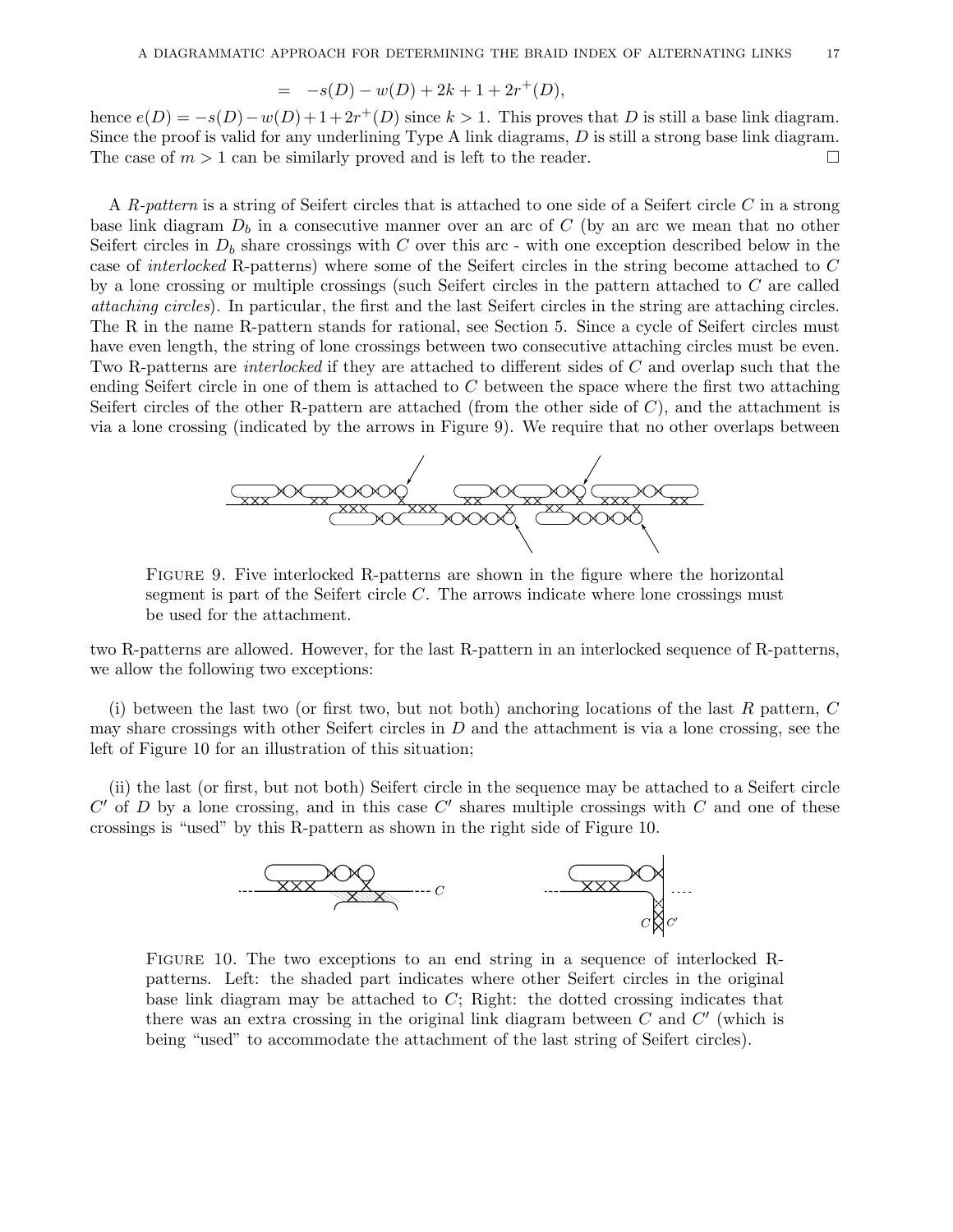**Definition 4.11.** A Type II attachment is defined as a sequence of interlocked R-patterns attached to both sides of a Seifert circle C in a strong base link diagram D. In particular we define a Type  $II(i)$ attachment or a Type  $II(ii)$  attachment as a Type II attachment of interlocked R-patterns that uses exception (i) or exception (ii) respectively.

For a R-pattern that contains  $m (m \ge 1)$  strings with attaching Seifert circles  $C_1, C_2, ..., C_{m+1}$ , let  $2k_j$  be the number of lone crossings in the j-th string that are between  $C_j$  and  $C_{j+1}$   $(k_j \geq 1,$  $1 \leq j \leq m$ ). The entire pattern contributes a total of  $1 + \sum_{1 \leq j \leq m} 2k_j$  Seifert circles to the resulting link diagram. The reduction numbers of the j-th string is  $k_j$  and the total reduction number of this pattern is  $\sum_{1 \leq j \leq m} k_j$ . Figure 11 illustrates how these reduction numbers may be achieved. The details are left to our reader to verify. The theorem below then confirms that  $\sum_{1 \leq j \leq m} k_j$  is indeed the reduction number of a Type II attachment operation.



Figure 11. An illustration of how the reduction numbers in a R-pattern may be achieved. Top: the Seifert circle decomposition of the original link diagram; upper middle: the original link diagram; bottom middle: the link diagram after the rerouting of strings; bottom: the Seifert circle decomposition of modified link diagram. Notice that the rerouting of the strand at the last lone crossing in a string needs to wrap around the strings that have been modified in earlier steps as shown.

**Theorem 4.12.** Let  $D$  be a link diagram obtained by Type II attachment operations without exceptions or Type II(i) attachment operations on a strong base link diagram  $D<sub>b</sub>$  such that the attachments are made to Seifert circles in the underlining Type A link diagrams, then D remains a strong base link diagram, where the reduction numbers of D are the sum of the respective reduction numbers of  $D_b$  and the reduction numbers of the attached interlocked R-pattern sequences as described above.

We first establish the Type II attachment operation for a single R-pattern.

**Lemma 4.13.** Let D be a link diagram obtained by an attachment operation of a single R-pattern on a strong base link diagram  $D_b$  with possibly exception (i), then D remains a strong base link diagram.

Proof. Consider the case of a sequence of interlocked R-patterns. We show that we can attach one Rpattern at a time and use induction on the number  $n$  of attaching Seifert circles in the sequence Seifert circles for a single R-pattern. Keep in mind that we are only considering the cases of no exceptions or exception (i).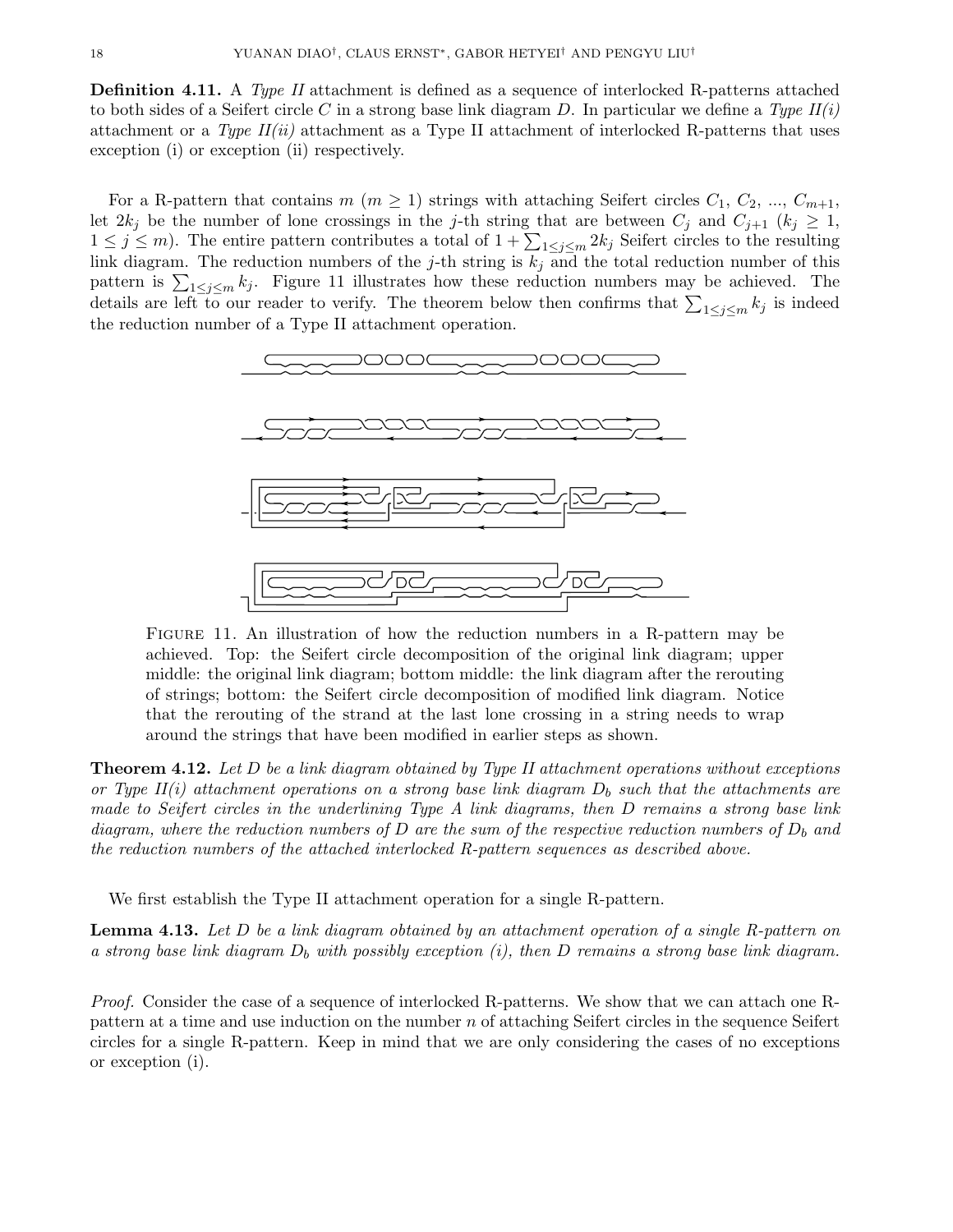For  $n = 1$ , we are attaching one Seifert circle with  $m \geq 2$  multiple crossings to a Seifert circle in a strong base link diagram  $D_b$ , so we still have a base link diagram.

For  $n = 2$ , let  $C_1$  and  $C_2$  be the two attaching Seifert circles. If  $C_1$  and  $C_2$  are both attached to an arc of C with no other Seifert circles share crossings with C between the two attaching locations of  $C_1$  and  $C_2$  to C then the attachment creates a connected sum of the strong base link diagram D with a Type B link diagram. In the special case that both  $C_1$  and  $C_2$  are attached using a single crossing then this will be a connected sum of the strong base link diagram D with a torus link  $T(2k + 2, 2)$ . If both  $C_1$  and  $C_2$  are attached to C with multiple crossings then the Type B link diagram contains  $2k + 2$  Seifert circles and  $2k$  lone crossings  $(k \geq 1)$ . If one of the two Seifert circles is attached using a lone crossing then the Type B link diagram contains  $2k + 2$  Seifert circles and  $2k + 1$  lone crossings  $(k \geq 1)$ . By Theorem 3.5 and 4.3, the statement of the theorem holds. If all crossings in the string are lone crossings then it is in fact a Type I string and the statement holds by Theorem 4.10.

The remaining case is exceptions (i) in Definition 4.11. Let us assume that  $C_2$  shares a lone crossing with C and  $C_1$  shares  $m \geq 1$  crossings with C. If  $m = 1$  then this is a Type I attachment and by Theorem 4.10 attaching the R-pattern will form a strong base link diagram. If  $m > 1$  then the string contains  $2k + 1$  lone crossings and  $2k + 1$  Seifert circles. For  $k = 1$ , apply (2.1) to one of the lone crossings.  $D_$ – reduces to a link diagram corresponds to the case of  $n = 1$  and  $D_0$ reduces to the connected sum of  $D<sub>b</sub>$  and an elementary torus link, which is a base link diagram by Theorem 3.5. We leave it to our reader to verify that  $-2 + E(D) = s(D) - w(D) - 3 - 2r^{-}(D)$ ,  $-1+E(D_0) = s(D) - w(D) - 1 - 2r^{-}(D), -2 + e(D_{-}) = -s(D) - w(D) + 1 + 2r^{+}(D)$  and  $-1+e(D_0) =$  $-s(D) - w(D) + 3 + 2r^+(D)$ . It follows that  $E(D) = -1 + E(D_0) = s(D) - w(D) - 1 - 2r^-(D)$ and  $e(D) = -2 + e(D) = -s(D) - w(D) + 1 + 2r^+(D)$ . In general, if the statement is true for  $k = k_0 \ge 1$ , then for  $k = k_0 + 1$ , the same argument yields  $-2 + E(D_{-}) = s(D) - w(D) - 3 - 2r^{-}(D)$ ,  $-1+E(D_0) = s(D) - w(D) - 1 - 2r^{-}(D), -2 + e(D_{-}) = -s(D) - w(D) + 1 + 2r^{+}(D)$  and  $-1+e(D_0) =$  $-s(D)-w(D)+1+2r^+(D)+2k$ . Thus we also have  $E(D)=-1+E(D_0)=s(D)-w(D)-1-2r^-(D)$ and  $e(D) = -2 + e(D_{-}) = -s(D) - w(D) + 1 + 2r^{+}(D)$ .

Assume now that the statement of the theorem holds for some  $n = n_0 \geq 2$  and let us consider the case  $n = n_0 + 1 \geq 3$ . The R-pattern contains more than two attaching circles, and removing the last string of Seifert circles results in a Type II attachment to D with  $n_0$  attaching Seifert circles. Let this link diagram be  $D'$  and by the induction hypothesis,  $D'$  is a strong base link diagram. This way we can view D as being obtained from D' by attaching a string of 2k Seifert circles (with at least  $2k+1$  lone crossings in the string), one end to  $C$  and the other end to the last Seifert circle  $C''$  in the R-pattern. Consider the case  $k = 1$  and apply (2.1) to one of the lone crossings in the attachment. Both  $D_0 = D'$ and  $D_{-}$  (which looks like  $D'$  with one additional crossing between  $C''$  and  $C$ ) can be obtained from  $D_b$  by a type II attachment using  $n_0$  attaching Seifert circles. Thus by the induction principle both  $D_0$  and  $D_-\$  are base link diagrams. If we assume the 2k lone crossings in the string are positive (the negative case is similar) then we have  $w(D) - w(D') + 1 = w(D) - 2$ ,  $s(D) - s(D') = w(D) - 2$ ,  $r^+(D) = r^+(D') + 1$  and  $r^-(D) = r^-(D')$ . We have  $-2 + E(D_-) = s(D') - w(D') - 4 - 2r^-(D')$ ,  $-2+e(D) = -s(D') - w(D') - 2 + 2r^+(D'), -1 + E(D_0) = s(D') - w(D') - 2 - 2r^-(D')$  and  $-1 + e(D_0) =$  $-s(D') - w(D') + 2r^+(D')$ . It follows that  $E(D) = -1 + E(D_0) = s(D) - w(D) - 1 - 2r^-(D)$ ,  $e(D) = -2 + e(D) = -s(D) - w(D) + 1 + 2r^+(D)$  and D is a base link diagram. Furthermore we have  $p_0^h(D) = z p_0^h(D')$  and  $p_0^{\ell}(D) = p_0^{\ell}(D')$ . Now use induction on k, we can easily show that  $E(D) = s(D) - w(D) - 1 - 2r^{-}(D), e(D) = -s(D) - w(D) + 1 + 2r^{+}(D)$  with  $p_0^h(D) = zp_0^h(D')$  and  $p_0^{\ell}(D) = p_0^{\ell}(D')$  in general. We note that these formulas do not change if the 2k lone crossings in the string are negative. This concludes the induction and the theorem is proved.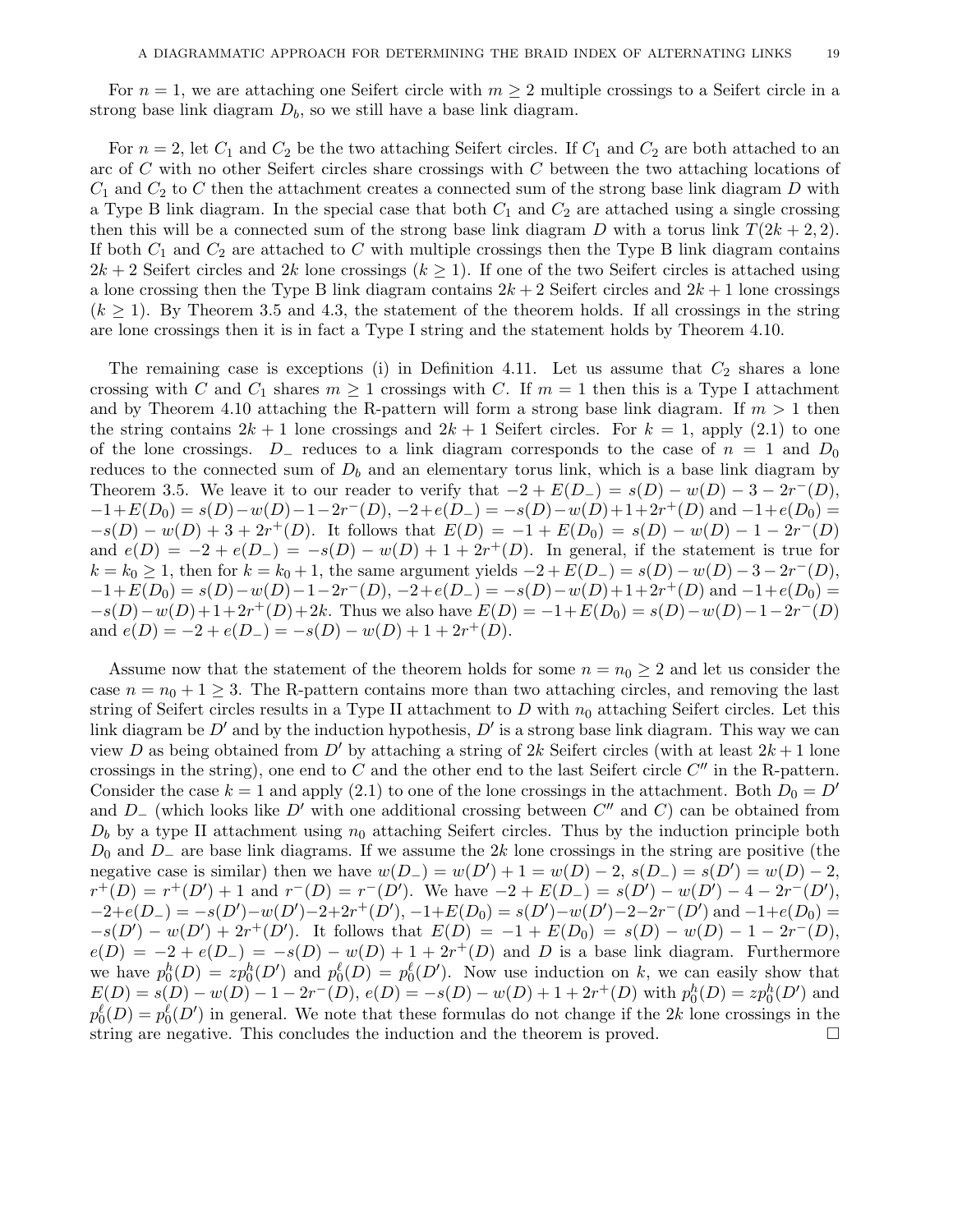We now can easily prove Theorem 4.12.

*Proof.* Let D be obtained by a type II attachment operation of n interlocked R-patterns on a strong base link diagram  $D_b$ . Then we apply Theorem 4.13 n times. However we have to attach the different R-patterns in a particular order. For example in Figure 9 the interlocked R-pattern consists of five R-patterns. We start by attaching the R-pattern on the right and move from right to left through the Figure.

Theorem 4.12 can be extended to include the case of exception (ii) as well with an additional condition. Let  $D_b$  be a strong base link diagram with two Seifert circles C and C' in  $D_b$  sharing multiple crossings. If an interlocked R-pattern with exception (ii) is attached to  $C$  such that one end Seifert circle of the pattern is attached to  $C'$  via a lone crossing that is "borrowed" from one of the multiple crossings between  $C$  and  $C'$  as shown in the right side of Figure 10. In other word, in the resulting diagram (after the pattern is attached),  $C$  and  $C'$  share one less crossings than they do in  $D_b$ . Let  $D'_b$  denote the link diagram obtained from  $D_b$  by deleting one crossing between C and C', then we have

**Theorem 4.14.** If  $D_b$  and  $D'_b$  are both strong base link diagrams, then attaching an interlocked Rpattern with exception (ii) using C and C' as defined above results in a strong base link diagram.

Proof. Assume that the interlocked R-pattern consists of several R-patterns. We begin by attaching the R-pattern with the exception first and then apply Theorem 4.13 repeatedly to attach the other R-patterns. To attach the R-pattern with the exception we are again using induction on the number n of attaching circles. Let  $D_b$  and  $D'_b$  be as defined above and D be the resulting diagram after the R-pattern is attached. Furthermore we assume that all crossings of the last attachment string of the R-pattern with an exception are positive and leave the negative case to the reader. Note that this implies  $r^-(D_b) = r^-(D'_b)$  and  $r^+(D'_b) - r^+(D_b) \le 1$  (that is the reduction number of  $D'_b$  may have increased by one, if the two Seifert circles used to in the definition of  $D_b$  and  $D'_b$  share only two crossings). Assume  $n = 2$ ,  $C_1$  is attached to C and attach  $C_2$  to a different Seifert circle C' by a lone crossing which is "borrowed" from one of the original crossings between  $C$  and  $C'$ . Let  $2k$  be the number of Seifert circles in the string  $(k \geq 1)$  and let  $m \geq 1$  be the number of crossings between  $C_1$ and C.

Consider first the case  $m = 1$  and  $k = 1$ . Apply (2.1) to one of the lone crossings. D<sub>-</sub> reduces to  $D_b$ and D<sub>0</sub> reduces to D'<sub>b</sub>. We leave it to our reader to verify that  $-1+E(D_0) = s(D)-w(D)-1-2r^{-}(D)$ and  $-2 + E(D_{-}) = s(D) - w(D) - 3 - 2r^{-}(D)$ . Thus  $E(D) = s(D) - w(D) - 1 - 2r^{-}(D)$  and  $p_0^h(za^{-1}H(D_0)) = zp_0^h(D'_b)$ . We also have  $-1 + e(D_0) = -s(D) - w(D) + 5 + 2r^+(D'_b) > -2 + e(D_-) =$  $-s(D) - w(D) + 1 + 2r^+(D)$ . Thus  $e(D) = -s(D) - w(D) + 1 + 2r^+(D)$ ,  $p_0^{\ell}(D) = p_0^{\ell}(D_b)$  and D is a base link diagram.

Now we use induction on k. Let  $D_{k_0}$  be the base link diagram with  $m = 1$  and  $2k_0$  Seifert circles attached to  $D_b$ . We assume that all  $D_{k_0}$  with  $k_0 \leq k > 1$  are base link diagrams. Now apply (2.1) to one of the lone crossing in the diagram  $D = D_{k+1}$  where  $m = 1$  and  $2(k+1)$  Seifert circles are attached  $D_b$ . We have that  $D_-=D_k$  and  $D_0=D'_b$  and therefore  $s(D_0)=s(D)-2(k+1),w(D_0)=s(D)$  $w(D)-2(k+1)-1, s(D) = s(D)-2 \text{ and } w(D) = w(D)-2.$  Furthermore  $r^-(D) = r^-(D_0) = r^-(D_-)$ ,  $r^+(D) = r^+(D_-) + 1$  and  $r^+(D_0) + k + 1 \le r^+(D) \le r^+(D_0) + k + 2$ . Now we can easily show that  $-1 + E(D_0) = s(D) - w(D) - 1 - 2r^{-1}(D)$  and  $-2 + E(D_{-}) = s(D) - w(D) - 3 - 2r^{-1}(D)$ . Thus  $E(D) = s(D) - w(D) - 1 - 2r^{-}(D)$  and  $p_0^h(za^{-1}H(D_0)) = zp_0^h(D'_b)$ . We also have  $-1 + e(D_0) =$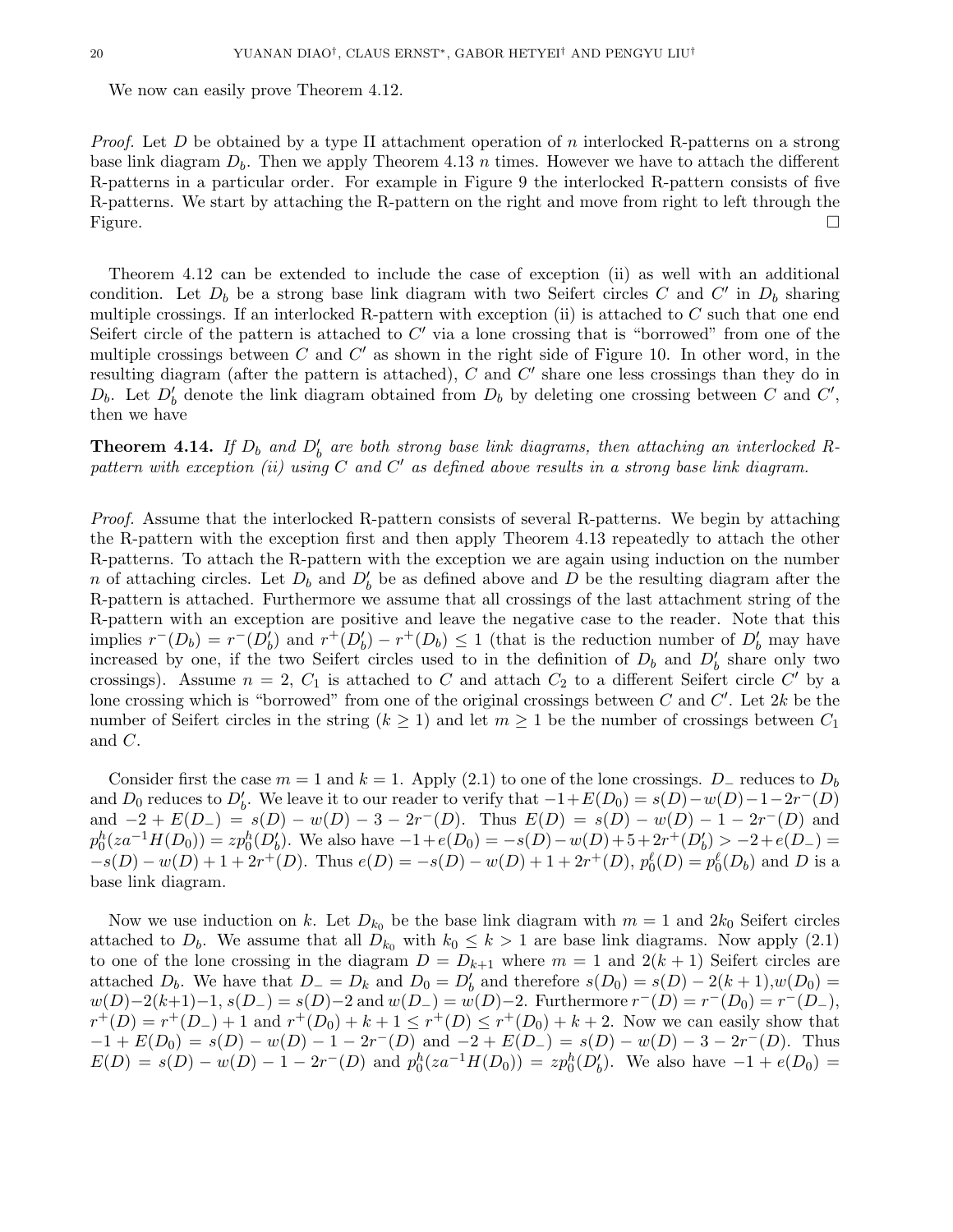$-s(D) - w(D) + 4(k+1) + 2r^+(D'_b) > -2 + e(D_-) = -s(D) - w(D) + 1 + 2r^+(D).$  Thus  $e(D) =$  $-s(D) - w(D) + 1 + 2r^+(D)$ ,  $p_0^{\ell}(D) = p_0^{\ell}(D_b)$  and D is a base link diagram. This proves the case for  $m=1$ .

If  $m = 2$  for any  $k \ge 1$ , apply  $(2.1)$  to one of the two crossings between  $C_1$  and  $C$ .  $D_-\$  reduces to  $D'_b$ and  $D_0$  corresponds to the case  $m = 1$ . Therefore  $s(D_0) = s(D) = s(D_-) + 2k, 1 + w(D_0) = w(D) =$  $w(D_{-}) + 2(k+1)$ . Furthermore  $r^{-}(D) = r^{-}(D_{0}) = r^{-}(D_{-})$ . Notice that  $r^{+}(D) = r^{+}(D_{0})$  since the cycle of Seifert Circles of length four containing  $C_1$  and  $C$  has reduction number of one regardless of how many crossings are connecting  $C_1$  and C. We also have  $r^+(D_-) + k \leq r^+(D_-) \leq r^+(D_-) + k + 1$ . Now we can easily show that  $-1 + E(D_0) = s(D) - w(D) - 1 - 2r^{-}(D) = -2 + E(D_{-})$ . However  $p_0^h(a^{-2}H(D_-)) = p_0^h(D'_b)$  and  $p_0^h(za^{-1}H(D_0)) = z^2p_0^h(D'_b)$  by the results for  $m = 1$ . Thus we have  $E(D) = s(D) - w(D) - 1 - 2r^{-1}(D)$  with  $p_0^h(D) = z^2 p_0^h(D'_b)$ . We also have  $-1 + e(D_0) = -s(D) - w(D) +$  $1+2r^+(D)$  and  $-2+e(D) = -s(D) - w(D) + 4k+1+2r^+(D'_b) \geq -s(D) - w(D) + 2k-1+2r^+(D) >$  $-1 + e(D_0)$ . Thus  $e(D) = -s(D) - w(D) + 1 + 2r^+(D)$ ,  $p_0^{\ell}(D) = z p_0^{\ell}(D_b)$  and D is a base link diagram. This proves the case for  $m = 2$ .

Now assume that  $D_{m,k}$  is the diagram created by attaching a string of 2k Seifert circles to D where the first Seifert circle  $C_1$  is attached with  $m \geq 3$  crossings to C and the last Seifert circle is attached to a different Seifert circle  $C'$  by a lone crossing which is "borrowed" from one of the original crossings between C and C'. In addition we assume that all  $D_{m,k}$  are base link diagrams for all k and all  $m \leq m_0$ . Furthermore we assume that  $p_0^h(D_{m,k}) = z^m p_0^h(D'_b)$  and  $p_0^{\ell}(D_{m,k}) = z^{m-1} p_0^{\ell}(D_b)$ . Now let  $D = D_{m_0+1,k}$  be given and apply (2.1) to one of the  $m_0 + 1$  crossings between  $C_1$  and  $C$ . We now have  $D_0 = D_{m_0,k}$  and  $D_- = D_{m_0-1,k}$ . Therefore  $s(D_0) = s(D) = s(D_-), 1 + w(D_0) =$  $w(D) = w(D_{-}) + 2$ . Furthermore  $r^{-}(D) = r^{-}(D_{0}) = r^{-}(D_{-})$  and  $r^{+}(D) = r^{+}(D_{0}) = r^{+}(D_{-})$ . We have that  $-1 + E(D_0) = -2 + E(D_-) = s(D) - w(D) - 1 - 2r^{-}(D)$ ,  $p_0^h(D_0) = z^{m_0} p_0^h(D_0')$  and  $p_0^h(D_-) = z^{m_0-1} p_0^h(D'_b)$ . Therefore  $E(D) = s(D) - w(D) - 1 - 2r^{-}(D)$  and  $p_0^h(D) = z^{m_0+1} p_0^h(D'_b)$ . We also have that  $-1 + e(D_0) = -2 + e(D_-) = -s(D) - w(D) + 1 - 2r^+(D)$ ,  $p_0^{\ell}(D_0) = z^{m_0-1}p_0^{\ell}(D_0)$ and  $p_0^{\ell}(D_-) = z^{m_0-2} p_0^{\ell}(D_b)$ . Therefore  $E(D) = s(D) - w(D) - 1 - 2r^{-}(D)$  and  $p_0^{\ell}(D) = z^{m_0} p_0^{\ell}(D_b)$ . This concludes the case for  $n = 2$ .

Assume now that the statement of the theorem holds for some  $n = n_0 \geq 2$  and let us consider the case  $n = n_0 + 1 \geq 3$ . The R-pattern with exception contains more than two attaching circles, and removing the initial string of Seifert circles (that does not contain the exception) results in a Type II attachment to D with  $n_0$  attaching Seifert circles. Let this link diagram be D' and by the induction hypothesis,  $D'$  is a strong base link diagram. This way we can view D as being obtained from  $D'$ by attaching a string of 2k Seifert circles (with at least  $2k + 1$  lone crossings in the string), one end to C and the other end to the first Seifert circle C'' in the R-pattern. Consider the case  $k = 1$  and apply (2.1) to one of the lone crossings in the attachment. Both  $D_0 = D'$  and  $D_-\$  (which looks like  $D'$  with one additional crossing between  $C''$  and  $C$ ) can be obtained from  $D_b$  by a type II attachment of a R-pattern with exception using  $n_0$  attaching Seifert circles. Thus by the induction principle both  $D_0$  and  $D_-\$  are base link diagrams. If we assume the 2k lone crossings in the string are positive (the negative case is similar) then we have  $w(D) - w(D') + 1 = w(D) - 2$ ,  $s(D) - s(D') = w(D) - 2$ ,  $r^+(D) = r^+(D') + 1$  and  $r^-(D) = r^-(D')$ . We have  $-2 + E(D_-) = s(D') - w(D') - 4 - 2r^-(D')$ ,  $-2+e(D) = -s(D') - w(D') - 2 + 2r^+(D'), -1 + E(D_0) = s(D') - w(D') - 2 - 2r^-(D')$  and  $-1 + e(D_0) =$  $-s(D') - w(D') + 2r^+(D')$ . It follows that  $E(D) = -1 + E(D_0) = s(D) - w(D) - 1 - 2r^-(D)$ ,  $e(D) = -2 + e(D) = -s(D) - w(D) + 1 + 2r^+(D)$  and D is a base link diagram. Furthermore we have  $p_0^h(D) = z p_0^h(D')$  and  $p_0^{\ell}(D) = p_0^{\ell}(D')$ . Now use induction on k, we can easily show that  $E(D) = s(D) - w(D) - 1 - 2r^{-}(D), e(D) = -s(D) - w(D) + 1 + 2r^{+}(D)$  with  $p_0^h(D) = zp_0^h(D')$  and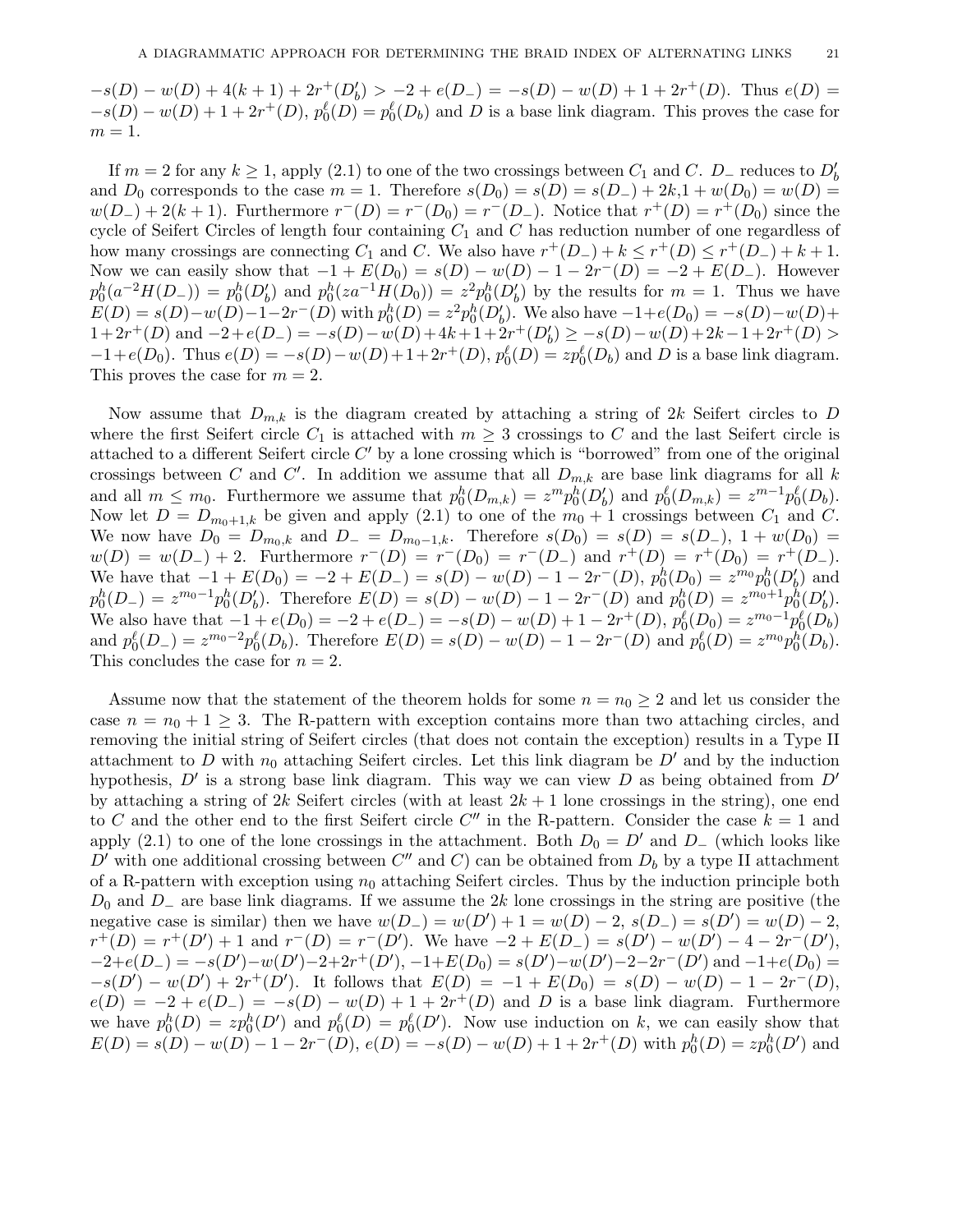$p_0^{\ell}(D) = p_0^{\ell}(D')$  in general. We note that these formulas do not change if the 2k lone crossings in the string are negative. This concludes the induction and the theorem is proved.

#### 5. Applications and examples

A formula for the braid index of two bridge links already exists and can be found in a standard textbook on knot theory [6]. However this formula is based on particular diagrams of the of the two bridge link that are often non minimal diagrams. In this section, we offer a new approach that is always based on a minimal diagram of the two bridge link and that can be extended to a larger class of links - namely the alternating Montesions links.

5.1. Application to two bridge links. Let  $K = b(\alpha, \beta)$  be a two-bridge link (or 4-plat or rational link), where  $0 < \beta < \alpha$  and  $\alpha$ ,  $\beta$  are co-prime integers. A vector  $(a_1, a_2, ..., a_n)$  is called a *standard* continued fraction decomposition of  $\frac{\beta}{\alpha}$  if n is odd and all  $a_i > 0$  and

$$
\frac{\beta}{\alpha}=\frac{1}{a_1+\frac{1}{a_2+\frac{1}{....\frac{1}{a_n}}}}.
$$

It may be necessary to allow  $a_n = 1$  in order to guarantee that the length of vector  $(a_1, a_2, ..., a_n)$  is odd and under these conditions the standard continued fraction expansion of  $\frac{\beta}{\alpha}$  is unique. A standard diagram of a two bridge link  $b(\alpha, \beta)$  given by the vector  $(a_1, a_2, ..., a_n)$  is shown in Figure 12, where the rightmost block of crossings corresponds to the  $a_1$  entry. Such a diagram is also called a standard 4-plat diagram. Furthermore, without loss of generality for a standard diagram we will assign the component corresponding to the long arc at the bottom of Figure 12 the orientation as shown. This is immaterial in the case of a two bridge knot since two bridge knots and links are invertible. In the case when the two bridge link has two components, there are two choices for the orientation of the other component. We will assume that an orientation has been given to the other component, but there is no need for us to specify which one since our goal is to develop a formula for the braid index that works for both cases. We also note that both a two bridge knot or link  $L$  and its mirror image  $L$  have standard continued fraction decomposition using only positive values in the vector  $(a_1, a_2, ..., a_n)$ .



FIGURE 12. The two bridge link  $b(17426, 4117)$  given by  $(4, 4, 3, 2, 1, 3, 3, 2, 3)$ .

Since all crossings corresponding to a given  $a_i$  have the same crossing sign under the given orientation, we will define a signed vector  $(b_1, b_2, ..., b_n)$  where  $b_i = \pm a_i$  with its sign given by the crossing sign of the crossings corresponding to  $a_i$ . For example, for  $K = b(17426, 4117)$  with the orientation shown in Figure 12 we obtain the signed vector  $(-4, 4, -3, -2, -1, 3, 3, 2, 3)$ . Let us group the consecutive  $b_j$ 's with the same signs together and call these groups *blocks* denoted by  $B_i$ . For example, we have four blocks  $B_1 = (-4)$ ,  $B_2 = (4)$ ,  $B_3 = (-3, -2, -1)$  and  $B_4 = (3, 3, 2, 3)$  for the link given in Figure 12.

Next we consider the Seifert circles of the standard diagram D of a two bridge link  $K = (b_1, b_2, ..., b_n)$ (where  $n = 2k + 1$  is odd), see Figure 12 for an example. Let C be the Seifert circle that contains the long arc on the bottom of the diagram.  $D$  can be realized as a Type II attachment to  $C$  satisfying the following conditions: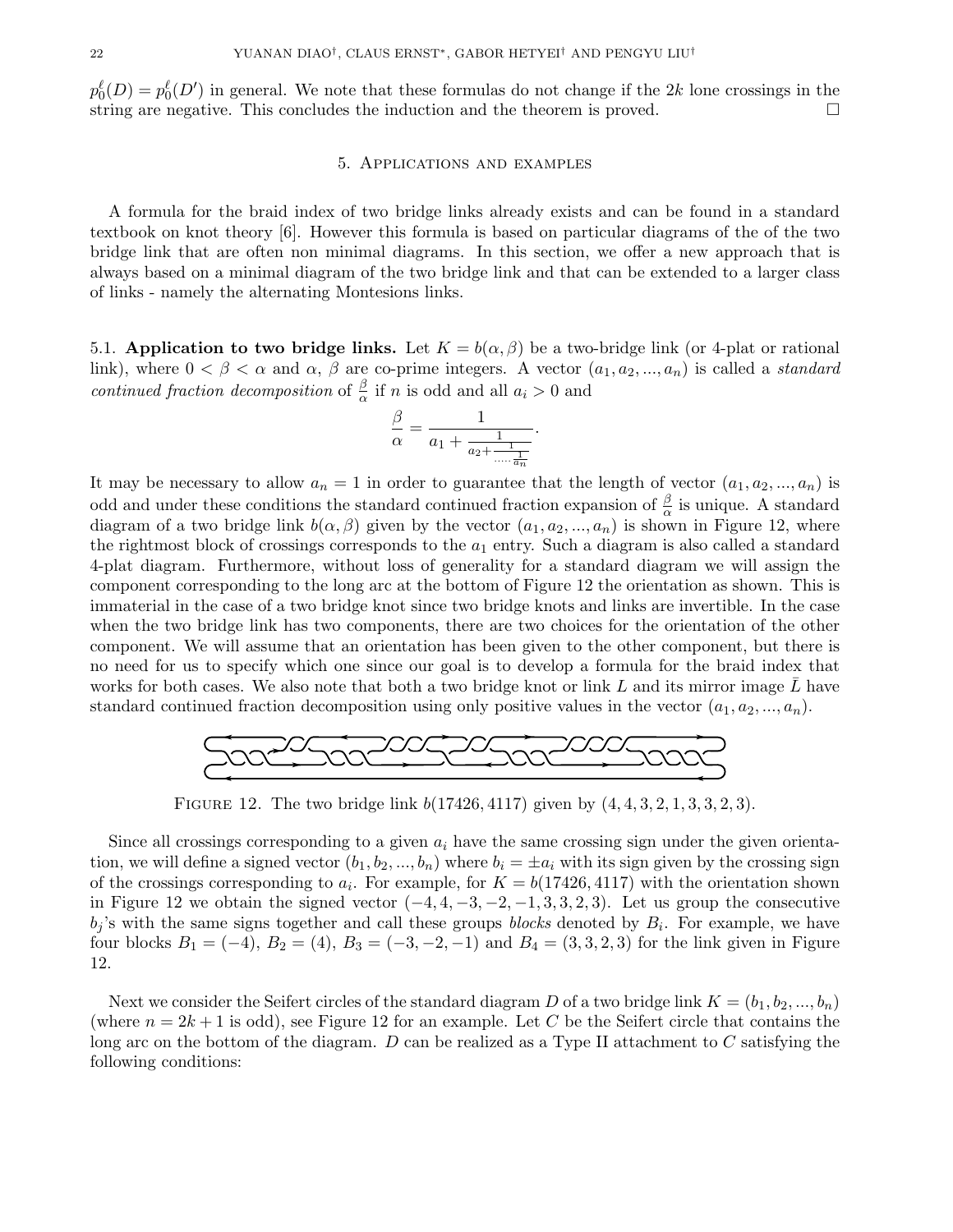- Each R-pattern attached to the outside of C corresponds to a positive block in  $(b_1, b_2, ..., b_n)$ .
- Each R-pattern attached to the inside of C corresponds to a negative block in  $(b_1, b_2, ..., b_n)$ .
- The R-patterns are interlocked.
- Each  $b_{2j+1} > 0$ , and each  $b_{2j} < 0$  corresponds to crossings between a Seifert circle in an Rpattern and C. That is, each of these corresponds to an attaching circle that is attached with  $|b_i|$  crossings to C.
- For each  $b_{2j} > 0$  (and each  $b_{2j+1} < 0$ ) there are  $|b_{2j}|$  ( $|b_{2j+1}|$ ) lone crossings between the attaching Seifert circles.
- Each positive block starts and ends with a positive  $b_{2j}$  unless it is the first or the last block in  $(b_1, b_2, ..., b_n).$
- Each negative block starts and ends with a negative  $b_{2j+1}$ .
- A middle positive block either contains a single positive  $b_{2j}$  that is even, or is of the form  $(b_{2j}, b_{2j+1}, ..., b_{2j+2j'})$  where  $j' \ge 1$  and both  $b_{2j}$  and  $b_{2j+2j'}$  are odd.
- A middle negative block either contains a single negative  $b_{2j+1}$  that is even, or is of the form  $(b_{2j+1}, b_{2j+1}, ..., b_{2j+2j'+1})$  where  $j' \ge 1$  and both  $b_{2j+1}$  and  $b_{2j+2j'+1}$  are odd.

The above statements can be explained as follows: Since the orientation of  $C$  is fixed by the orientation of the long arc at the bottom of a standard diagram, it is easy to see that the crossings correspond to positive  $b_{2j+1}$ 's and negative  $b_{2j}$ 's must be smoothed in the direction parallel (but with opposite direction) to the long arc at the bottom as shown in Figure 12. Thus the positive  $b_{2i+1}$ 's and negative  $b_{2j}$ 's contribute to the "medium" Seifert circles (namely the attaching circles in the Rpatterns). The orientation of the arcs in the negative  $b_{2j+1}$ 's and positive  $b_{2j}$ 's causes the smoothing in the direction "vertical" to the large Seifert circle  $C$  as shown in Figure 13. They will form the lone crossings in the  $R$  patterns. Thus all crossings with a positive sign are on the outside of the large Seifert circle C while all crossings with a negative sign are on the inside of  $C$ . It is thus clear that these must form blocks of crossings of the same sign, corresponding to the blocks in  $(b_1, b_2, ..., b_n)$  and each block  $B_i$  is an R-pattern attached to C. The R-patterns are interlocked because each time we switch the signs of the  $b_j$  (that is we switch from a block  $B_i$  to  $B_{i+1}$ ) the large Seifert circle C switches its position in the 4-plat diagram between the top string and the second string counting from the bottom, see Figure 13. These causes exactly one lone crossing of the block  $B_i$  to be "interlocked" with the next block  $B_{i+1}$ . Furthermore if we move from right to left along the top string of the Seifert circle C then when a positive (negative) bock  $B_i$  ends C must move from the second string (top string)) to the top string (second string from the bottom), thus the positive (negative) block  $B_i$  must end with a positive  $b_{2i}$  (negative  $b_{2i+1}$ ) and the negative (positive) block  $B_{i+1}$  must start with a negative  $b_{2i+1}$ (positive  $b_{2j}$ ), see Figure 14. Thus we can reconstruct D by attaching the R-patterns to C one at a time as we move from right to left through the top portion of  $C$  as depicted in Figure 13. We can use the above information to prove the following theorem.



Figure 13. The Seifert circle decomposition of the two bridge link in Figure 12. We see that the patterns interlock with a lone crossing along C between  $B_1$  and  $B_2$ ,  $B_2$ and  $B_3$ , and between  $B_3$  and  $B_4$ . We also note that there are 15 Seifert circles: the large Seifert circle C, 3 medium Seifert circles and 11 small Seifert circles.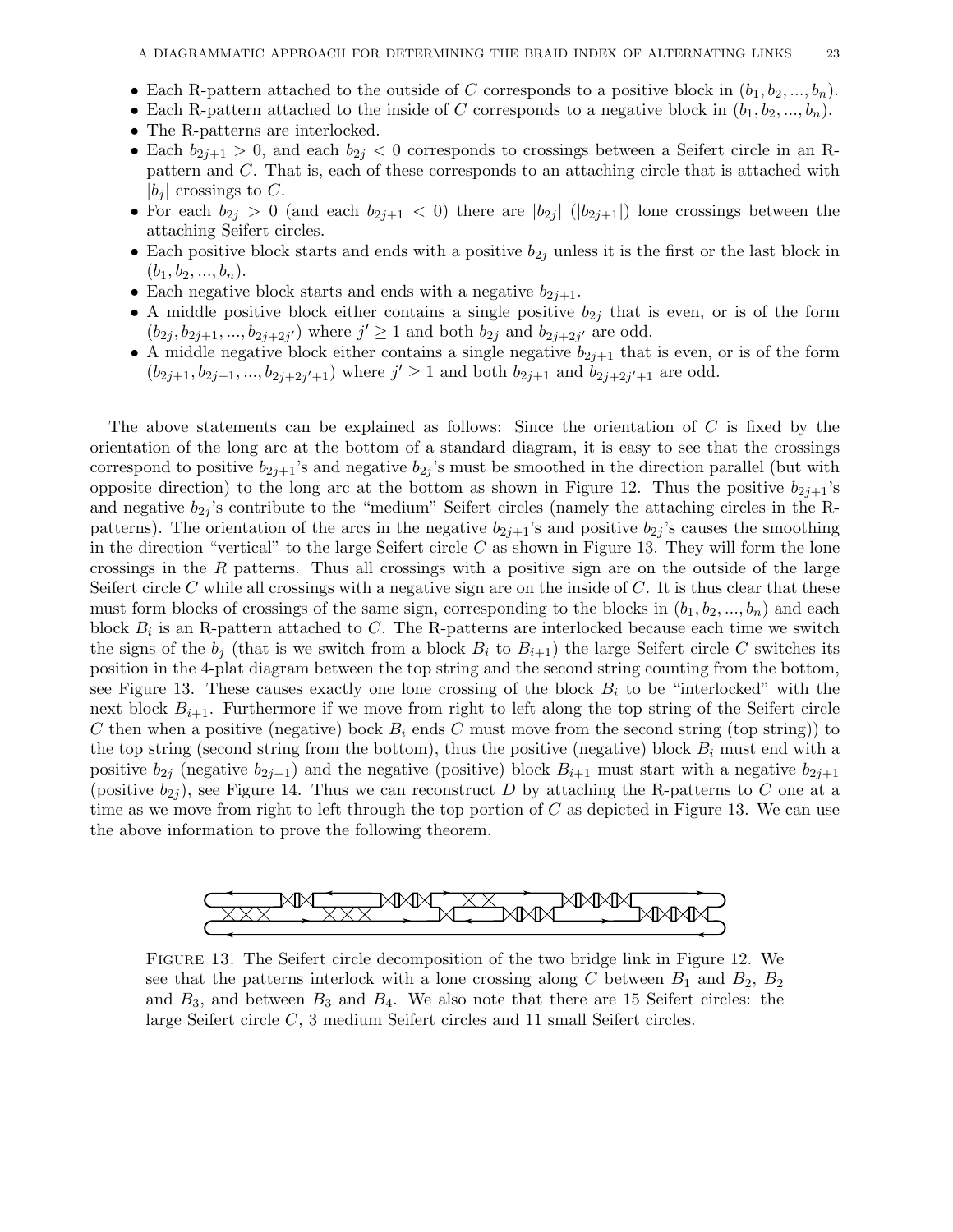**Theorem 5.1.** Let  $K = b(\alpha, \beta)$  be a two bridge link diagram with signed vector  $(b_1, b_2, ..., b_{2k+1})$  in the normal form, then the braid index is given by

.

(5.1) 
$$
\mathbf{b}(K) = 1 + \frac{2 + \text{sign}(b_1) + \text{sign}(b_{2k+1})}{4} + \sum_{b_{2j} > 0, 1 \leq j \leq k} \frac{b_{2j}}{2} + \sum_{b_{2j+1} < 0, 0 \leq j \leq k} \frac{|b_{2j+1}|}{2}
$$

*Proof.* By Theorem 4.12,  $\mathbf{b}(K)$  is given by the total number of Seifert circles in it minus its reduction number. Let us consider the following (exhaustive list of) possibilities for the contributions of a block to the total count of Seifert circles in K and to the total reduction number of K. Formula (5.1) follows once we combine these cases.

 $(1)$  K contains a single R-pattern with only positive crossings. By the counting given in the paragraph before Theorem 4.12, the total number of Seifert circles in the R-pattern is  $1 + \sum_{b_{2j} > 0,1 \leq j \leq k} b_{2j}$ and its reduction number is  $\sum_{b_{2j}>0,1\leq j\leq k}$  $b_{2j}$  $\frac{2j}{2}$ . Since C is the only Seifert circle in the base link diagram, we have  $\mathbf{b}(K) = 2 + \sum_{b_{2j} > 0, 1 \leq j \leq k}$  $b_{2j}$  $\frac{2j}{2}$ , which is the same as  $(5.1)$  as there are no negative blocks.

(2)  $(b_1, b_2, ..., b_{2k+1})$  contains more than one block and the first block  $B_1 = (b_1, b_2, ..., b_{2j})$  is positive. In this case it is necessary that  $b_{2j}$  is odd, see Figure 14. (If  $b_{2j}$  is even then there will be a cycle of odd length in the Seifert graph of  $K$ , which is not possible since the Seifert graph is bipartite.) In this case  $B_1$  contributes a total of  $\sum_{1 \leq i \leq j} b_{2i}$  Seifert circles with a reduction number  $(-1 + \sum_{1 \leq i \leq j} b_{2i})/2$ . Thus the contribution of  $B_1$  to  $\mathbf{b}(K)$  is  $(1 + \sum_{1 \leq i \leq j} b_{2i})/2 = \frac{1 + sign(b_1)}{4} + \sum_{1 \leq i \leq j} (b_{2i}/2)$ .

(3) Similarly, if  $(b_1, b_2, ..., b_{2k+1})$  contains more than one block and the last block  $B_m$  (which is of the form  $(b_{2j'}, b_{2j'+1}, ..., b_{2k+1})$  is positive, then  $B_m$  contributes  $\frac{1+\text{sign}(b_{2k+1})}{4} + \sum_{j' \leq i \leq k} (b_{2i}/2)$  to  $\mathbf{b}(K)$ .

(4) In all other cases a positive block  $B_{j_1}$  either contains a single term  $b_{2j} > 0$  with  $b_{2j}$  being even, or it is of the form  $B_{j_1} = (b_{2j}, b_{2j+1}, ..., b_{2j+2j_1})$  with  $b_{2j}$  and  $b_{2j+2j_1}$  both odd. We leave it to our reader to verify that the contribution of  $B_{j_1}$  to  $\mathbf{b}(K)$  is  $\sum_{0 \leq i \leq j_1} (b_{2j+2i}/2)$  (notice that this includes the case  $j_1 = 0$ .

(5) Similarly, any negative block  $B_{j_2} = (b_{2j'+1}, b_{2j'+2}, ..., b_{2j'+1+2j_2})$  (with the possibility that  $j_2 = 0$ ) contributes a term of the form  $\sum_{0 \leq i \leq j_2} (b_{2j'+1+2i}/2)$  to  $\mathbf{b}(K)$ . Notice that in the case when  $B_{j_2}$  is the first or the last block, then the terms  $\frac{1+\text{sign}(b_1)}{4}$  or  $\frac{1+\text{sign}(b_{2k+1})}{4}$  will be zero and do not change formula  $(5.1)$ .

**Remark 5.2.** If a minimum two bridge link diagram K is not represented in its standard form as shown in Figure 12, but rather in the mirror image of Figure 12, then a slight modification of the above proof leads to the following formulation, assuming that  $(b'_1, b'_2, ..., b'_{2k+1})$  is the signed vector of K in this presentation:

(5.2) 
$$
\mathbf{b}(K) = 1 + \frac{2 - \text{sign}(b'_1) - \text{sign}(b'_{2k+1})}{4} + \sum_{b'_{2j} < 0, 1 \leq j \leq k} \frac{|b'_{2j}|}{2} + \sum_{b'_{2j+1} > 0, 0 \leq j \leq k} \frac{b'_{2j+1}}{2}.
$$

In particular, if K has signed vector  $(b_1, b_2, ..., b_{2k+1})$  when it is in the standard form, then the above formula applies to its mirror image with signed vector  $(b'_1, b'_2, ..., b'_{2k+1}) = (-b_1, -b_2, ..., -b_{2k+1})$ . We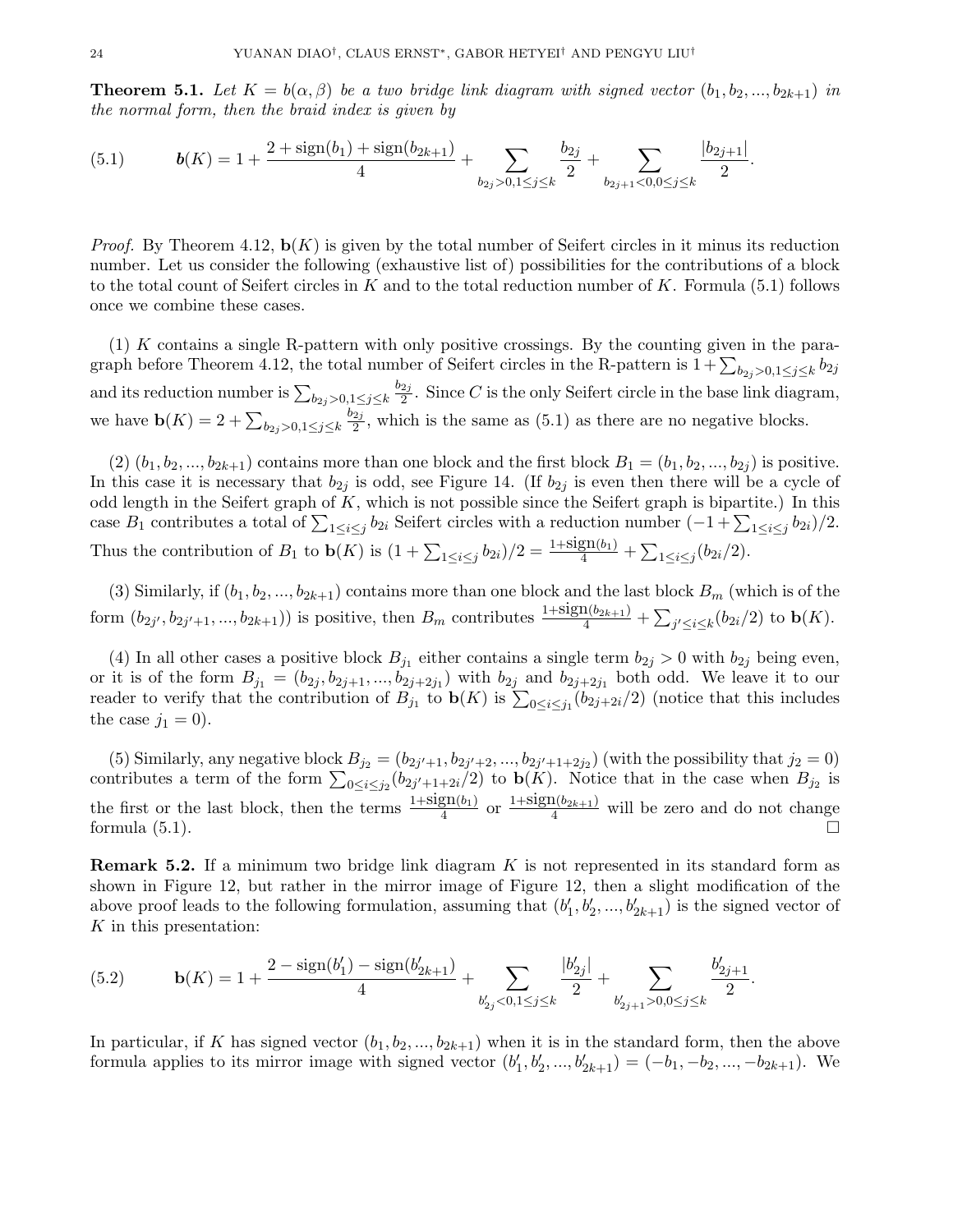have

$$
\mathbf{b}(\overline{K}) = 1 + \frac{2 - \text{sign}(b'_1) - \text{sign}(b'_{2k+1})}{4} + \sum_{b'_{2j} < 0, 1 \leq j \leq k} \frac{|b'_{2j}|}{2} + \sum_{b'_{2j+1} > 0, 0 \leq j \leq k} \frac{b'_{2j+1}}{2}
$$
\n
$$
= 1 + \frac{2 + \text{sign}(b_1) + \text{sign}(b_{2k+1})}{4} + \sum_{b_{2j} > 0, 1 \leq j \leq k} \frac{b_{2j}}{2} + \sum_{b_{2j+1} < 0, 0 \leq j \leq k} \frac{|b_{2j+1}|}{2}
$$
\n
$$
= \mathbf{b}(K),
$$

as expected.



FIGURE 14. From left to right: 1.  $(b_1, b_2, ..., b_{2k+1})$  consists of a single positive block; 2. A positive first block followed by a negative block must end with an odd  $b_{2i}$ ; 3. A middle positive block must start and end with odd  $b_{2i}$ 's.

Example 5.3. Consider the two bridge link with signed vector  $(-4, 4, -3, -2, -1, 3, 3, 2, 3)$  given in Figure 12. We have

$$
\mathbf{b}(K) = 1 + (2 + \text{sign}(b_1) + \text{sign}(b_{2k+1}))/4 + \sum_{b_{2j} > 0, 1 \le j \le k} b_{2j}/2 + \sum_{b_{2j+1} < 0, 0 \le j \le k} |b_{2j+1}|/2
$$
  
= 1 + 1/2 + (2 + 3 + 4) + (1 + 3 + 4)/2 = 10.

If we reverse the orientation of one component in the link then  $b(17426, 4117)$  has a signed vector  $(4, 4, 3, 2, 1, 3, -3, -2, -3)$ . In which case we have

$$
\mathbf{b}(K) = 1 + (2 + \text{sign}(b_1) + \text{sign}(b_{2k+1}))/4 + \sum_{b_{2j} > 0, 1 \le j \le k} b_{2j}/2 + \sum_{b_{2j+1} < 0, 0 \le j \le k} |b_{2j+1}|/2
$$
  
= 1 + 1/2 + (3 + 2 + 4)/2 + (3 + 3)/2 = 9.

Remark 5.4. A different formulation of the braid index of a two bridge link was obtained by Murasugi [21] using an even decomposition of the rational number  $\beta/\alpha$  that defines the link. In a future paper we shall establish the relationship between the two formulations using a direct combinatorical approach [8]. One advantage of the formula in Theorem 5.1 is that it uses a minimal diagram of a rational link that is directly based on the Conway notation in the knot table. More significantly, the real advantage of this formulation it that it provides crucial step toward the complete formulation of the braid index of alternating Montesinos links, see the next subsection.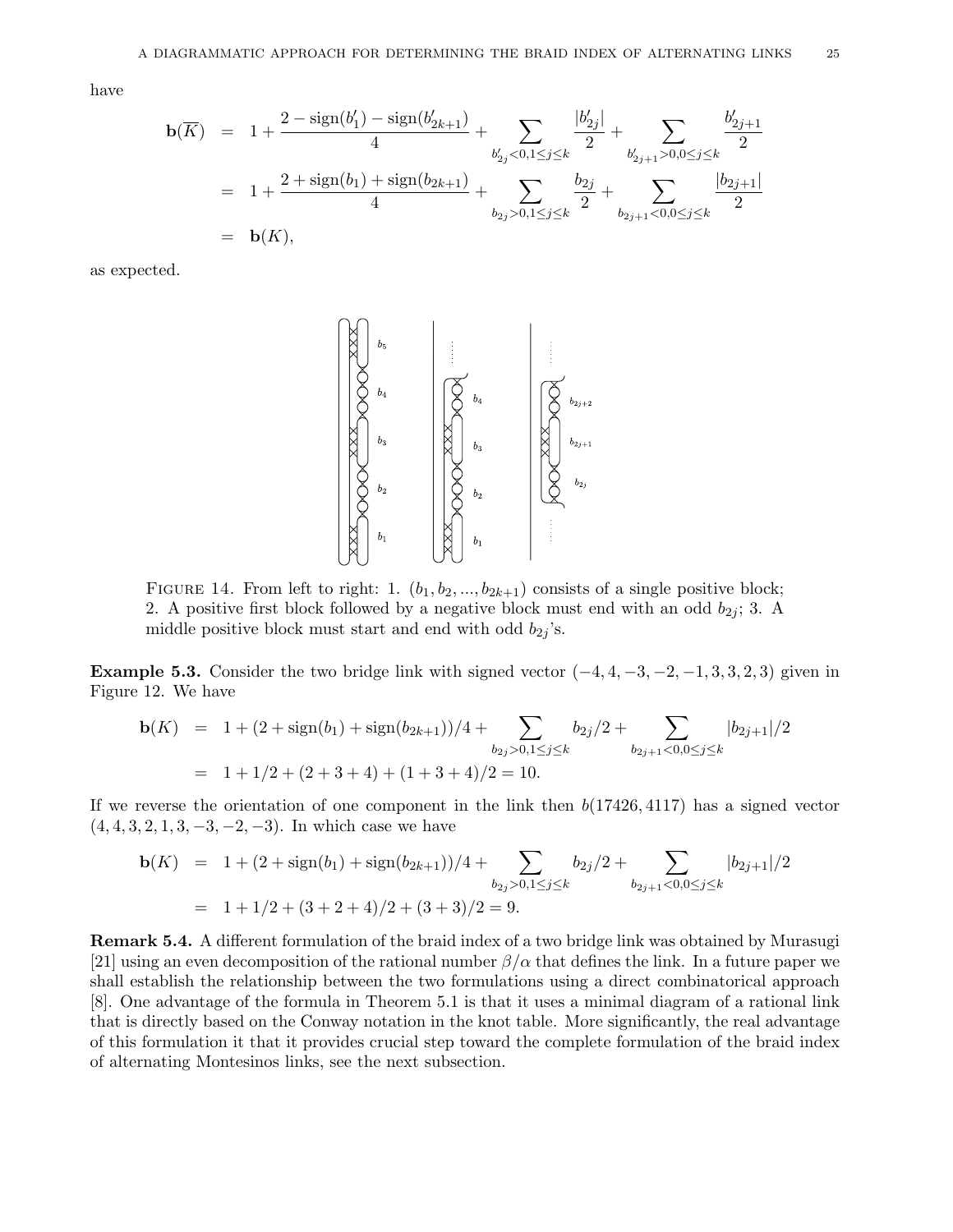5.2. Application to alternating Montesinos links. The definition of a Montesinos link. The theorems we proved in Section 4, as well as in the last subsection, have prepared us to tackle a much larger family of links, namely the (oriented) alternating Montesinos links. In general, a Montesinos link  $L = M(\beta_1/\alpha_1,\ldots,\beta_k/\alpha_k,e)$  is a link with a diagram as shown in Figure 15, where each diagram within a topological circle (which is only for the illustration and not part of the diagram) is a rational tangle  $A_j$  that corresponds to some rational number  $\beta_j/\alpha_j$  with  $|\beta_j/\alpha_j|$  < 1 and  $1 \leq j \leq k$  for some positive integer  $k$ , and  $e$  is an integer that stands for an arbitrary number of half-twists, see Figure 15. If the Montesinos link is alternating then all fractions  $\beta_i/\alpha_i$  have the same sign and this is matched by the sign of e representing the  $|e|$  half-twists. As in the case of two bridge knots the sign of e and the  $\beta_j/\alpha_j$  should not be confused with the sign of individual crossings, i.e. for example the signs of the crossings represented by  $e$  may not coincide with the sign of  $e$ . The sign of the crossings represented by e dependents on the orientation that the two strings in the e-half twists have. Since we are only concerned with the braid index of an alternating Montesinos link in this paper, we will assume that  $\beta_i/\alpha_i > 0$  for each j and that the crossings in the tangle diagrams are as chosen in a standard drawing of two bridge links - for more details see below. Notice that if  $k = 2$  then the Montesinos link is actually a 2-bridge link. However we shall not require that  $k \geq 3$  since our formula will hold for the case  $k = 2$  as well. A classification of Montesinos links exists including both alternating and non-alternating Montesinos links and can be found in [4]. Without loss of generality, we will assume that the top long strand in a Montesinos link diagram is oriented from right to left as shown in Figure 15 since reversing the orientations of all components in a link does not change its braid index.



FIGURE 15. A diagram depicting a general Montesinos link with s rational tangles and  $\delta$  horizontal half-twists.

Standard diagrams, notations and terminology. We will use a standard drawing for each rational tangle  $A_i$  which is given by the continued fraction of the rational number  $\beta_i/\alpha_i$  and contains an odd number of positive entries, exactly like what we did in the case of two bridge links in the last section. That is, we assume that  $0 < \beta_j < \alpha_j$  and  $\beta_j/\alpha_j$  has a continued fraction decomposition of the form  $(a_1^j$  $\frac{j}{1}, a_2^j$  $a_{2}^{j},...,a_{2q_{j}+1}^{j}$ ). The four strands that entering/exiting each tangle are marked as NW, NE, SW and SE. One example is shown at the left of Figure 16. Here we note that  $a_{2q_j+1}^j$  is allowed to equal one if needed to make the vector  $(a_1^j)$  $\frac{j}{1}, a_2^j$  $a_2^j, ..., a_{2q_j+1}^j$ ) of odd length. We have

$$
\frac{\beta_j}{\alpha_j} = \frac{1}{a_1^j + \frac{1}{a_2^j + \frac{1}{\dots + \frac{1}{a_{2q_j+1}^j}}}.
$$

The closure of a rational tangle is obtained by connecting its NW and SW end points by a strand and connecting its NE and SE end points with another strand (as shown at the left side of Figure 16). This closure is called the denominator  $D(A_j)$  of the rational tangle  $A_j$ . Notice that  $D(A_j)$  results in a normal standard diagram of the two bridge link  $K(\alpha_j, \beta_j)$  given by the vector  $(a_1^j)$  $\frac{j}{1}, a_2^j$  $a_2^j, ..., a_{2q_j+1}^j)$ (as shown at the right side of Figure 16) and discussed in the previous subsection. We note that the requirement that  $\beta_i/\alpha_i < 1$  means that each rational tangle ends with a vertical row of twists. This requirement guarantees a unique number of e horizontal twists in the diagram of the Montesinos link.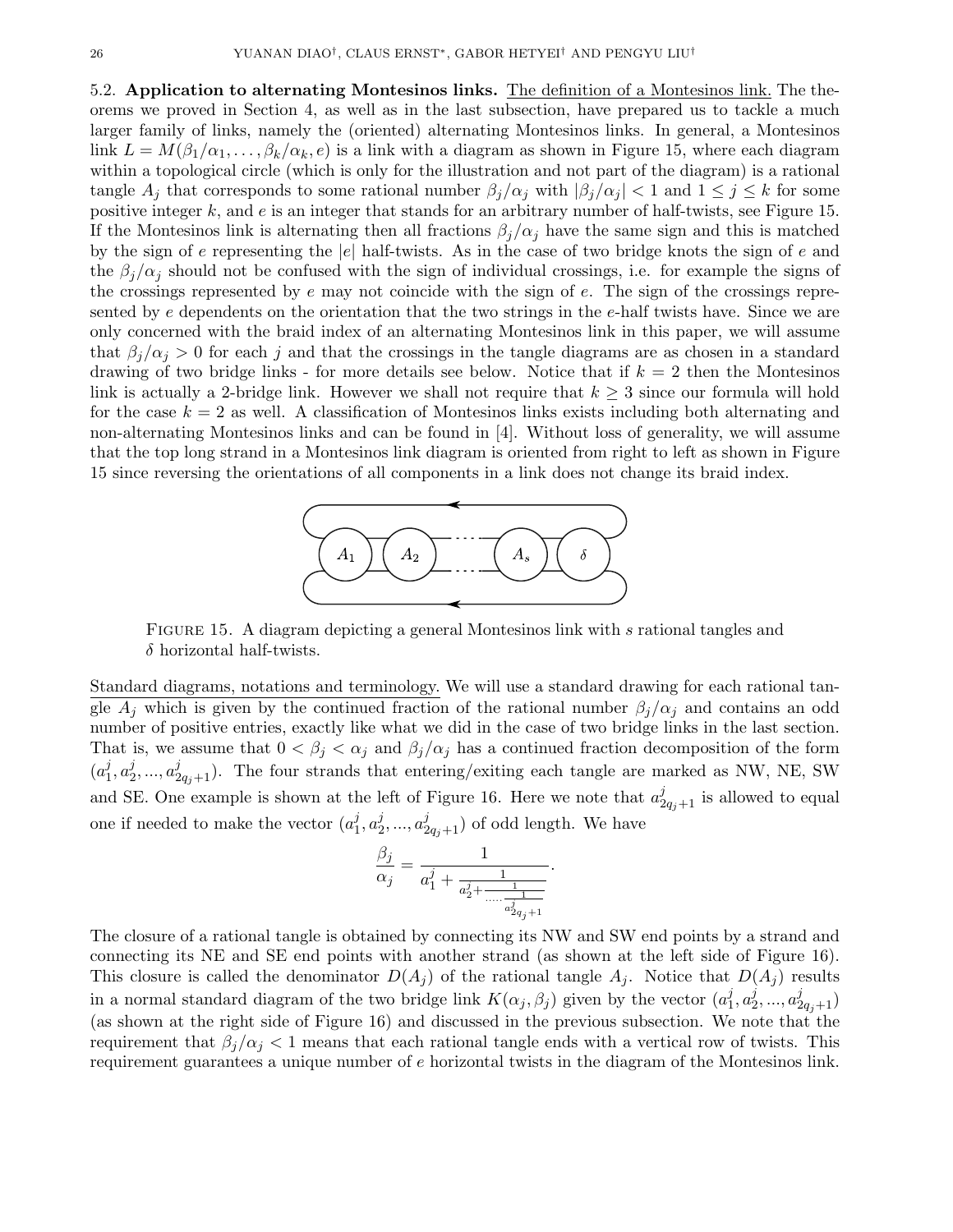Finally, we define  $(b_1^j)$  $\langle j_1, b_2^j, ..., b_{2q_j+1}^j \rangle$  as a signed vector similarly to the last subsection:  $|b_m^j| = a_m^j$  with its sign matching the signs of the corresponding crossings in  $L$  under the given orientation of  $L$ . We will use the notation  $\overline{A_j(b_1^j)}$  $\{(\mathbf{z}_1^j, \mathbf{b}_2^j, ..., \mathbf{b}_{2q_j+1}^j)\}$  to denote the tangle  $A_j$  and the signed vector associated with it. We note that crossing signs cannot be determined by only looking at the fraction  $\beta_i/\alpha_j$ . One needs to take into account the orientation of the tangle  $\beta_j/\alpha_j$  inherited from the orientation of L.



FIGURE 16. Left: A standard drawing of the rational tangle  $56/191 = A(3, 2, 2, 3, 3);$ Right: The denominator  $D(A(3, 2, 2, 3, 3))$  is a standard diagram of the two bridge knot  $K(191, 56)$ .

Seifert circle decomposition of  $L$ . Let us now consider the Seifert circle decomposition of  $L$  by first examining how the arcs of Seifert circles entering and exiting each  $A_j(b_1^j)$  $j_1, b_2^j, ..., b_{2q_j+1}^j$ ) might look. Figure 17 lists all eight possibilities for these arcs. Of course there might be lots of smaller complete Seifert circles within each tangle, but these are not shown in Figure 17. Observing (from Figure 16) that the SW–NW and SE–NE strands meet at the first crossing in  $b_1^j$  $\frac{1}{1}$ , therefore if these two strands belong to two different Seifert circles, then they must have parallel orientation (and the corresponding crossings are negative). Thus (vi) and (viii) are not possible. Furthermore, since we have assigned the top long arc in the Montesinos link diagram the orientation from right to left, (iii) is not possible either. We say that  $A_i$  is of *Seifert Parity 1* if it decomposes as (i) in Figure 17, of *Seifert Parity 2* if it decomposes as (ii) or (iv) in Figure 17 and of Seifert Parity 3 if it decomposes as (v) or (vii) in Figure 17. Notice that  $A_j$  is of Seifert Parity 3 if and only if  $b_1^j > 0$ . Also, the Seifert Parity of a tangle  $A_i$  depends on the orientation it inherits from L and it should not be confused with the term parity of a tangle, which refers how the arcs in a tangle are connected and is a property that depends on the tangle itself alone.

Thus, it becomes clear that the Seifert circle decomposition of L contains the following: the Seifert circle(s) that contain the top and bottom long strands in L, the Seifert circles that do not contain these long strands, but contain strands that entering/exiting one or more tangles, and Seifert circles within a tangle corresponding to the medium and small Seifert circles as defined in the last subsection. For the sake of convenience, we will call these huge, large, medium and small Seifert circles. L can be classified into one of the following three classes.

Class M1. The top long strand and the bottom long strand belong to two different huge Seifert circles and the bottom long strand also has the orientation from right to left. Notice that if  $L$  is of Class M1, then every  $A_j$  is of Seifert Parity 1 and all crossings in e (if there are any) have negative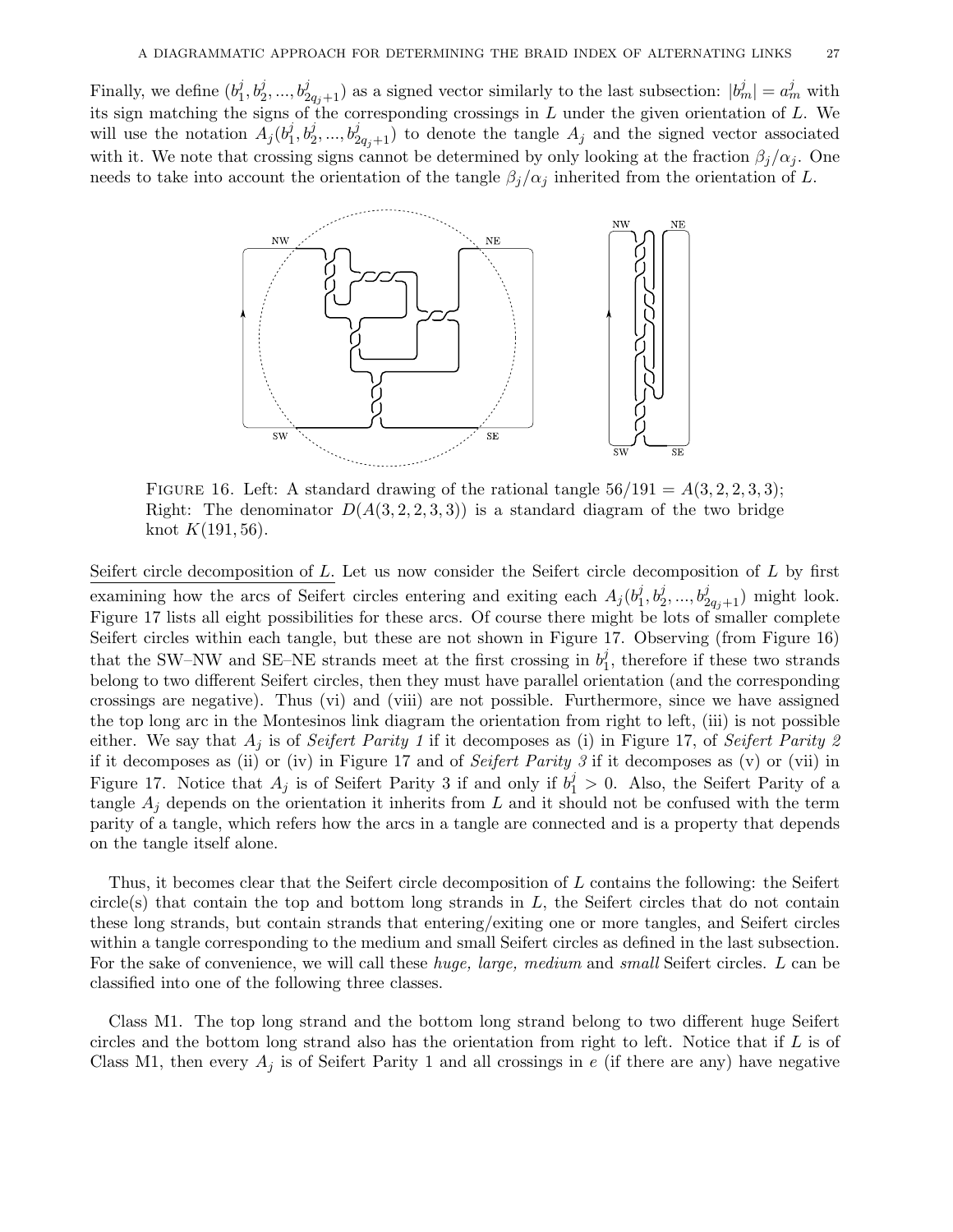

FIGURE 17. Of the eight cases listed, (iii), (vi) and (viii) are not possible.

signs. On the other hand, if one of the  $A<sub>j</sub>$ 's is of Seifert Parity 1 or the crossings in e are negative, then L must be of Class M1.

Class M2. The top long strand and the bottom long strand belong to two different huge Seifert circles and the bottom long strand has the orientation from left to right. Notice that  $L$  is of Class M2 if and only if every  $A_j$  is of Seifert Parity 2 (more precisely case (ii) in Figure 17) and in this case  $e = 0$ . However, the condition  $e = 0$  and one of the  $A_j$ 's is of Seifert Parity 2 does not necessarily mean that  $L$  is of Class M2.

Class B. The top long strand and the bottom long strand belong to the same huge Seifert circle. Notice that L is of Class B if and only if at least one  $A_j$  is of Seifert Parity 3 and all crossings in e (if there are any) have positive signs.

Let  $L = M(\beta_1/\alpha_1,\ldots,\beta_k/\alpha_k,e)$  be given such that  $0 < \beta_i/\alpha_i < 1$  and that e is positive (in the sense of the standard diagram drawing, not the crossing signs). In the following we will explain how to construct an alternating Montesinos link from a strong base link diagram by attaching interlocked R-patterns, which then leads us to the conclusion that all alternating Montesinos link diagrams are base link diagrams.

Class M1 case. Here every tangle  $A_j$  is of Seifert Parity 1 and L can be constructed from a Type M1 strong base link diagram  $M_1$  with  $k+\delta$  strings attached where all crossings in the strings are negative. Notice that in this case we have  $b_1^j < 0$  for all  $1 \le j \le k$  and all the  $\delta$  crossings in e are negative. More precisely, in the last  $\delta$  strings of  $M_1$ , each one contains a single negative crossing (corresponding to the crossings in e). If  $b_1^j$  $j_1^j$  is odd, then  $b_2^j$  must be positive (in order for  $A_j$  to have Seifert Parity 1), and the crossings in  $b_1^j$  $j_1$  and  $b_2^j$  $2<sub>2</sub>$  smooth as shown in the right side of Figure 18. In this case the j-th string contains exactly  $|b_1^j|$  $\frac{1}{1}$  negative lone crossings, a valid Type M1 string. It is easy to see in this case that the rest of the tangle is attached to the top huge Seifert circle  $C_1$  as Type II(i) attachment, see Figure 18

On the other hand, if  $b_1^j$  $j_1$  is even, then  $b_2^j$  must be negative and the crossings in  $b_1^j$  $j_1$  and  $b_2^j$  $2^j$  smooth as shown in Figure 19. In this case the j-th string contains  $|b_1|^2$  $j_1$ | Seifert circles and  $|b_1^j|$  $_1^j$  lone crossings (corresponding to the crossings in  $b_1^j$  $j_1$ ), in addition the Seifert circle attached to  $C_1$  shares  $|b_2^j|$  $\frac{1}{2}$ | + 1 negative crossings with  $C_1$ . Again this is a valid Type M1 string, and in this case the rest of the tangle is attached to the top huge Seifert circle  $C_1$  as Type II(ii) attachment, where the added crossing is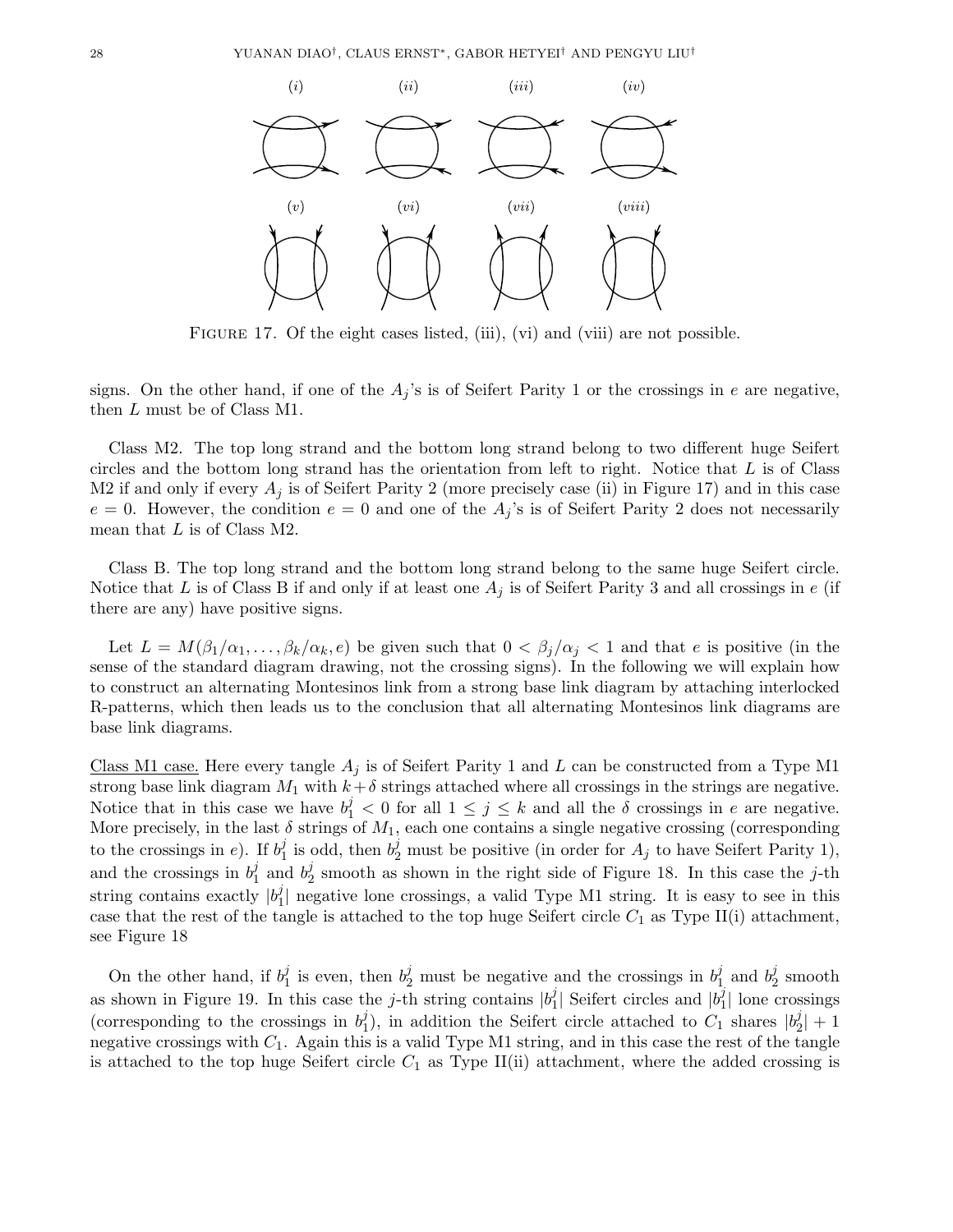

FIGURE 18. A Type II(i) attachment. Left: The tangle  $49/169$  $A(-3, +2, -4, +2, -2)$  with Seifert Parity 1 and odd  $b_1^j$  $\frac{1}{1}$ ; Right: The realization of the tangle as an interlocked R-patterns attached to  $C_1$  with exception (i), where  $C_1$ ,  $C_2$  are the two Seifert circles used to define the corresponding Type M1 link diagram.

"borrowed" by the pattern, recovering the original link diagram D. In Figure 19 an arrow points to the crossing that was borrowed to create the type (ii) exception. Since the resulting Type M1 link diagram remains a strong base link diagram with or without this additional crossing between  $C_1$  and the Seifert circle in the j-th string attached to it, the condition of Theorem 4.14 is met. Thus a Class M1 Montesinos link diagram remains a base link diagram.



FIGURE 19. A Type II(ii) attachment. Left: The tangle  $71/173$  $A(-2, -2, -3, +2, -4)$  with Seifert Parity 1 and even  $b_1^j$  $\frac{1}{1}$ ; Right: The realization of the tangle as an interlocked R-patterns attached to  $C_1$  with exception (ii). The arrow points to the crossing that was borrowed to create the type (ii) exception.

Class M2 case. Here every tangle  $A_j$  is of Seifert Parity 2 and  $e = 0$ . As in the Class M1 case  $b_1^j < 0$ for all  $1 \leq j \leq k$ . Overall this case is quite similar to the M1 Case. L can be constructed from a Type M2 strong base link diagram  $M_2$  with k strings attached where all crossings in the strings are negative. More precisely, if  $b_1^j$  $j_1$  is odd, then  $b_2^j$  must be negative (in order for  $A_j$  to have Seifert Parity 2), and the crossings in  $b_1^j$  $j_1$  and  $b_2^j$  $\frac{3}{2}$  smooth horizontally (similar to the case shown in Figure 19). In this case the *j*-th string contains  $|b_1^j|$  $\frac{j}{1}$  Seifert circles and is of length  $|b_1^j|$  $|j|$  + 1. It contains  $|b_1^j|$  $\frac{1}{1}$  lone crossings (corresponding to the crossings in  $b_1^j$  $j_{1}^{j}$ ), and the Seifert circle attached to  $C_{1}$  shares  $|b_{2}^{j}|$  $2+1$  negative crossings with  $C_1$ . Since the resulting Type M2 link diagram remains a strong base link diagram with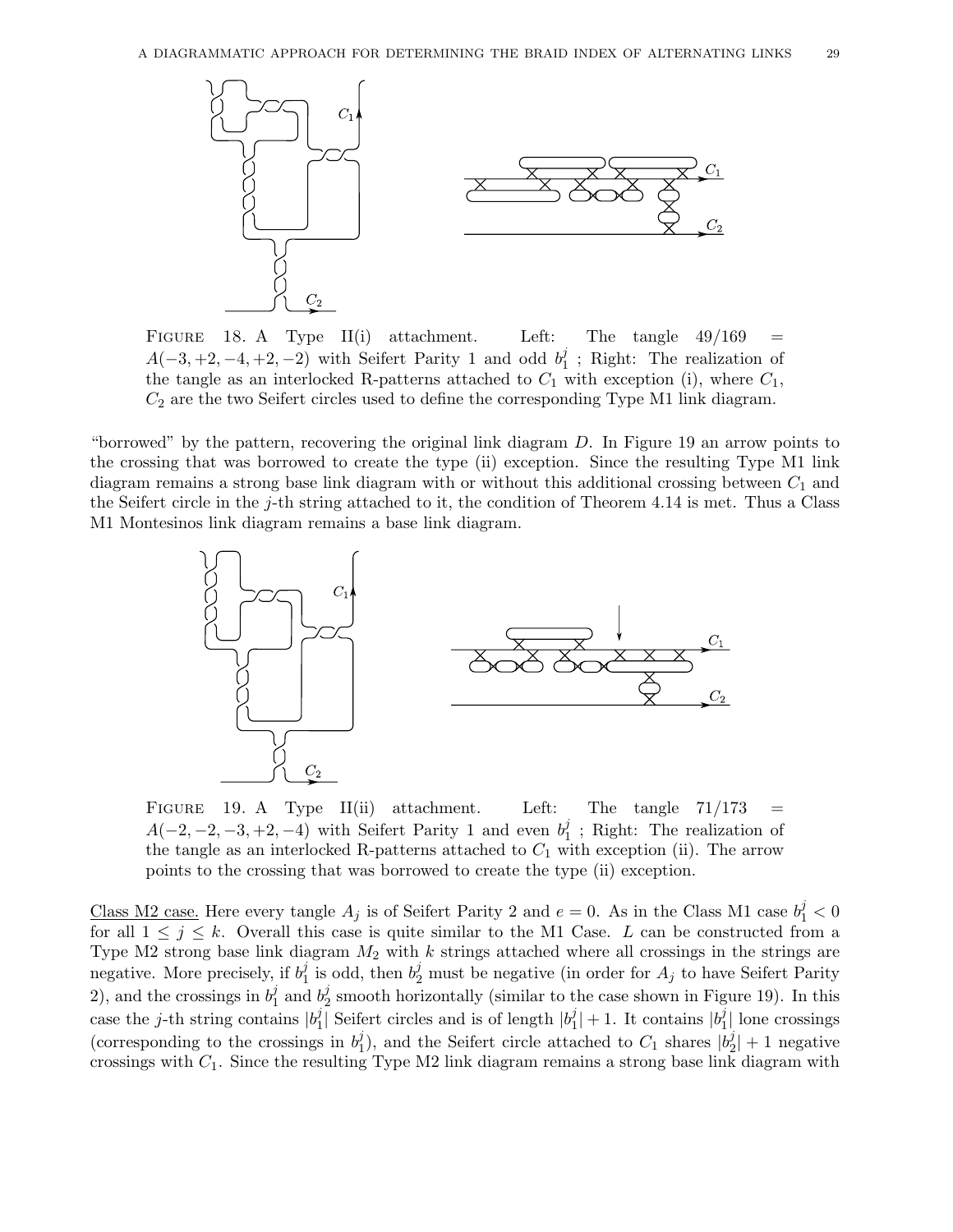or without this additional crossing between  $C_1$  and the Seifert circle in the j-th string attached to it, the condition of Theorem 4.14 is met. Thus this is a valid Type M2 string, and in this case the rest of the tangle is attached to the top huge Seifert circle  $C_1$  as Type II (ii), where the added crossing is "borrowed" by the pattern. On the other hand, if  $b_1^j$  $j_1$  is even, then  $b_2^j$  must be positive and the crossings in  $b_2^j$  $\frac{3}{2}$  smooth vertically (similar to the case shown in Figure 18). In this case the j-th string contains exactly  $|b_1^j|$  $_{1}^{j}$  negative lone crossings, a valid Type M2 string. It is easy to see in this case that the rest of the tangle is attached to the top huge Seifert circle  $C_1$  as Type II (i). Thus a Class M2 Montesinos link diagram remains a base link diagram.

Class B case. In this case at least one tangle is of Seifert Parity 3, there are no tangles of Seifert Parity 1 and the crossings in e (if there are any) are positive and are smoothed vertically. Further more, the two long strands in the diagram belong to the same huge Seifert circle and the strands entering and exiting consecutive tangles of Seifert Parity 2 also belong to the same (large or huge) Seifert circles. In this case L can be constructed from a Type B link diagram (denoted by  $D_B$ ) with Type I attachments as follows. To construct  $D_B$  we at first obtain the Seifert circles of  $D_B$  by replacing each tangle with the tangle with two simple, no-intersection strands that match its Seifert Parity as given in Figure 17, and smooth the crossings in  $e$ . Thus the total number of Seifert circles in  $D<sub>B</sub>$  equals the number of crossings in e plus the number of tangles with Seifert Parity 3. At this stage of the construction  $D_B$  contains no crossings, for an example see the class B Montesinos link  $M(17/44, 7/10, 19/26, 2)$  in Figure 20. Now we will add crossings starting with e lone crossings to  $D_B$  (these might not be the only lone crossings in  $D_B$ ).



FIGURE 20. Top: The class B Montesinos link  $M(17/44, 7/10, 19/26, 2)$ . The first two tangles on the left are of Seifert parity 3 and the third tangle is of Seifert parity 2. Bottom: The initial construction of  $D<sub>B</sub>$  with no crossings.

This leaves the case of a tangle  $A_j$  of Seifert Parity 3 for a detailed discussion. In this case  $b_1^j > 0$ and  $b_2^j > 0$ , and in order for this to be a Seifert Parity 3 tangle the Seifert circle on the right of the tangle only touches a single crossing of  $b_2^j$  $\frac{j}{2}$  and all crossings of  $b_1^j$  $j_1$  (that is the crossings in  $b_1^j$  $j<sub>1</sub>$  smooth vertically and the crossings in  $b_2^j$ <sup>j</sup> smooth horizontally). If  $b_2^j = 1$ , then the strands after smoothing the crossings in  $b_1^j$  $j_1$  and  $b_2^j$ <sup>2</sup> belong to different Seifert circles of  $D_B$  if there is more than one tangle of Seifert Parity 3, and they belong to the single huge Seifert circle if there is exactly one tangle of Seifert Parity 3. The two strands share  $b_1^j + b_2^j = b_1^j + 1 \ge 2$  crossings and the rest of the tangle can be attached to the large (or huge) Seifert circle on the left side via a Type II (i) attachment. On the other hand, if  $b_2^j > 1$ , then we also place  $b_1^j + 1 \ge 2$  crossings between the two corresponding Seifert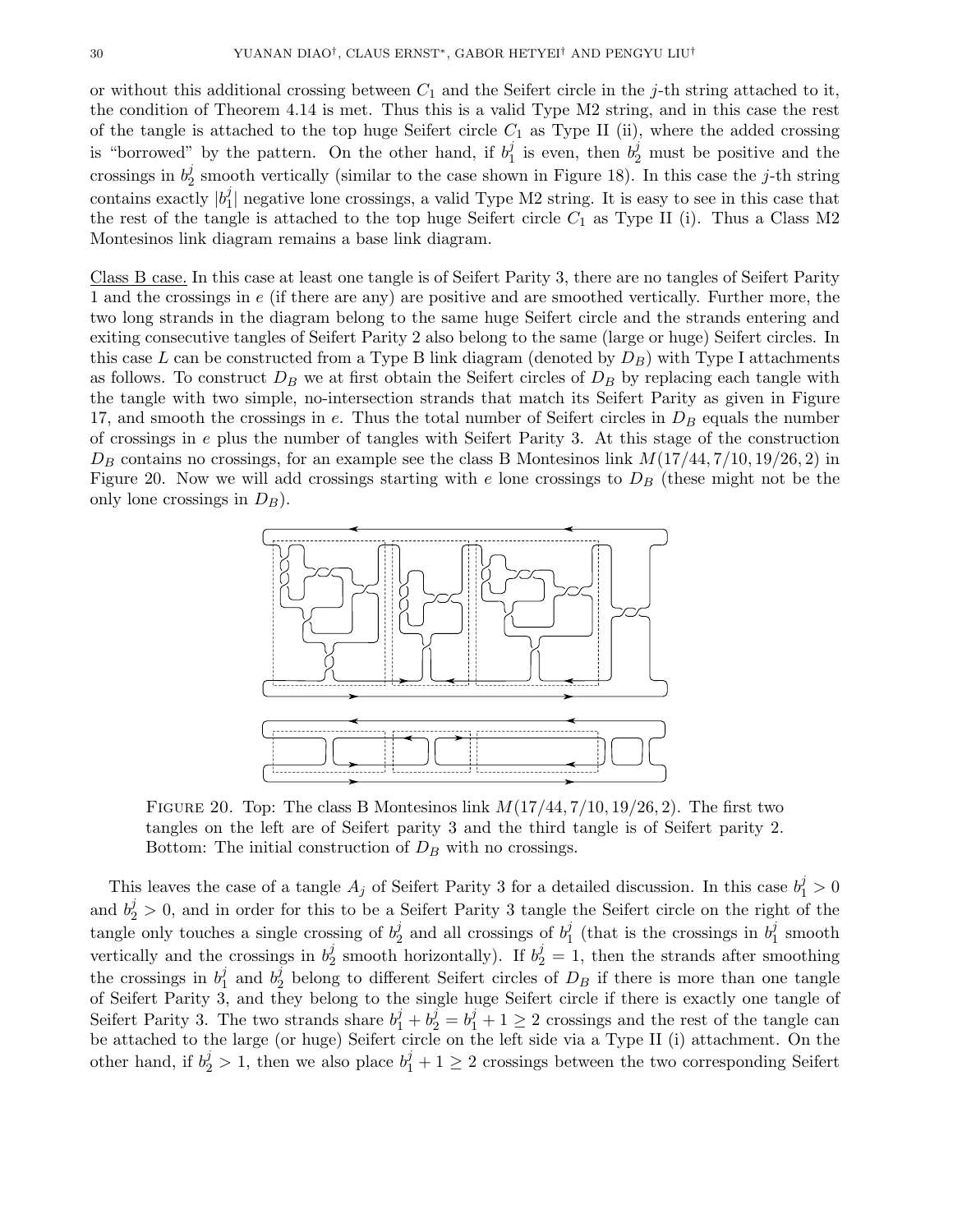circles in  $D_B$  (created using the two simple strands that define the Seifert Parity of  $A_i$ ), as the rest of the tangle (other than the portion containing  $b_1^j$  $\binom{1}{1}$  is attached to the large (or huge) Seifert circle on the left side via a Type II (ii) attachment, which would borrow the added crossing back, recovering the original diagram, see Figure 21. In Figure 22 we continue the construction of  $D<sub>B</sub>$  that was started in Figure 20. The two left most tangles are of Seifert parity 3. For the first we add  $|b_1^1 + 1|$  crossings since  $b_2^1 = 1$  and for the second we add  $|b_1^2|$  crossings since  $b_2^2 > 1$ . At this stage  $D_B$  is a Type B link diagram.



FIGURE 21. Left: A standard drawing of the rational tangle  $19/46 = A(2, 2, 2, 1, 2)$ with its Seifert circles; Right: Redrawn as an interlocked R-pattern with exception as displayed in Figure 10 on the right.



FIGURE 22. The continuation of the construction of  $D_B$  started in Figure 20. Top:  $D_B$  with e,  $|b_1^1 + 1|$  and  $|b_1^2|$  crossings added. A this stage  $D_B$  is a Type B link diagram. Bottom: A type I attachments is added to  $D<sub>B</sub>$  for the third tangle of Seifert parity 2.

In the case of a tangle of Seifert Parity 2, the discussion is almost identical to the Class M2 case discussed above. If  $b_1^j$  $j_1^j$  is even we add a string of  $|b_1^j|$  $\frac{1}{1}$  lone negative crossings to the large or huge Seifert circle that contains the Seifert Parity 2 tangle via a type I attachment. The rest of the tangle will become a Type II(i) attachment. If If  $b_1^j$  $j_1$  is odd we add a string of length  $|b_1^j|$  $|j_1|$  + 1 consisting of  $|b_1^j|$  $\frac{j}{1}$ negative lone crossings and is attached via  $|b_2^j|$  $2|1/2|$  + 1 crossings to the large or huge Seifert circle via a type I attachment. The rest of the tangle will become a Type II(ii) attachment. Figure 22 shows that a string with  $|b_1^3|$  Seifert circles with  $|b_2^3|+1$  crossing attached at the top. Now the construction of  $D_B$ is complete and the rest of the diagram can be created using Type II attachments. Figure 23 shows the complete diagram where three interlocked pattern we used to reconstruct the three tangles.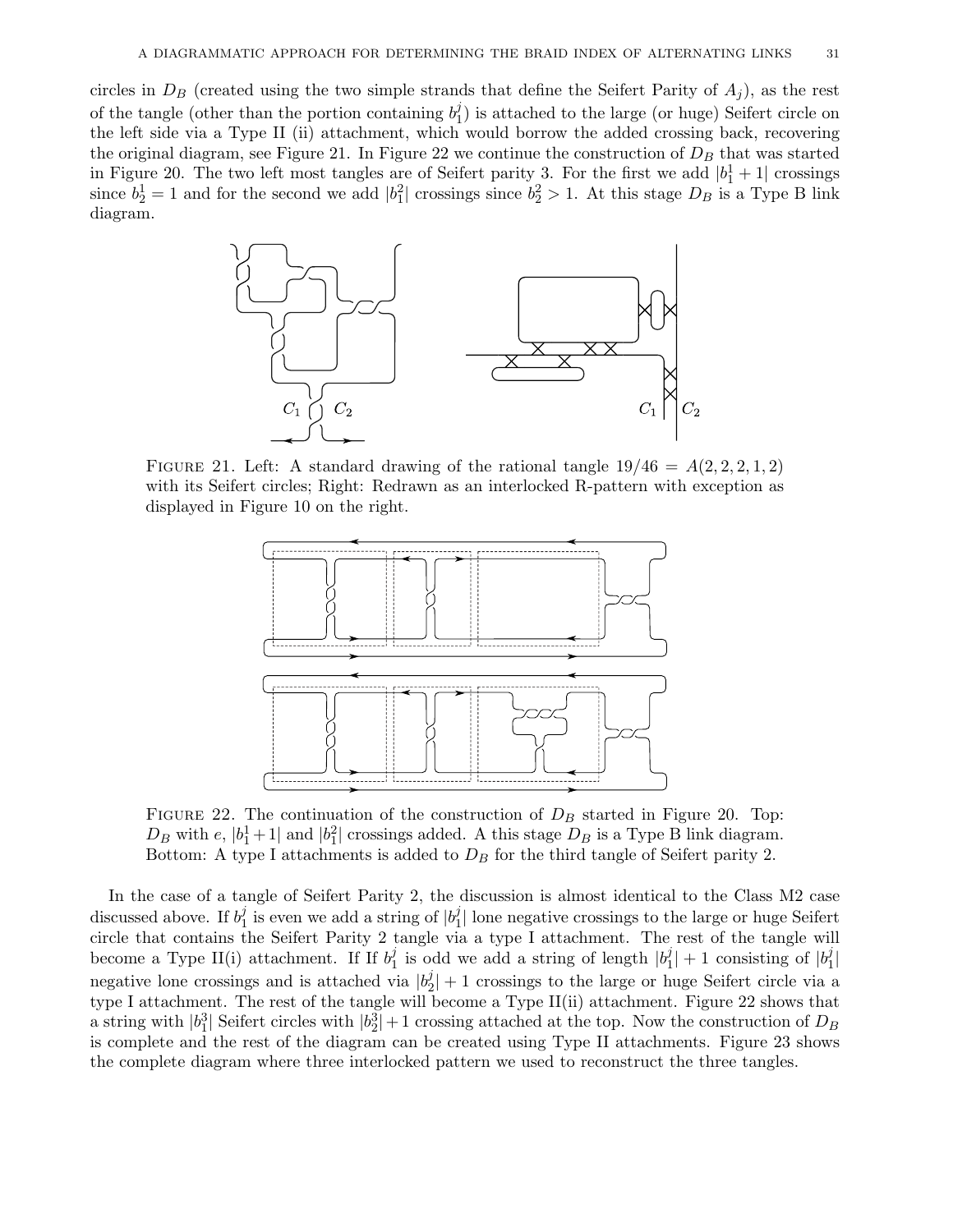

FIGURE 23. The continuation of the construction of  $D<sub>B</sub>$  started in Figure 20. For the first tangle a Type II(i) attachment, for the second a Type II(ii) attachment and for the third a Type II(ii) attachment is used.

Thus, by the result on R-patterns from the Section 4 (Theorems 4.12, 4.13 and 4.14), we have proved the following theorem.

**Theorem 5.5.** An alternating Montesinos link  $L = M(\beta_1/\alpha_1, \ldots, \beta_k/\alpha_k, e)$  is a strong base link diagram. In particular, we have  $\mathbf{b}(L) = (E(L) - e(L))/2 + 1 = s(L) - r(L)$ , where  $s(L)$  is the number of Seifert circles in the normal standard diagram of L and  $r(L) = r^{-}(L) + r^{+}(L)$  is the reduction number of the diagram.

Remark 5.6. For the example in Figures 20, 22 and 23 there are 12 Seifert circles in the original diagram. From the first tangle we obtain  $r^-(A_1) = 1$ , for the second  $r^+(A_1) = 1$ , while the third does not contribute any increase in reduction numbers. The completed class B link diagram  $D_B$  has a reduction number  $r^+(D_B) = 1$ . Thus  $r(L) = r^-(L) + r^+(L) = 1 + 2 = 3$  and we can redraw the diagram of the Montesinos link with  $12 - 3 = 9$  Seifert circles. A computation of the HOMFLY polynomial yields that  $E(L) = 8$  and  $e(L) = -8$  and we obtain a braid index of  $b(L) = 9$ , as claimed by Theorem 5.5.

Theorem 5.5 allows us to derive an explicit formula for the braid index of L as the difference between  $s(L)$  and  $r(L)$ , since we can compute  $s(L)$  and  $r(L)$  by computing the contributions of the individual tangles to  $s(L) - r(L)$ . We will spend the rest of this section on this task.

Formulation of the braid index for an alternating Montesinos link. Let  $i = 1, 2$  or 3 be the Seifert Parity type of  $A_i$  and let  $\Delta_i(A_i)$  be the contribution of the medium and small Seifert circles in  $A_i$  to  $s(L) - r(L).$ 

The case of Seifert Parity 2. We will first determine  $\Delta_i(A_i)$  when  $A_i$  is of Seifert Parity 2. In this case the denominator  $D(A_i)$  (see Figure 16) is a standard two bridge diagram as discussed in Subsection 5.1 and  $b_1^j < 0$ . Since we are not counting the large Seifert circle C, using Theorem 13 we have:

$$
\Delta_2(A_j) = (2 + \text{sign}(b_1^j) + \text{sign}(b_{2q_j+1}^j))/4 + \sum_{\substack{b_{2m}^j > 0, 1 \le m \le q_j \\ b_{2m}^j > 0, 1 \le m \le q_j}} b_{2m}^j/2 + \sum_{\substack{b_{2m+1}^j < 0, 0 \le m \le q_j \\ b_{2m}^j > 0, 1 \le m \le q_j}} |b_{2m+1}^j|/2
$$
\n
$$
= (1 + \text{sign}(b_{2q_j+1}^j))/4 + \sum_{\substack{b_{2m}^j > 0, 1 \le m \le q_j \\ b_{2m}^j > 0, 1 \le m \le q_j}} |b_{2m+1}^j/2 + \sum_{\substack{b_{2m+1}^j < 0, 0 \le m \le q_j \\ b_{2m+1}^j < 0, 0 \le m \le q_j}} |b_{2m+1}^j/2|
$$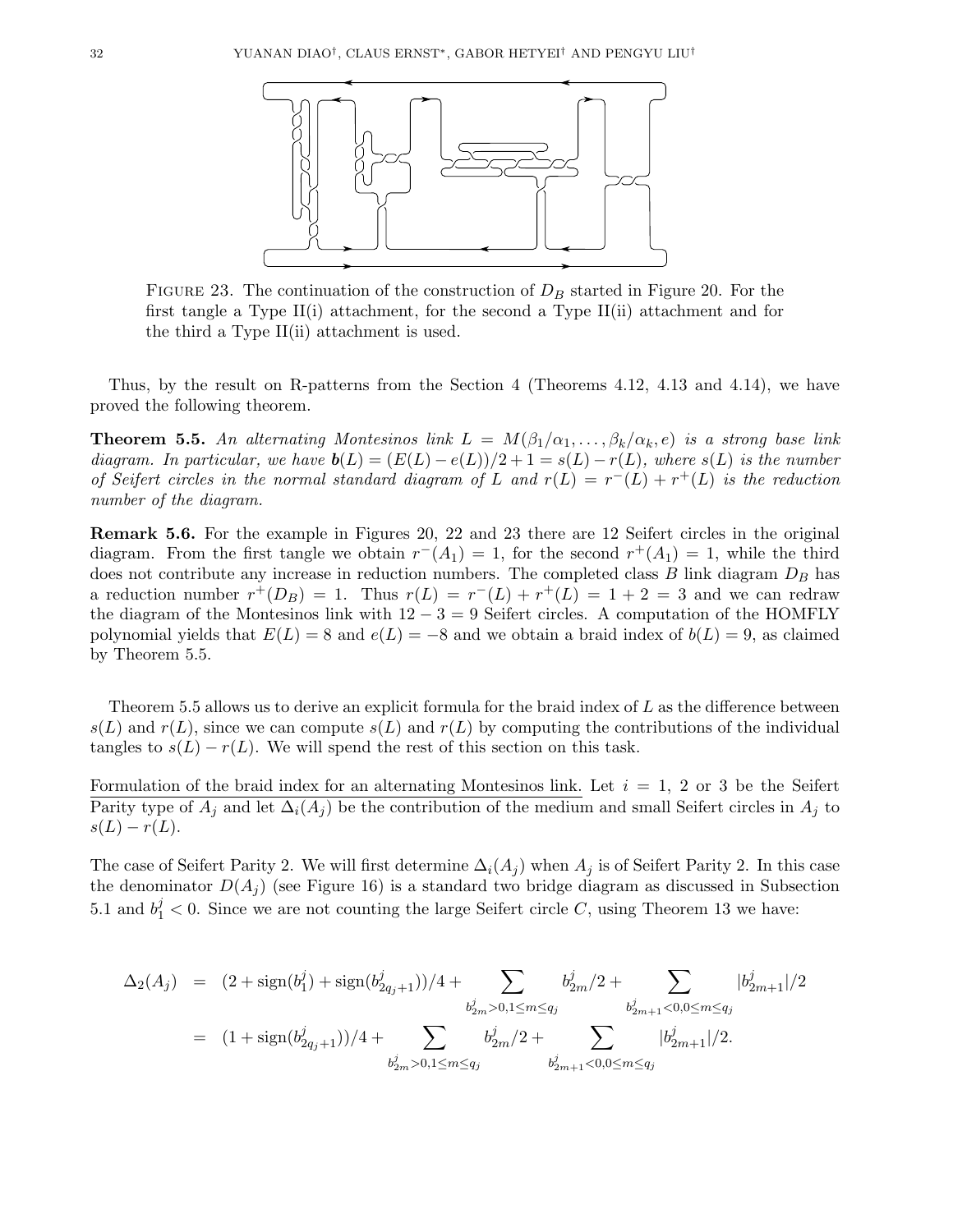The case of Seifert Parity 1. If  $A_j$  is of Seifert Parity 1, then  $b_1^j < 0$  but we cannot take the denominator directly (due to the orientations of the strands inherited from  $L$ ). However if we add one more (negative) crossing to the crossings in  $b_1^j$  $\eta_1^j$ , then the orientation of the bottom strand is reversed and the result is a tangle  $A'_j$  of Seifert Parity 2. We can compare  $A_j$  with  $A'_j$ . In the above we just computed a formula that can be used to obtain  $\Delta_2(A'_j)$ . We note that  $A'_j$  has the same reduction number as  $A_j$  but has one more Seifert circle than  $A_j$  does. Thus the contribution of the medium and small Seifert circles in  $A_j$  to  $s(L) - r(L)$  is:

$$
\Delta_1(A_j) = -1 + \Delta_2(A'_j) = -1 + (1 + \text{sign}(b_{2q_j+1}^j))/4 + \sum_{b_{2m}^j > 0, 1 \le m \le q_j} b_{2m}^j/2
$$
  
+ 
$$
(|b_1^j| + 1)/2 + \sum_{b_{2m+1}^j < 0, 1 \le m \le q_j} |b_{2m+1}^j|/2
$$
  
= 
$$
(-1 + \text{sign}(b_{2q_j+1}^j))/4 + \sum_{b_{2m}^j > 0, 1 \le m \le q_j} b_{2m}^j/2 + \sum_{b_{2m+1}^j < 0, 0 \le m \le q_j} |b_{2m+1}^j|/2.
$$

The case of Seifert Parity 3. Finally, if  $A_j$  is of Seifert Parity 3, then  $D(A_j)$  is a two bridge link diagram  $K(A_j)$  (in its normal standard form) with  $b_1^j > 0$  and  $b_2^j > 0$ . Notice that in this case L must be of Class B. Furthermore, the NW and SW strands and and the NE and SE strands belong to large (or huge) Seifert circles in  $D_B$ . Then the rest of the Seifert circles form an interlocked R-pattern with exception (i) if  $b_2^j = 1$  or (ii) if  $b_2^j > 1$  (see the discussion of the class B case in the proof of Theorem 5.5). If we take the denominator of the tangle, then we obtain a (minimum) rational link diagram in which the large Seifert circle (the one containing the NW-SW strand) does not contain the NE-SE strand. Thus, the contribution of the medium and small Seifert circles to  $s(L) - r(L)$  is the same as the braid index of the above denominator minus 2 since we are only counting the contribution of the medium and small Seifert circles (which do not include the ones containing the NW-SW strand and the NE-SE strand). Thus using Theorem 5.5 we have:

$$
\Delta_3(A_j) = -1 + (2 + \text{sign}(b_1^j) + \text{sign}(b_{2q_j+1}^j))/4 + \sum_{\substack{b_{2m}^j > 0, 1 \le m \le q_j \\ b_{2m}^j > 0, 1 \le m \le q_j}} \frac{b_{2m}^j/2 + \sum_{\substack{b_{2m+1}^j < 0, 0 \le m \le q_j \\ b_{2m+1}^j < 0, 0 \le m \le q_j}} |b_{2m+1}^j|/2
$$
  
= (-1 + \text{sign}(b\_{2q\_j+1}^j))/4 + \sum\_{\substack{b\_{2m}^j > 0, 1 \le m \le q\_j \\ b\_{2m}^j > 0, 1 \le m \le q\_j}} \frac{b\_{2m}^j/2 + \sum\_{\substack{b\_{2m+1}^j < 0, 0 \le m \le q\_j}} |b\_{2m+1}^j|/2.

In the case when L is of Class B, let  $\eta$  be the number of Seifert Parity 3  $A_i$ 's in L, then  $D_B$  consists of a cycle of Seifert circles of length  $2n = \eta + e$ , where e is the number of lone crossings. Recall that by the construction of  $D_B$ , the lone crossings in  $D_B$  are precisely those in e. Combining the above and Theorems 4.3, 4.6, 4.10 and 4.12, we obtain the following complete formulation for the braid index of an alternating Montesinos link (presented in a normal standard diagram).

**Theorem 5.7.** Let  $L = M(\beta_1/\alpha_1,\ldots,\beta_k/\alpha_k,\delta) = M(A_1,A_2,\ldots,A_k,e)$  be an alternating Montesinos link with a normal standard diagram and the signed vector  $(b_1^j)$  $a_1^j, b_2^j, ..., b_{2q_j+1}^j)$  for  $A_j$ , we have

(5.3) 
$$
\boldsymbol{b}(L) = 2 + \sum_{1 \leq j \leq k} \Delta_1(A_j) \text{ if } L \text{ is of Class M1};
$$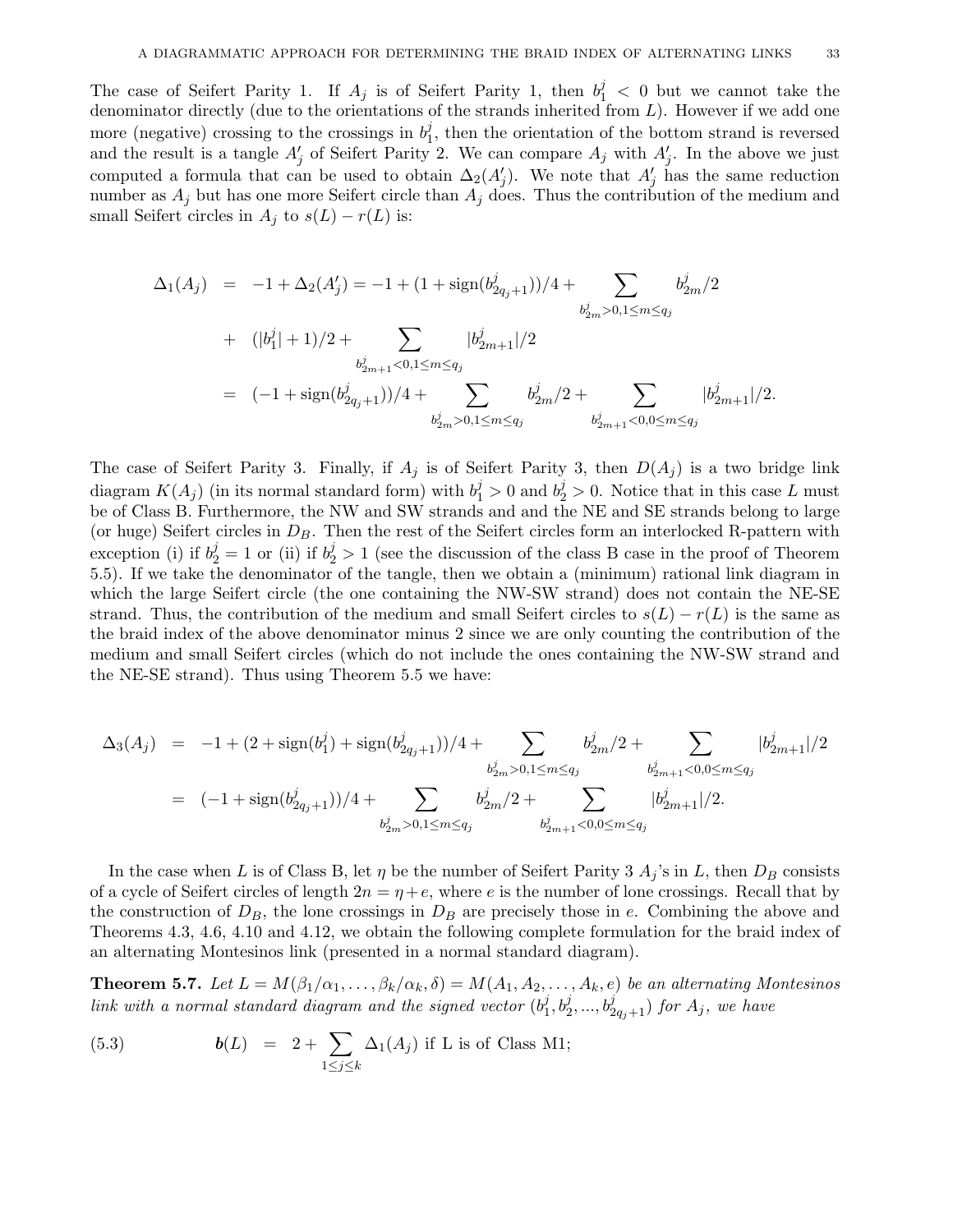(5.4) 
$$
\mathbf{b}(L) = 1 + \sum_{1 \leq j \leq k} \Delta_2(A_j) \text{ if } L \text{ is of Class M2};
$$

(5.5) 
$$
\mathbf{b}(L) = \Delta_0(L) + \sum_{A_j \in \Omega_2} \Delta_2(A_j) + \sum_{A_j \in \Omega_3} \Delta_3(A_j) \text{ if } L \text{ is of Class B,}
$$

where  $\Omega_2$ ,  $\Omega_3$  are the sets of Seifert Parity 2 and Seifert Parity 3  $A_j$ 's respectively,  $\Delta_0(L) = \eta + e \min\{(\eta + e)/2 - 1, e\}$  and  $\eta = |\Omega_3|$ .

We end this section with a few examples. These are relatively small Montesinos knots whose HOMFLY polynomials (hence  $E(L) - e(L)/2 + 1$ ) can be computed directly to verify the results.

**Example 5.8.** Let  $K = 12a_{304} = M(7/19, 1/3, 1/2, 0)$  in Figure 24. This is an alternating Montesinos link of Class B with  $e = 0$  and  $\eta = 2$ .  $7/19 = (2, 1, 2, 1, 1)$  has a signed vector of  $(2, 1, -2, 1, 1)$  so it is of Seifert Parity 3,  $1/3 = (3)$  has a signed vector of (3) so it is of Seifert Parity 3,  $1/2 = (2)$  has a signed vector of (−2) so it is of Seifert Parity 2. We obtain  $\Delta_3(7/19) = 1 + 1 = 2$ ,  $\Delta_3(1/3) = 0$ ,  $\Delta_2(1/2) = 1$  (here we count sign( $b_1^j$ )  $\mathcal{L}_1^j$ ) = sign( $b_{2q_j+1}^j$ ) = -1) and  $\Delta_0(L) = 2 - 0 = 2$ . By (5.5) we obtain  $b(12a_{304}) = 2 + 1 + 2 = 5.$ 



FIGURE 24. Left: The Montesinos knot  $K = 12a_{304} = M(7/19, 1/3, 1/2, 0)$  in its normal standard form; Right: The Seifert circle decomposition of K.

**Example 5.9.** Let  $K = 12a_{252} = M(1/4, 3/5, 1/3, 1)$  in Figure 25. This is also a Montesinos link of Class B with  $e = 1$  and  $\eta = 3$ .  $1/4 = (4)$  has a signed vector of (4) and  $\Delta_3(1/4) = 0$ ,  $3/5 = (1, 1, 2)$ has a signed vector of  $(1, 1, -2)$  and  $\Delta_3(3/5) = -1/2 + 1/2 + 1 = 1$ ,  $1/3 = (3)$  has a signed vector of (3) and  $\Delta_3(1/3) = 0$ . By (5.5) we obtain  $\mathbf{b}(12a_{252}) = 1 + (4 - 1) = 4$ .



FIGURE 25. Left: The Montesinos knot  $K = 12a_{252} = M(1/4, 3/5, 1/3, 1)$  in its normal standard form; Right: The Seifert circle decomposition of K.

**Example 5.10.** Let  $L = M(12/19, 2/3, 2) = b(188, 79)$  in Figure 26. This is a Montesinos link of Class M1 with  $e = 2$  and the two tangles are of Seifert Parity 1:  $12/19 = (1, 1, 1, 2, 2)$  has a signed vector of  $(-1, 1, 1, 2, 2)$  and  $2/3 = (1, 1, 1)$  has a signed vector of  $(-1, 1, 1)$ . We have  $\Delta_1(12/19) = 0+3/2+1/2 =$  $2, \Delta_1(2/3) = 0 + 1/2 + 1/2 = 1$ . By (5.3) we obtain  $b(b(188, 79)) = 2 + 2 + 1 = 5$ . Since there are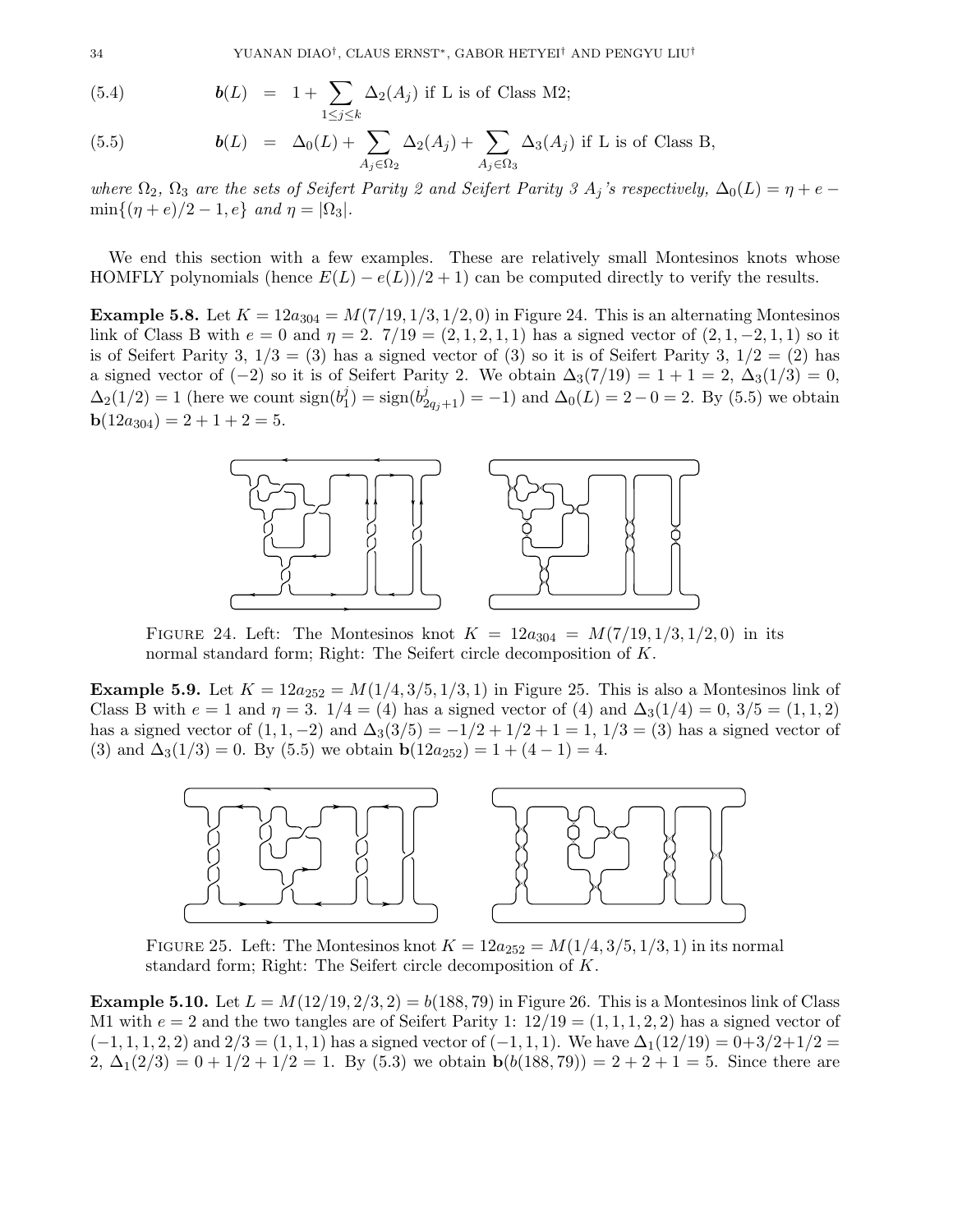only two rational tangles this link is actually a two bridge link. We can redraw the diagram to see that the vector is  $(2, 2, 1, 1, 1, 2, 1, 1, 1)$  which gives the two bridge link  $b(188, 79)$ . The signed vector is  $(2, 2, 1, 1, -1, -2, -1, 1, 1)$  and applying Formula  $(5.1)$  also yields  $1+4/4+(1+1/2+1/2)+(1/2+1/2) =$ 5, as expected.



FIGURE 26. Left: The Montesinos knot  $K = M(12/19, 2/3, 2) = b(188, 79)$  in its normal standard form; Right: The Seifert circle decomposition of K.

**Example 5.11.** Let  $K = 12a_{83} = M(12/19, 2/3, 1/2)$  in Figure 27. This is a Montesinos link of Class M2 with  $e = 0$  and three tangles of Seifert Parity 2:  $12/19 = (1, 1, 1, 2, 2)$  has a signed vector of  $(-1, -1, -1, 2, -2)$ ,  $2/3 = (1, 1, 1)$  has a signed vector of  $(-1, -1, -1)$  and  $1/2 = (2)$  has a signed vector of  $(-2)$ . We have  $\Delta_2(12/19) = 0+1+2=3, \Delta_2(2/3) = 0+0+1=1$  and  $\Delta_2(1/2) = 0+0+1=1$ . By (5.4) we obtain  $\mathbf{b}(12a_{83}) = 1 + 3 + 1 + 1 = 6$ .



FIGURE 27. Left: The Montesinos knot  $K = 12a_{83} = M(12/19, 2/3, 1/2)$  in its normal standard form; Right: The Seifert circle decomposition of K.

**Example 5.12.** Let  $L = M(17/44, 7/10, 19/26, 2)$  be the earlier example shown in Figure 20. This is a Montesinos link of Class B with  $e = 2$  and two tangles of Seifert Parity 3 and one tangle of Seifert Parity 2:  $17/44 = (2, 1, 1, 2, 3)$  has a signed vector of  $(2, 1, -1, -2, -3)$ ,  $7/10 = (1, 2, 3)$  has a signed vector of  $(1, 2, 3)$  and  $19/26 = (1, 2, 1, 2, 2)$  has a signed vector of  $(-1, -2, -1, 2, -2)$ . We have  $\Delta_0 = 3$ ,  $\Delta_3(17/44) = 2, \Delta_3(7/10) = 1$  and  $\Delta_2(19/26) = 3$ . By (5.4) we obtain  $b(L) = 9$  which agrees with Example 5.6.

#### 6. Summary and future work

In this paper we presented algorithms that allow the determination of the braid index of an oriented alternating link L directly from a minimal diagram  $D$  of the link L. We introduced several classes of link diagrams (with lone crossings) that can be constructed from alternating link diagrams without lone crossings. We show that for each of these link diagrams we can determine the maximum number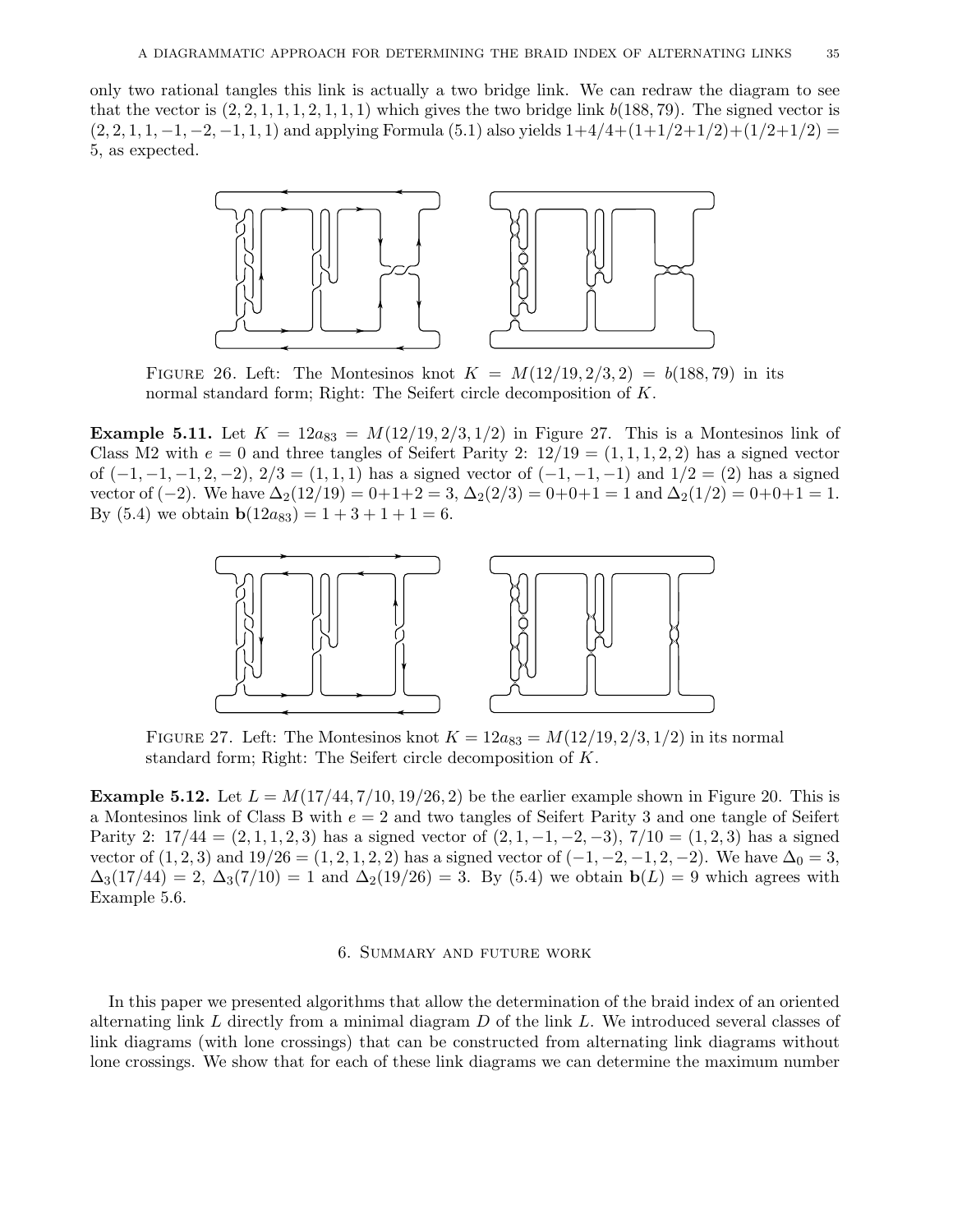of the (well known) Seifert circle reduction moves (see for example [22]). We show that the equality of the Morton-William-Frank inequality holds for the diagram obtained after the reduction of  $r(D)$ Seifert circles. As applications of our methods and results, we derived a new formulation of the braid index for rational links based on minimum diagrams. We also show that the braid index of any alternating Montesinos link satisfies the equation  $\mathbf{b}(D) = s(D) - r(D)$ . Using this formula, we are able to derive an explicit formula for computing the braid index of any alternating Montesinos link from a minimal diagram. We point out that the techniques in this paper can be used for even larger classes of alternating diagram, such as subfamilies of the arborescent knot family (or Conway algebraic knots) [3], and can be extended to some non-alternating link families as well. This will be a topic of future work of the authors.

## **REFERENCES**

- [1] J. Birman and W. Menasco Studying Links via Closed Braids, III. Classifying Links Which Are Closed 3-braids, Pacific J. Math. 161 (1993), 25–113.
- [2] J. Birman and W. Menasco, Studying links via closed braids IV: Composite links and split links, Invent. Math. 102 (1990), 115–139.
- [3] F. Bonahon and L. Siebermann. New Geometric Splittings of Classical Knots and the Classification and Symmetries of Arborescent Knots. Unpublished manuscript available at http://www-bcf.usc.edu/ fbonahon/Research/Preprints/Preprints.html
- [4] G. Burde and H. Zieschang *Knots*, Walter de gruyter, 2003.
- [5] J.H. Conway An enumeration of knots and links, and some of their algebraic properties, Computational Problems in Abstract Algebra (Proc. Conf., Oxford, 1967) (1970), 329–358.
- [6] P. Cromwell *Homogeneous Links*, J. London Math. Soc. **39** (1989), 535–552.
- [7] Y. Diao, G. Hetyei and P. Liu The Braid Index Of Reduced Alternating Links, preprint, arXiv:1701.07366 [math.GT]. To appear in Math. Proc. Cambridge Philos. Soc.
- [8] Y. Diao, C. Ernst and G. Hetyei Transforming rational links from alternating to all-even form, preprint 2018.
- [9] E. Elrifai, Positive Braids and Lorenz Links, Ph. D. thesis, Liverpool University, 1988.
- [10] J. Franks and R. Williams Braids and The Jones Polynomial, Trans. Amer. Math. Soc., 303 (1987), 97–108.
- [11] P. Freyd, D. Yetter, J. Hoste, W. Lickorish, K. Millett and A. Ocneanu A New Polynomial Invariant of Knots and Links, Bull. Amer. Math. Soc. (N.S.) 12 (1985), 239-246.
- [12] F. Jaeger Circuits Partitions and The HOMFLY Polynomial of Closed Braids, Trans. Am. Math. Soc. 323(1) (1991), 449–463.
- [13] V. Jones Hecke Algebra Representations of Braid Groups and Link Polynomials, Ann. of Math. 126 (1987), 335–388.
- [14] L. Kauffman *State models and the Jones polynomial*, Topology  $26(3)$  (1987), 395–407.
- [15] S. Lee and M. Seo A Formula for the Braid Index of Links, Topology Appl. 157 (2010), 247–260.
- [16] P. Liu, Y. Diao and G. Hetyei The HOMFLY Polynomial of Links in Closed Braid Forms, preprint.
- [17] H. Morton Seifert Circles and Knot Polynomials, Math. Proc. Cambridge Philos. Soc. 99 (1986), 107–109.
- [18] H. Morton and H. Short The 2-variable Polynomial of Cable Knots, Math. Proc. Cambridge Philos. Soc. 101 (1987), 267–278.
- [19] K. Murasugi On a Certain Numerical Invariant of Link Types, Trans. Amer. Math. Soc. 117 (1965), 387–422.
- [20] K. Murasugi Jones Polynomials and Classical Conjectures in Knot Theory, Topology 26(2) (1987), 187–194.
- [21] K. Murasugi On The Braid Index of Alternating Links, Trans. Amer. Math. Soc. 326 (1991), 237–260.
- [22] K. Murasugi and J. Przytycki An Index of a Graph with Applications to Knot Theory, Mem. Amer. Math. Soc. 106(508), 1993.
- [23] T. Nakamura Positive Alternating Links Are Positively Alternating, J. Knot Theory Ramifications 9 (2000), 107–112.
- [24] J. Przytycki and P. Traczyk Conway Algebras and Skein Equivalence of Links, Proc. Amer. Math. Soc. 100 (1987), 744–748.
- [25] A. Stoimenow On the Crossing Number of Positive Knots and Braids and Braid Index Criteria of Jones and Morton-Williams-Franks, Trans. Amer. Math. Soc. 354(2002), 3927–3954.
- [26] P. Tait On Knots I, II, III, Scientific Papers, Vol. 1. London: Cambridge University Press (1990), 273-347.
- [27] M. Thistlethwaite A Spanning Tree Expansion of the Jones Polynomial, Topology 26(3) (1987), 297–309.
- [28] S. Yamada The Minimal Number of Seifert Circles Equals The Braid Index of A Link, Invent. Math. 89 (1987), 347–356.